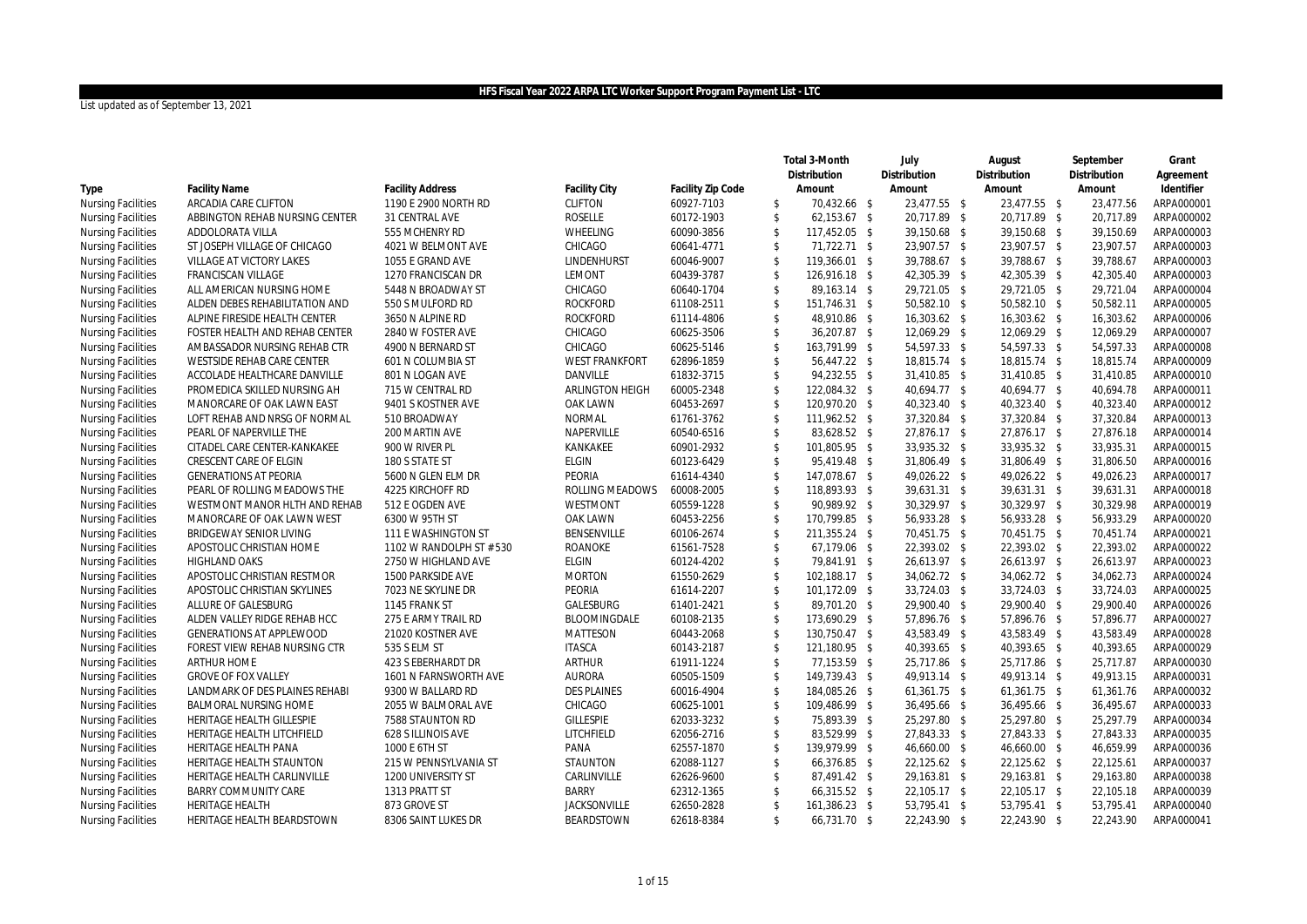|                           |                                |                         |                        |                   |                         | Total 3-Month | July         | August       | September    | Grant      |
|---------------------------|--------------------------------|-------------------------|------------------------|-------------------|-------------------------|---------------|--------------|--------------|--------------|------------|
|                           |                                |                         |                        |                   |                         | Distribution  | Distribution | Distribution | Distribution | Agreement  |
| Type                      | <b>Facility Name</b>           | <b>Facility Address</b> | Facility City          | Facility Zip Code |                         | Amount        | Amount       | Amount       | Amount       | Identifier |
| <b>Nursing Facilities</b> | BEECHER MANOR NURSG AND RHB CT | 1201 DIXIE HWY          | <b>BEECHER</b>         | 60401-4040        | \$                      | 93,182.09 \$  | 31,060.70 \$ | 31,060.70 \$ | 31,060.69    | ARPA000042 |
| <b>Nursing Facilities</b> | BELHAVEN NURSING REHAB CTR     | 11401 S OAKLEY AVE      | CHICAGO                | 60643-4196        | $\mathsf{\$}$           | 173,426.23 \$ | 57,808.74 \$ | 57,808.74 \$ | 57.808.75    | ARPA000043 |
| <b>Nursing Facilities</b> | BEMENT HEALTH CARE CENTER      | 601 N MORGAN ST         | <b>BEMENT</b>          | 61813-1046        | $\mathsf{\$}$           | 34,883.84 \$  | 11,627.95 \$ | 11,627.95 \$ | 11,627.94    | ARPA000044 |
| <b>Nursing Facilities</b> | BELLA TERRA MORTON GROVE       | 8425 WAUKEGAN RD        | <b>MORTON GROVE</b>    | 60053-2202        | $\sqrt[6]{3}$           | 150,516.50 \$ | 50,172.17 \$ | 50,172.17 \$ | 50,172.16    | ARPA000045 |
| <b>Nursing Facilities</b> | FLANAGAN REHABILITATION HCC    | 201 E FALCON HWY        | FLANAGAN               | 61740-9108        | $\mathsf{\$}$           | 50,194.93 \$  | 16,731.64 \$ | 16,731.64 \$ | 16,731.65    | ARPA000046 |
| <b>Nursing Facilities</b> | BRIA OF FOREST EDGE            | 8001 S WESTERN AVE      | CHICAGO                | 60620-5930        | $\sqrt[6]{3}$           | 197,434.31 \$ | 65,811.44 \$ | 65,811.44 \$ | 65,811.43    | ARPA000047 |
| <b>Nursing Facilities</b> | CASEY HEALTH CARE CENTER       | 100 NE 15TH ST          | CASEY                  | 62420-2152        | $\mathsf{\$}$           | 66,355.58 \$  | 22,118.53 \$ | 22,118.53 \$ | 22,118.52    | ARPA000048 |
| <b>Nursing Facilities</b> | <b>BIRCHWOOD PLAZA</b>         | 1426 W BIRCHWOOD AVE    | CHICAGO                | 60626-1807        | $\mathcal{S}$           | 111,413.82 \$ | 37,137.94 \$ | 37,137.94 \$ | 37,137.94    | ARPA000049 |
| <b>Nursing Facilities</b> | BLOOMINGTON REHABILITATION AND | 1925 S MAIN ST          | <b>BLOOMINGTON</b>     | 61704-7313        | $\mathsf{\$}$           | 43,941.06 \$  | 14,647.02 \$ | 14,647.02 \$ | 14,647.02    | ARPA000050 |
| <b>Nursing Facilities</b> | CISNE REHAB AND HEALTH CARE CT | 107 N WATKINS ST        | <b>CISNE</b>           | 62823-9445        | $\mathbf{\hat{S}}$      | 33,851.78 \$  | 11,283.93 \$ | 11,283.93 \$ | 11,283.92    | ARPA000050 |
| <b>Nursing Facilities</b> | FONDULAC REHAB AND HEALTH CARE | 901 ILLINI DR           | <b>EAST PEORIA</b>     | 61611-1840        | $\mathsf{\$}$           | 62,883.91 \$  | 20,961.30 \$ | 20,961.30 \$ | 20,961.31    | ARPA000050 |
| <b>Nursing Facilities</b> | BENTON REHAB AND HEALTH CARE C | 1409 N MAIN ST          | <b>BENTON</b>          | 62812-1918        | $\mathfrak{S}$          | 38,732.19 \$  | 12,910.73 \$ | 12,910.73 \$ | 12,910.73    | ARPA000050 |
| <b>Nursing Facilities</b> | EASTSIDE HEALTH AND REHAB CENT | 1400 E WASHINGTON ST    | PITTSFIELD             | 62363-9586        | $\mathbf{\hat{S}}$      | 54,211.87 \$  | 18,070.62 \$ | 18,070.62 \$ | 18,070.63    | ARPA000050 |
| <b>Nursing Facilities</b> | TIMBERCREEK REHAB AND HLTH C C | 2220 STATE ST           | <b>PEKIN</b>           | 61554-3937        | $\sqrt[6]{\frac{1}{2}}$ | 83,747.18 \$  | 27,915.73 \$ | 27,915.73 \$ | 27,915.72    | ARPA000050 |
| <b>Nursing Facilities</b> | WEST SUBURBAN NURSING REHAB    | 311 EDGEWATER DR        | BLOOMINGDALE           | 60108-1979        | $\sqrt[6]{\frac{1}{2}}$ | 149,079.68 \$ | 49,693.23 \$ | 49,693.23 \$ | 49,693.22    | ARPA000051 |
| <b>Nursing Facilities</b> | ARCADIA CARE BLOOMINGTON       | 1509 CALHOUN ST         | <b>BLOOMINGTON</b>     | 61701-1514        | $\sqrt[6]{\frac{1}{2}}$ | 81,083.31 \$  | 27,027.77 \$ | 27,027.77 \$ | 27,027.77    | ARPA000052 |
| <b>Nursing Facilities</b> | INTEGRITY HC OF GODFREY        | 1623 W DELMAR AVE       | <b>GODFREY</b>         | 62035-1317        | $\mathbf{\hat{S}}$      | 49,804.76 \$  | 16,601.59 \$ | 16,601.59 \$ | 16,601.58    | ARPA000053 |
| <b>Nursing Facilities</b> | LEBANON CARE CENTER            | 1201 N ALTON ST         | LEBANON                | 62254-1103        | $\mathfrak{S}$          | 68,039.90 \$  | 22,679.97 \$ | 22,679.97 \$ | 22,679.96    | ARPA000054 |
| <b>Nursing Facilities</b> | <b>FAIRMONT CARE</b>           | 5061 N PULASKI RD       | CHICAGO                | 60630-2706        | $\sqrt{2}$              | 193,225.93 \$ | 64,408.64 \$ | 64,408.64 \$ | 64,408.65    | ARPA000055 |
| <b>Nursing Facilities</b> | APERION CARE MIDLOTHIAN        | 3249 147TH ST           | MIDLOTHIAN             | 60445-3656        | $\mathsf{\$}$           | 71,905.15 \$  | 23,968.38 \$ | 23,968.38 \$ | 23,968.39    | ARPA000056 |
| <b>Nursing Facilities</b> | APERION CARE BRADLEY           | 650 N KINZIE AVE        | <b>BRADLEY</b>         | 60915-1227        | $\sqrt[6]{\frac{1}{2}}$ | 75,039.00 \$  | 25,013.00 \$ | 25,013.00 \$ | 25,013.00    | ARPA000057 |
| <b>Nursing Facilities</b> | BRANDEL HEALTH AND REHAB       | 2155 PFINGSTEN RD       | <b>NORTHBROOK</b>      | 60062-6427        | $\sqrt[6]{}$            | 114,501.15 \$ | 38,167.05 \$ | 38,167.05 \$ | 38,167.05    | ARPA000058 |
| <b>Nursing Facilities</b> | MICHAELSEN HEALTH CENTER       | 831 N BATAVIA AVE       | <b>BATAVIA</b>         | 60510-2198        | $\sqrt{2}$              | 132,223.89 \$ | 44,074.63 \$ | 44,074.63 \$ | 44,074.63    | ARPA000058 |
| <b>Nursing Facilities</b> | BREESE NURSING HOME            | 1155 N 1ST ST           | <b>BREESE</b>          | 62230-1735        | $\sqrt{2}$              | 55,370.80 \$  | 18,456.93 \$ | 18,456.93 \$ | 18,456.94    | ARPA000059 |
| <b>Nursing Facilities</b> | ELEVATE CARE RIVERWOODS        | 3705 DEERFIELD RD       | <b>RIVERWOODS</b>      | 60015-3540        | $\sqrt{2}$              | 196,581.74 \$ | 65,527.25 \$ | 65,527.25 \$ | 65,527.24    | ARPA000060 |
| <b>Nursing Facilities</b> | BURBANK REHABILITATION CENTER  | 5400 W 87TH ST          | <b>BURBANK</b>         | 60459-2913        | $\sqrt{2}$              | 102,336.75 \$ | 34,112.25 \$ | 34,112.25 \$ | 34,112.25    | ARPA000061 |
| <b>Nursing Facilities</b> | FOREST CITY REHAB AND NRSG CTR | 321 ARNOLD AVE          | <b>ROCKFORD</b>        | 61108-2315        | $\sqrt{2}$              | 114,018.27 \$ | 38,006.09 \$ | 38,006.09 \$ | 38,006.09    | ARPA000062 |
| <b>Nursing Facilities</b> | <b>BRIAR PLACE NURSING</b>     | 6800 JOLIET RD          | <b>INDIAN HEAD PAR</b> | 60525-4460        | $\sqrt{2}$              | 128,855.94 \$ | 42,951.98 \$ | 42,951.98 \$ | 42,951.98    | ARPA000063 |
| <b>Nursing Facilities</b> | APERION CARE BRIDGEPORT        | 900 CORPORATION ST      | <b>BRIDGEPORT</b>      | 62417-2206        | $\sqrt{2}$              | 67,312.59 \$  | 22,437.53 \$ | 22,437.53 \$ | 22,437.53    | ARPA000064 |
| <b>Nursing Facilities</b> | BRIDGEVIEW HEALTH CARE CENTER  | 8100 S HARLEM AVE       | <b>BRIDGEVIEW</b>      | 60455-1690        | $\mathsf{\$}$           | 112,924.25 \$ | 37,641.42 \$ | 37,641.42 \$ | 37,641.41    | ARPA000065 |
| <b>Nursing Facilities</b> | BEACON HEALTH CENTER           | 4538 N BEACON ST        | CHICAGO                | 60640-5519        | $\mathsf{\$}$           | 102,560.56 \$ | 34,186.85 \$ | 34,186.85 \$ | 34,186.86    | ARPA000066 |
| <b>Nursing Facilities</b> | BUCKINGHAM PAVILION INC        | 2625 W TOUHY AVE        | CHICAGO                | 60645-3109        | $\sqrt{2}$              | 92,184.65 \$  | 30,728.22 \$ | 30,728.22 \$ | 30,728.21    | ARPA000067 |
| <b>Nursing Facilities</b> | BURGESS SQUARE HEALTHCARE CTR  | 5801 S CASS AVE         | WESTMONT               | 60559-2300        | $\mathsf{\$}$           | 165,553.63 \$ | 55,184.54 \$ | 55,184.54 \$ | 55,184.55    | ARPA000068 |
| <b>Nursing Facilities</b> | AMBERWOOD CARE CENTRE          | 2313 N ROCKTON AVE      | <b>ROCKFORD</b>        | 61103-3618        | $\sqrt[6]{3}$           | 154,751.10 \$ | 51,583.70 \$ | 51,583.70 \$ | 51,583.70    | ARPA000069 |
| <b>Nursing Facilities</b> | RICHLAND NURSING AND REHAB     | 900 E SCOTT ST          | <b>OLNEY</b>           | 62450-2576        | $\sqrt{2}$              | 107,944.72 \$ | 35,981.57 \$ | 35,981.57 \$ | 35,981.58    | ARPA000070 |
| <b>Nursing Facilities</b> | <b>BRIA OF RIVER OAKS</b>      | 14500 S MANISTEE AVE    | <b>BURNHAM</b>         | 60633-2004        | $\mathsf{\$}$           | 283,973.00 \$ | 94,657.67 \$ | 94,657.67 \$ | 94,657.66    | ARPA000071 |
| <b>Nursing Facilities</b> | MARSHALL REHAB & NURSING       | 410 N 2ND ST            | MARSHALL               | 62441-1010        | $\sqrt[6]{\frac{1}{2}}$ | 66,322.21 \$  | 22,107.40 \$ | 22,107.40 \$ | 22,107.41    | ARPA000072 |
| <b>Nursing Facilities</b> | AUTUMN MEADOWS OF CAHOKIA      | 2 ANNABLE CT            | <b>EAST SAINT LOUI</b> | 62206-2204        | $\mathsf{\$}$           | 129,183.77 \$ | 43,061.26 \$ | 43,061.26 \$ | 43,061.25    | ARPA000073 |
| <b>Nursing Facilities</b> | SYMPHONY ENCORE                | 2829 S CALIFORNIA AVE   | CHICAGO                | 60608-5106        | $\sqrt[6]{}$            | 221,914.75 \$ | 73,971.58 \$ | 73,971.58 \$ | 73,971.59    | ARPA000074 |
| <b>Nursing Facilities</b> | INTEGRITY HC OF BELLEVILLE     | 727 N 17TH ST           | <b>BELLEVILLE</b>      | 62226-6552        | $\mathsf{\$}$           | 133,184.50 \$ | 44,394.83 \$ | 44,394.83 \$ | 44,394.84    | ARPA000075 |
| <b>Nursing Facilities</b> | CHARLESTON REHAB HEALTH CARE   | 716 18TH ST             | CHARLESTON             | 61920-2382        | $\sqrt{2}$              | 75,211.51 \$  | 25,070.50 \$ | 25,070.50 \$ | 25,070.51    | ARPA000076 |
| <b>Nursing Facilities</b> | ALDEN POPLAR CR REHAB AND HCC  | 1545 BARRINGTON RD      | <b>HOFFMAN ESTATES</b> | 60169-1018        | $\mathsf{\$}$           | 173,307.86 \$ | 57,769.29 \$ | 57,769.29 \$ | 57,769.28    | ARPA000077 |
| <b>Nursing Facilities</b> | PARKER NURSING AND REHAB CTR   | 516 W FRECH ST          | <b>STREATOR</b>        | 61364-1216        | $\mathbf{\hat{S}}$      | 58,680.54 \$  | 19,560.18 \$ | 19,560.18 \$ | 19,560.18    | ARPA000078 |
| <b>Nursing Facilities</b> | CHAMPAIGN URBANA NURSING REHAB | 302 BURWASH AVE         | SAVOY                  | 61874-9572        | $\mathbb{S}$            | 119,486.20 \$ | 39,828.73 \$ | 39,828.73 \$ | 39,828.74    | ARPA000079 |
|                           |                                |                         |                        |                   |                         |               |              |              |              |            |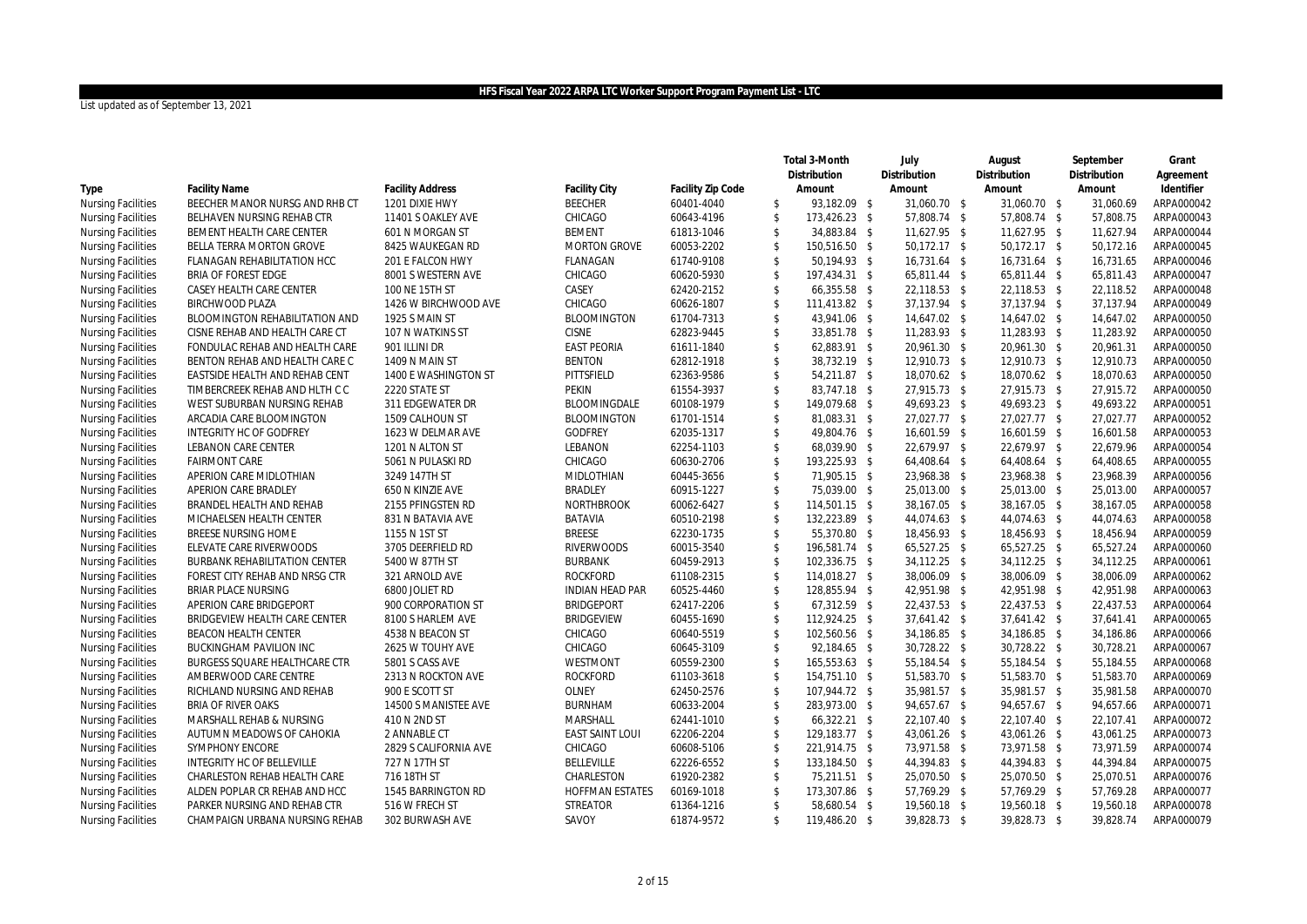|                           |                                    |                            |                      |                   |                    | Total 3-Month | July          | August        | September    | Grant      |
|---------------------------|------------------------------------|----------------------------|----------------------|-------------------|--------------------|---------------|---------------|---------------|--------------|------------|
|                           |                                    |                            |                      |                   |                    | Distribution  | Distribution  | Distribution  | Distribution | Agreement  |
| Type                      | <b>Facility Name</b>               | <b>Facility Address</b>    | Facility City        | Facility Zip Code |                    | Amount        | Amount        | Amount        | Amount       | Identifier |
| Nursing Facilities        | CARLTON AT THE LAKE, THE           | 725 W MONTROSE AVE         | CHICAGO              | 60613-1515        | \$                 | 221,821.65 \$ | 73,940.55 \$  | 73,940.55 \$  | 73,940.55    | ARPA000080 |
| <b>Nursing Facilities</b> | CARLYLE HEALTHCARE CENTER INC      | 501 CLINTON ST             | CARLYLE              | 62231-1503        | $\mathsf{\$}$      | 104,130.12 \$ | 34,710.04 \$  | 34,710.04 \$  | 34,710.04    | ARPA000081 |
| <b>Nursing Facilities</b> | CARRIER MILLS NURSING & REHABI     | 6789 US 45 S               | <b>CARRIER MILLS</b> | 62917-1225        | $\sqrt{2}$         | 103,929.76 \$ | 34,643.25 \$  | 34,643.25 \$  | 34,643.26    | ARPA000082 |
| <b>Nursing Facilities</b> | ALLURE OF MT CARROLL, LLC          | 1006 N LOWDEN RD           | MOUNT CARROLL        | 61053-9476        | \$                 | 70,605.54 \$  | 23,535.18 \$  | 23,535.18 \$  | 23,535.18    | ARPA000083 |
| <b>Nursing Facilities</b> | CENTER HOME HISPANIC ELDERLY       | 1401 N CALIFORNIA AVE      | CHICAGO              | 60622-1602        | $\mathbf{\hat{S}}$ | 97,875.95 \$  | 32,625.32 \$  | 32,625.32 \$  | 32,625.31    | ARPA000084 |
| <b>Nursing Facilities</b> | CENTRAL BAPTIST VILLAGE            | 4747 N CANFIELD AVE        | NORRIDGE             | 60706-4480        | \$                 | 154,430.47 \$ | 51,476.82 \$  | 51,476.82 \$  | 51,476.83    | ARPA000085 |
| <b>Nursing Facilities</b> | CENTRAL NURSING HOME               | 2450 N CENTRAL AVE         | CHICAGO              | 60639-1316        | $\mathsf{\$}$      | 120,645.98 \$ | 40,215.33 \$  | 40,215.33 \$  | 40,215.32    | ARPA000086 |
| <b>Nursing Facilities</b> | FIRESIDE HOUSE OF CENTRALIA        | 1030 MARTIN LUTHER KING DR | CENTRALIA            | 62801-3002        | \$                 | 87,468.21 \$  | 29,156.07 \$  | 29,156.07 \$  | 29,156.07    | ARPA000087 |
| <b>Nursing Facilities</b> | UNIVERSITY REHAB                   | 500 ART BARTELL RD         | <b>URBANA</b>        | 61802-2888        | \$                 | 208,545.74 \$ | 69,515.25 \$  | 69,515.25 \$  | 69,515.24    | ARPA000088 |
| <b>Nursing Facilities</b> | HIGHLAND HEALTH CARE CENTER        | 1450 26TH ST               | <b>HIGHLAND</b>      | 62249-2634        | $\mathbf{\hat{S}}$ | 72,050.54 \$  | 24,016.85 \$  | 24,016.85 \$  | 24,016.84    | ARPA000089 |
| <b>Nursing Facilities</b> | SYMPHONY OF BRONZEVILLE            | 3400 S INDIANA AVE         | CHICAGO              | 60616-3841        | \$                 | 264,957.29 \$ | 88,319.10 \$  | 88,319.10 \$  | 88,319.09    | ARPA000090 |
| <b>Nursing Facilities</b> | <b>CHICAGO RIDGE SNF</b>           | 10602 SOUTHWEST HWY        | CHICAGO RIDGE        | 60415-1429        | \$                 | 117,767.63 \$ | 39,255.88 \$  | 39,255.88 \$  | 39,255.87    | ARPA000091 |
| <b>Nursing Facilities</b> | APERION CARE WEST CHICAGO          | 201 W NORTH AVE            | <b>WEST CHICAGO</b>  | 60185-6224        | \$                 | 132,192.45 \$ | 44,064.15 \$  | 44,064.15 \$  | 44,064.15    | ARPA000092 |
| <b>Nursing Facilities</b> | CHRISTIAN NURSING HOME             | 1507 7TH ST                | LINCOLN              | 62656-2216        | \$                 | 149,171.34 \$ | 49,723.78 \$  | 49,723.78 \$  | 49,723.78    | ARPA000093 |
| <b>Nursing Facilities</b> | WABASH CHRISTIAN VILLAGE           | 216 COLLEGE BLVD           | CARMI                | 62821-1548        | \$                 | 206,070.42 \$ | 68,690.14 \$  | 68,690.14 \$  | 68.690.14    | ARPA000093 |
| <b>Nursing Facilities</b> | INTEGRITY HC OF ANNA               | 315 BRADY MILL RD          | ANNA                 | 62906-2306        | \$                 | 49,847.29 \$  | 16,615.76 \$  | 16,615.76 \$  | 16,615.77    | ARPA000094 |
| <b>Nursing Facilities</b> | <b>CLARK MANOR</b>                 | 7433 N CLARK ST            | CHICAGO              | 60626-1619        | $\mathbf{\hat{S}}$ | 235,525.81 \$ | 78,508.60 \$  | 78,508.60 \$  | 78,508.61    | ARPA000095 |
| <b>Nursing Facilities</b> | CLAYBERG, THE                      | 625 E MONROE ST            | CUBA                 | 61427-5109        | \$                 | 56,742.94 \$  | 18,914.31 \$  | 18,914.31 \$  | 18,914.32    | ARPA000096 |
| <b>Nursing Facilities</b> | <b>CLINTON MANOR LIVING CENTER</b> | 111 E ILLINOIS ST          | <b>NEW BADEN</b>     | 62265-1850        | \$                 | 75,595.49 \$  | 25,198.50 \$  | 25,198.50 \$  | 25.198.49    | ARPA000097 |
| <b>Nursing Facilities</b> | SOUTHVIEW MANOR                    | 3311 S MICHIGAN AVE        | CHICAGO              | 60616-3817        | $\mathbf{\hat{S}}$ | 121,142.40 \$ | 40,380.80 \$  | 40,380.80 \$  | 40,380.80    | ARPA000098 |
| <b>Nursing Facilities</b> | APERION CARE PRINCETON             | 515 S BUREAU VALLEY PKWY   | PRINCETON            | 61356-2203        | \$                 | 77,937.97 \$  | 25,979.32 \$  | 25,979.32 \$  | 25,979.33    | ARPA000099 |
| <b>Nursing Facilities</b> | <b>COLONIAL MANOR</b>              | 620 WARRINGTON AVE         | DANVILLE             | 61832-5446        | \$                 | 107,094.17 \$ | 35,698.06 \$  | 35,698.06 \$  | 35,698.05    | ARPA000100 |
| <b>Nursing Facilities</b> | GRANITE NURSING AND REHAB CTR      | 3500 CENTURY DR            | <b>GRANITE CITY</b>  | 62040-2166        | \$                 | 83,493.35 \$  | 27,831.12 \$  | 27,831.12 \$  | 27,831.11    | ARPA000101 |
| <b>Nursing Facilities</b> | COMMUNITY CARE CENTER              | 4314 S WABASH AVE          | CHICAGO              | 60653-3119        | \$                 | 135,079.79 \$ | 45,026.60 \$  | 45,026.60 \$  | 45,026.59    | ARPA000102 |
| <b>Nursing Facilities</b> | APERION CARE OAK LAWN              | 9401 RIDGELAND AVE         | OAK LAWN             | 60453-2221        | \$                 | 111,040.78 \$ | 37,013.59 \$  | 37,013.59 \$  | 37,013.60    | ARPA000103 |
| <b>Nursing Facilities</b> | AUSTIN OASIS, THE                  | 901 S AUSTIN BLVD          | CHICAGO              | 60644-5311        | \$                 | 142,358.22 \$ | 47,452.74 \$  | 47,452.74 \$  | 47,452.74    | ARPA000104 |
| <b>Nursing Facilities</b> | CONTINENTAL NURSING REHAB CTR      | 5336 N WESTERN AVE         | CHICAGO              | 60625-2310        | \$                 | 150,521.45 \$ | 50,173.82 \$  | 50,173.82 \$  | 50,173.81    | ARPA000105 |
| <b>Nursing Facilities</b> | HERITAGE HEALTH DWIGHT             | 300 E MAZON AVE            | <b>DWIGHT</b>        | 60420-1104        | \$                 | 80,188.84 \$  | 26,729.61 \$  | 26,729.61 \$  | 26,729.62    | ARPA000106 |
| <b>Nursing Facilities</b> | NEWMAN REHAB HEALTH CARE CTR       | 418 S MEMORIAL PARK RD     | <b>NEWMAN</b>        | 61942-8062        | \$                 | 41,178.13 \$  | 13,726.04 \$  | 13,726.04 \$  | 13,726.05    | ARPA000107 |
| <b>Nursing Facilities</b> | ENFIELD REHAB HEALTH CARE          | 830 W TRAILCREEK DR        | PEORIA               | 61614-1862        | \$                 | 28,830.81 \$  | $9,610.27$ \$ | $9,610.27$ \$ | 9,610.27     | ARPA000107 |
| <b>Nursing Facilities</b> | ROCK FALLS REHAB HLTH CARE CTR     | 430 MARTIN RD              | <b>ROCK FALLS</b>    | 61071-1954        | \$                 | 23,738.53 \$  | 7,912.84 \$   | 7,912.84 \$   | 7,912.85     | ARPA000107 |
| Nursing Facilities        | PALM TERRACE OF MATTOON            | 1000 PALM AVE              | <b>MATTOON</b>       | 61938-6031        | \$                 | 88,285.51 \$  | 29,428.50 \$  | 29,428.50 \$  | 29,428.51    | ARPA000108 |
| <b>Nursing Facilities</b> | FLORA REHAB HEALTH CARE CTR        | 232 GIVEN DR               | <b>FLORA</b>         | 62839-1094        | \$                 | 51,044.43 \$  | 17,014.81 \$  | 17,014.81 \$  | 17,014.81    | ARPA000108 |
| <b>Nursing Facilities</b> | WHITE OAK REHABILITATION HCC       | 1700 WHITE ST              | <b>MOUNT VERNON</b>  | 62864-4349        | \$                 | 52,143.09 \$  | 17,381.03 \$  | 17,381.03 \$  | 17,381.03    | ARPA000108 |
| <b>Nursing Facilities</b> | TOULON REHAB HEALTH CARE CTR       | PO BOX 209                 | <b>TOULON</b>        | 61483-0209        | \$                 | 87,451.14 \$  | 29,150.38 \$  | 29,150.38 \$  | 29,150.38    | ARPA000108 |
| <b>Nursing Facilities</b> | HERITAGE HEALTH ROBINSON           | 600 ROBINWOOD DR           | <b>ROBINSON</b>      | 62454-3220        | $\mathbf{\hat{S}}$ | 65,366.49 \$  | 21,788.83 \$  | 21,788.83 \$  | 21,788.83    | ARPA000109 |
| Nursing Facilities        | EVERGREEN NURSING AND REHAB CT     | 1115 N WENTHE DR           | EFFINGHAM            | 62401-1612        | \$                 | 52,258.62 \$  | 17,419.54 \$  | 17,419.54 \$  | 17,419.54    | ARPA000110 |
| <b>Nursing Facilities</b> | <b>COUNTRY HEALTH</b>              | 2304 COUNTY ROAD 3000 N    | <b>GIFFORD</b>       | 61847-9756        | \$                 | 109,068.02 \$ | 36,356.01 \$  | 36,356.01 \$  | 36,356.00    | ARPA000111 |
| <b>Nursing Facilities</b> | SYMPHONY OF ORCHARD VALLEY         | 2330 W GALENA BLVD         | <b>AURORA</b>        | 60506-4246        | \$                 | 151,527.33 \$ | 50,509.11 \$  | 50,509.11 \$  | 50,509.11    | ARPA000112 |
| <b>Nursing Facilities</b> | COUNTRYSIDE NURSING AND REHAB      | 1635 E 154TH ST            | <b>DOLTON</b>        | 60419-3001        | $\mathsf{\$}$      | 121,033.96 \$ | 40,344.65 \$  | 40,344.65 \$  | 40,344.66    | ARPA000113 |
| <b>Nursing Facilities</b> | SYMPHONY OF CRESTWOOD              | 14255 CICERO AVE           | CRESTWOOD            | 60445-2154        | \$                 | 179,442.00 \$ | 59,814.00 \$  | 59,814.00 \$  | 59,814.00    | ARPA000114 |
| <b>Nursing Facilities</b> | CRYSTAL PINES REHAB AND HCC        | 335 ILLINOIS ST            | CRYSTAL LAKE         | 60014-3618        | \$                 | 80,456.07 \$  | 26,818.69 \$  | 26,818.69 \$  | 26,818.69    | ARPA000115 |
| <b>Nursing Facilities</b> | CUMBERLAND REHAB HEALTH CARE       | 300 N MARIETTA ST          | <b>GREENUP</b>       | 62428-1103        | $\mathbf{\hat{S}}$ | 41,182.77 \$  | 13,727.59 \$  | 13,727.59 \$  | 13,727.59    | ARPA000116 |
| <b>Nursing Facilities</b> | PARK VIEW REHAB CENTER             | 5888 N RIDGE AVE           | CHICAGO              | 60660-3450        | $\mathbb{S}$       | 105,318.81 \$ | 35,106.27 \$  | 35,106.27 \$  | 35,106.27    | ARPA000117 |
|                           |                                    |                            |                      |                   |                    |               |               |               |              |            |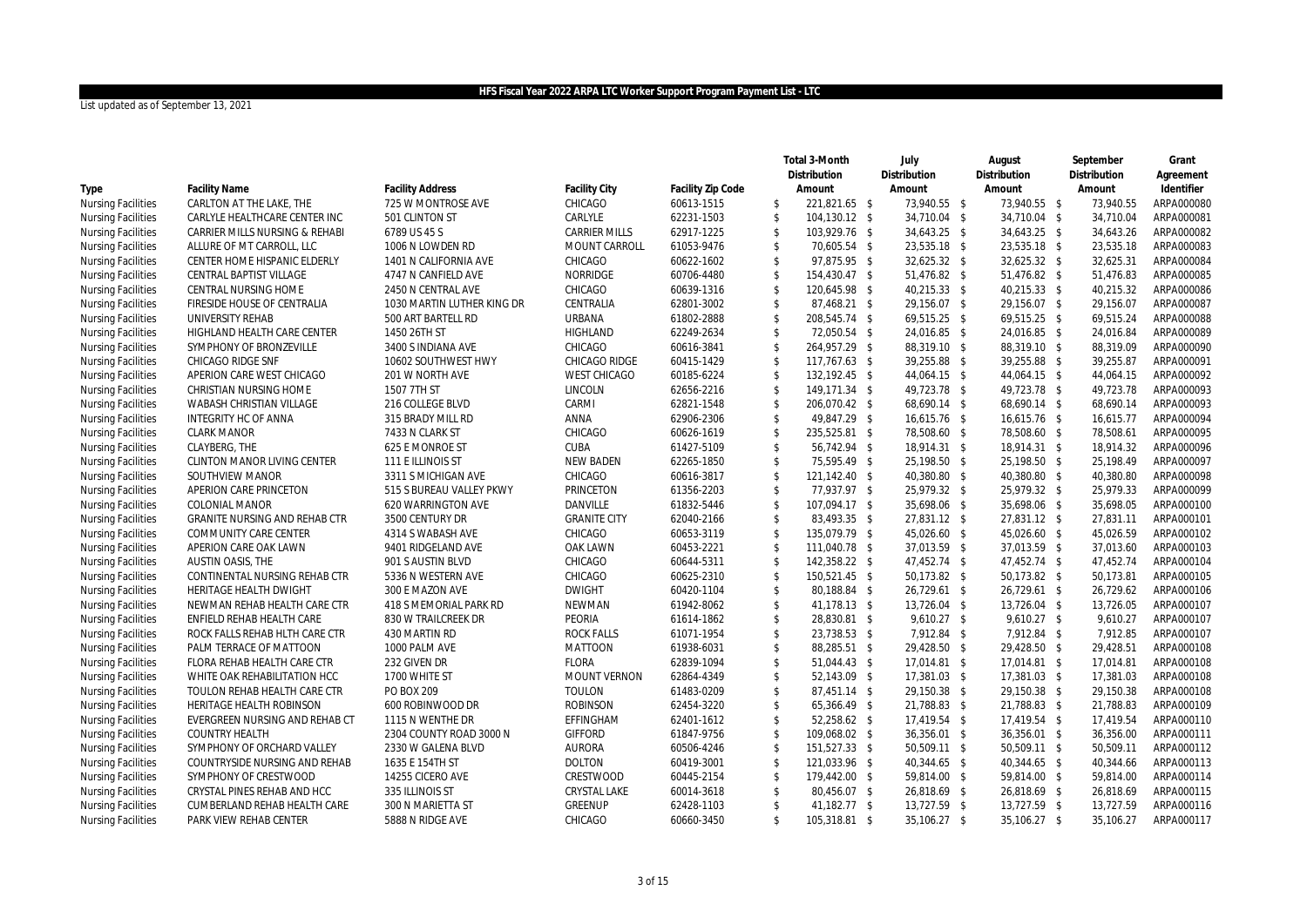|                           |                                  |                         |                     |                   |                         | Total 3-Month | July          | August         | September    | Grant      |
|---------------------------|----------------------------------|-------------------------|---------------------|-------------------|-------------------------|---------------|---------------|----------------|--------------|------------|
|                           |                                  |                         |                     |                   |                         | Distribution  | Distribution  | Distribution   | Distribution | Agreement  |
| Type                      | <b>Facility Name</b>             | <b>Facility Address</b> | Facility City       | Facility Zip Code |                         | Amount        | Amount        | Amount         | Amount       | Identifier |
| <b>Nursing Facilities</b> | ARCADIA CARE DANVILLE            | 1701 N BOWMAN AVENUE RD | <b>DANVILLE</b>     | 61832-2200        | \$                      | 116,729.00 \$ | 38,909.67 \$  | 38,909.67 \$   | 38,909.66    | ARPA000118 |
| <b>Nursing Facilities</b> | WATERFORD CARE CENTER, THE       | 7445 N SHERIDAN RD      | CHICAGO             | 60626-1818        | $\mathfrak{S}$          | 142,252.22 \$ | 47,417.41 \$  | 47,417.41 \$   | 47,417.40    | ARPA000119 |
| <b>Nursing Facilities</b> | <b>SALUD WELLNESS</b>            | 306 N LARKIN AVE        | <b>JOLIET</b>       | 60435-6698        | $\mathsf{\$}$           | 122,527.80 \$ | 40,842.60 \$  | 40,842.60 \$   | 40,842.60    | ARPA000120 |
| <b>Nursing Facilities</b> | APERION CARE CAPITOL             | 555 W CARPENTER ST      | SPRINGFIELD         | 62702-4905        | $\sqrt[6]{\frac{1}{2}}$ | 118,709.48 \$ | 39,569.83 \$  | 39,569.83 \$   | 39,569.82    | ARPA000121 |
| <b>Nursing Facilities</b> | DOBSON PLAZA NURSING & REHAB     | 120 DODGE AVE           | EVANSTON            | 60202-3622        | $\mathfrak{S}$          | 89,389.49 \$  | 29,796.50 \$  | 29,796.50 \$   | 29,796.49    | ARPA000122 |
| <b>Nursing Facilities</b> | DOCTORS NURSING AND REHAB CTR    | 1201 HAWTHORN RD        | SALEM               | 62881-1028        | $\sqrt[6]{\frac{1}{2}}$ | 94,433.96 \$  | 31,477.99 \$  | 31,477.99 \$   | 31,477.98    | ARPA000123 |
| <b>Nursing Facilities</b> | APERION CARE DOLTON              | 14325 BLACKSTONE AVE    | <b>DOLTON</b>       | 60419-1323        | $\mathfrak{S}$          | 95,772.11 \$  | 31,924.04 \$  | 31,924.04 \$   | 31,924.03    | ARPA000124 |
| <b>Nursing Facilities</b> | TUSCOLA HEALTH CARE CENTER       | 1203 EGYPTIAN TRL       | TUSCOLA             | 61953-2050        | $\mathbb{S}$            | 54,938.22 \$  | 18,312.74 \$  | 18,312.74 \$   | 18,312.74    | ARPA000125 |
| <b>Nursing Facilities</b> | DUPAGE CARE CENTER               | 400 N COUNTY FARM RD    | WHEATON             | 60187-3908        | \$                      | 420,505.24 \$ | 140,168.41 \$ | 140,168.41 \$  | 140,168.42   | ARPA000126 |
| <b>Nursing Facilities</b> | ALLURE OF MOLINE                 | 430 30TH AVE            | <b>EAST MOLINE</b>  | 61244-3152        | $\mathfrak{S}$          | 97,030.38 \$  | 32,343.46 \$  | 32,343.46 \$   | 32,343.46    | ARPA000127 |
| <b>Nursing Facilities</b> | <b>EDEN VILLAGE</b>              | 400 S STATION RD        | <b>GLEN CARBON</b>  | 62034-2743        | $\sqrt[6]{\frac{1}{2}}$ | 94,026.70 \$  | 31,342.23 \$  | 31,342.23 \$   | 31,342.24    | ARPA000128 |
| <b>Nursing Facilities</b> | SHERIDAN VILLAGE NRSG & RHB      | 5838 N SHERIDAN RD      | CHICAGO             | 60660-4916        | $\sqrt[6]{\frac{1}{2}}$ | 143,130.90 \$ | 47,710.30 \$  | 47,710.30 \$   | 47,710.30    | ARPA000129 |
| <b>Nursing Facilities</b> | UNIVERSITY NURSING AND REHABIL   | 1095 UNIVERSITY DR      | EDWARDSVILLE        | 62025-3961        | $\sqrt[6]{\frac{1}{2}}$ | 94,309.79 \$  | 31,436.60 \$  | 31,436.60 \$   | 31,436.59    | ARPA000130 |
| <b>Nursing Facilities</b> | EDWARDSVILLE NURSING & REHABIL   | 401 SAINT MARYS DR      | EDWARDSVILLE        | 62025-4276        | \$                      | 74,677.09 \$  | 24,892.36 \$  | 24,892.36 \$   | 24,892.37    | ARPA000131 |
| <b>Nursing Facilities</b> | EL PASO HEALTH CARE CENTER       | 850 E 2ND ST            | EL PASO             | 61738-1309        | $\mathfrak{S}$          | 55,126.26 \$  | 18,375.42 \$  | 18,375.42 \$   | 18.375.42    | ARPA000132 |
| <b>Nursing Facilities</b> | INTEGRITY HC OF ALTON            | 3523 WICKENHAUSER AVE   | ALTON               | 62002-2118        | $\mathfrak{S}$          | 105,267.72 \$ | 35,089.24 \$  | 35,089.24 \$   | 35,089.24    | ARPA000133 |
| <b>Nursing Facilities</b> | ELMHURST EXTENDED CARE CENTER    | 200 E LAKE ST           | <b>ELMHURST</b>     | 60126-2013        | $\mathfrak{S}$          | 67,088.14 \$  | 22,362.71 \$  | 22,362.71 \$   | 22,362.72    | ARPA000134 |
| <b>Nursing Facilities</b> | <b>ELMS NURSING HOME</b>         | 1212 MADELYN AVE        | <b>MACOMB</b>       | 61455-3324        | $\mathfrak{S}$          | 102,470.46 \$ | 34,156.82 \$  | 34, 156.82 \$  | 34,156.82    | ARPA000135 |
| <b>Nursing Facilities</b> | ELMWOOD TERRACE HEALTHCARE CTR   | 1017 W GALENA BLVD      | <b>AURORA</b>       | 60506-3753        | $\mathfrak{S}$          | 70.017.53 \$  | 23,339.18 \$  | 23,339.18 \$   | 23.339.17    | ARPA000136 |
| <b>Nursing Facilities</b> | ELEVATE CARE IRVING PARK         | 4340 N KEYSTONE AVE     | CHICAGO             | 60641-2121        | $\mathfrak{S}$          | 100,153.82 \$ | 33,384.61 \$  | 33,384.61 \$   | 33,384.60    | ARPA000137 |
| <b>Nursing Facilities</b> | CEDAR RIDGE HEALTH & REHAB CEN   | 1 PERRYMAN ST           | LEBANON             | 62254-1356        | $\mathsf{\$}$           | 103,341.55 \$ | 34,447.18 \$  | 34,447.18 \$   | 34,447.19    | ARPA000138 |
| <b>Nursing Facilities</b> | ALTON MEMORIAL REHAB & THERAPY   | 1251 COLLEGE AVE        | <b>ALTON</b>        | 62002-6735        | $\mathfrak{S}$          | 76,092.28 \$  | 25,364.09 \$  | 25,364.09 \$   | 25,364.10    | ARPA000139 |
| <b>Nursing Facilities</b> | APOSTOLIC CHRISTIAN HOME         | 610 W CRUGER AVE        | <b>EUREKA</b>       | 61530-1329        | $\mathfrak{S}$          | 151,309.83 \$ | 50,436.61 \$  | 50,436.61 \$   | 50,436.61    | ARPA000140 |
| <b>Nursing Facilities</b> | <b>EVENGLOW LODGE</b>            | 215 E WASHINGTON ST     | PONTIAC             | 61764-2011        | $\mathfrak{S}$          | 85,030.46 \$  | 28,343.49 \$  | 28,343.49 \$   | 28,343.48    | ARPA000141 |
| <b>Nursing Facilities</b> | DUQUOIN NURSING & REHABILITATI   | 514 E JACKSON ST        | DU QUOIN            | 62832-2427        | $\mathfrak{S}$          | 74,400.45 \$  | 24,800.15 \$  | 24,800.15 \$   | 24,800.15    | ARPA000142 |
| <b>Nursing Facilities</b> | <b>FAIR HAVENS SENIOR LIVING</b> | 1790 S FAIRVIEW AVE     | <b>DECATUR</b>      | 62521-4010        | $\mathfrak{S}$          | 170,894.73 \$ | 56,964.91 \$  | 56,964.91 \$   | 56,964.91    | ARPA000143 |
| <b>Nursing Facilities</b> | FAIR OAKS HEALTH CARE CENTER     | 471 W TERRA COTTA AVE   | CRYSTAL LAKE        | 60014-3434        | $\mathfrak{S}$          | 73,187.73 \$  | 24,395.91 \$  | 24,395.91 \$   | 24,395.91    | ARPA000144 |
| <b>Nursing Facilities</b> | FAIR OAKS REHAB AND HCC          | 1515 BLACKHAWK BLVD     | <b>SOUTH BELOIT</b> | 61080-2227        | $\mathfrak{S}$          | 77,591.43 \$  | 25,863.81 \$  | 25,863.81 \$   | 25,863.81    | ARPA000145 |
| <b>Nursing Facilities</b> | <b>GROVE OF BERWYN, THE</b>      | 3601 S HARLEM AVE       | <b>BERWYN</b>       | 60402-3219        | \$                      | 130,993.22 \$ | 43,664.41 \$  | 43,664.41 \$   | 43,664.40    | ARPA000146 |
| <b>Nursing Facilities</b> | FAIRVIEW HAVEN NURSING HOME      | 605 N 4TH ST            | <b>FAIRBURY</b>     | 61739-1210        | $\mathfrak{S}$          | 93,774.37 \$  | 31,258.12 \$  | 31,258.12 \$   | 31,258.13    | ARPA000147 |
| <b>Nursing Facilities</b> | GROVE OF LAGRANGE PARK, THE      | 701 N LA GRANGE RD      | LA GRANGE PARK      | 60526-1520        | $\mathfrak{S}$          | 123,113.69 \$ | 41,037.90 \$  | 41,037.90 \$   | 41,037.89    | ARPA000148 |
| <b>Nursing Facilities</b> | ROSICLARE REHAB & HEALTH CC      | PO BOX 220              | ROSICLARE           | 62982-0220        | $\mathfrak{S}$          | 47,436.38 \$  | 15,812.13 \$  | 15,812.13 \$   | 15,812.12    | ARPA000149 |
| <b>Nursing Facilities</b> | PARK PLACE OF BELVIDERE          | 1701 5TH AVE            | <b>BELVIDERE</b>    | 61008-5517        | $\mathfrak{S}$          | 57,183.29 \$  | 19,061.10 \$  | 19,061.10 \$   | 19,061.09    | ARPA000150 |
| <b>Nursing Facilities</b> | FAIRVIEW REHAB & HEALTHCARE      | 602 E JACKSON ST        | DU QUOIN            | 62832-2429        | \$                      | 60,617.22 \$  | 20,205.74 \$  | 20,205.74 \$   | 20,205.74    | ARPA000151 |
| <b>Nursing Facilities</b> | <b>FARMINGTON COUNTRY MANOR</b>  | 701 S MAIN ST           | <b>FARMINGTON</b>   | 61531-1460        | $\mathfrak{S}$          | 91,511.60 \$  | 30,503.87 \$  | 30,503.87 \$   | 30,503.86    | ARPA000152 |
| <b>Nursing Facilities</b> | FAYETTE COUNTY HOSPITAL NH       | 650 W TAYLOR ST         | VANDALIA            | 62471-1227        | $\mathfrak{S}$          | 70,642.32 \$  | 23,547.44 \$  | 23,547.44 \$   | 23,547.44    | ARPA000153 |
| <b>Nursing Facilities</b> | FLORA GARDENS CARE CENTER        | 701 SHADWELL AVE        | <b>FLORA</b>        | 62839-2310        | $\mathfrak{S}$          | 47,648.27 \$  | 15,882.76 \$  | 15,882.76 \$   | 15,882.75    | ARPA000154 |
| <b>Nursing Facilities</b> | WILLOW ROSE REHAB HEALTH CARE    | 410 FLETCHER ST         | JERSEYVILLE         | 62052-2127        | $\mathfrak{S}$          | 51,647.49 \$  | 17,215.83 \$  | 17,215.83 \$   | 17,215.83    | ARPA000154 |
| <b>Nursing Facilities</b> | NOKOMIS REHAB HEALTH CARE CTR    | 505 STEVENS ST          | <b>NOKOMIS</b>      | 62075-1442        | $\sqrt[6]{\frac{1}{2}}$ | 32,219.33 \$  | 10,739.78 \$  | 10,739.78 \$   | 10,739.77    | ARPA000154 |
| <b>Nursing Facilities</b> | ROCHELLE GARDENS CARE CENTER     | 1021 N CARON RD         | <b>ROCHELLE</b>     | 61068-9647        | $\mathfrak{S}$          | 37,625.49 \$  | 12,541.83 \$  | 12,541.83 \$   | 12,541.83    | ARPA000154 |
| <b>Nursing Facilities</b> | ROCHELLE REHAB HEALTH CARE       | 900 N 3RD ST            | <b>ROCHELLE</b>     | 61068-1666        | $\mathfrak{S}$          | 34,195.05 \$  | 11,398.35 \$  | 11,398.35 \$   | 11,398.35    | ARPA000154 |
| <b>Nursing Facilities</b> | FLORENCE NURSING HOME            | 546 E GRANT HWY         | <b>MARENGO</b>      | 60152-3346        | $\sqrt[6]{\frac{1}{2}}$ | 46,566.76 \$  | 15,522.25 \$  | 15,522.25 \$   | 15,522.26    | ARPA000155 |
| <b>Nursing Facilities</b> | ELEVATE CARE NORTH BRANCH        | 6840 W TOUHY AVE        | <b>NILES</b>        | 60714-4520        | $\mathbf{\hat{S}}$      | 192,485.03 \$ | 64,161.68 \$  | 64, 161. 68 \$ | 64,161.67    | ARPA000156 |
| <b>Nursing Facilities</b> | <b>EAST BANK CENTER</b>          | 6131 PARK RIDGE RD      | <b>LOVES PARK</b>   | 61111-4029        | $\mathbb{S}$            | 52,621.71 \$  | 17,540.57 \$  | 17,540.57 \$   | 17,540.57    | ARPA000157 |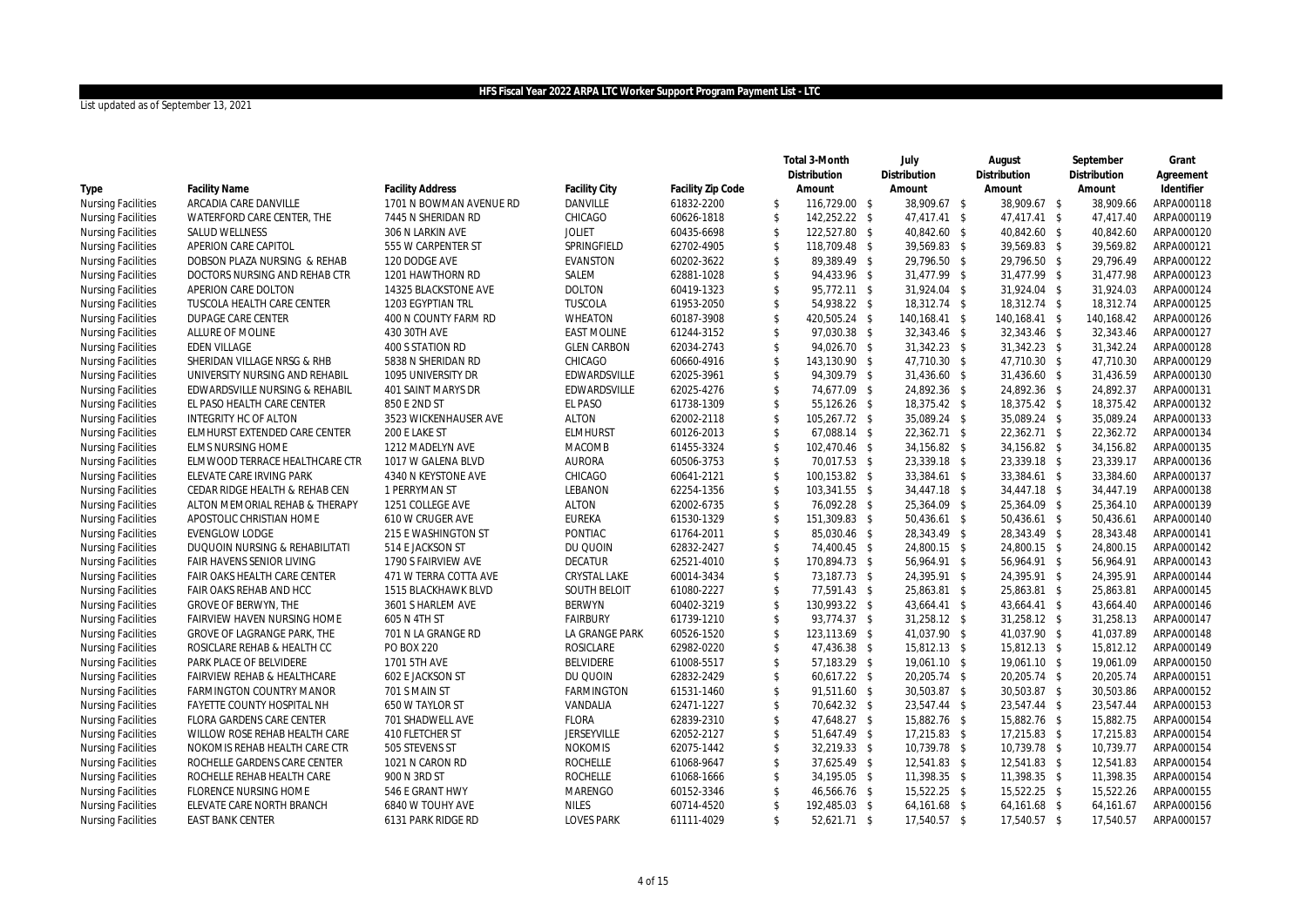|                           |                                 |                           |                       |                   |                         | Total 3-Month | July          | August        | September    | Grant      |
|---------------------------|---------------------------------|---------------------------|-----------------------|-------------------|-------------------------|---------------|---------------|---------------|--------------|------------|
|                           |                                 |                           |                       |                   |                         | Distribution  | Distribution  | Distribution  | Distribution | Agreement  |
| Type                      | <b>Facility Name</b>            | <b>Facility Address</b>   | <b>Facility City</b>  | Facility Zip Code |                         | Amount        | Amount        | Amount        | Amount       | Identifier |
| <b>Nursing Facilities</b> | INTEGRITY HC OF MARION          | 1301 E DEYOUNG ST         | <b>MARION</b>         | 62959-3846        | \$                      | 85,063.47 \$  | 28,354.49 \$  | 28,354.49 \$  | 28,354.49    | ARPA000158 |
| <b>Nursing Facilities</b> | ELDORADO REHAB & HEALTHCARE LL  | 1001A JEFFERSON ST        | <b>ELDORADO</b>       | 62930-1373        | $\mathbb{S}$            | 93,915.96 \$  | 31,305.32 \$  | 31,305.32 \$  | 31,305.32    | ARPA000159 |
| <b>Nursing Facilities</b> | HELIA SOUTHBELT HEALTHCARE      | 101 SOUTH BELT WEST       | <b>BELLEVILLE</b>     | 62220-2503        | \$                      | 98,107.18 \$  | 32,702.39 \$  | 32,702.39 \$  | 32,702.40    | ARPA000160 |
| <b>Nursing Facilities</b> | HILLSIDE REHAB AND CARE CENTER  | 1308 GAME FARM RD         | YORKVILLE             | 60560-2110        | \$                      | 41,673.24 \$  | 13,891.08 \$  | 13,891.08 \$  | 13,891.08    | ARPA000160 |
| <b>Nursing Facilities</b> | HELIA HEALTHCARE OF OLNEY       | 410 EAST MACK             | OLNEY                 | 62450-2319        | $\mathbb{S}$            | 92,285.76 \$  | 30,761.92 \$  | 30,761.92 \$  | 30,761.92    | ARPA000160 |
| <b>Nursing Facilities</b> | HELIA HEALTHCARE OF BENTON      | 1310 MARK FRANKLIN ST     | <b>BENTON</b>         | 62812-2049        | \$                      | 60,050.60 \$  | 20,016.87 \$  | 20,016.87 \$  | 20,016.86    | ARPA000160 |
| <b>Nursing Facilities</b> | TOWER HILL HEALTHCARE CENTER    | 759 KANE ST               | SOUTH ELGIN           | 60177-1418        | \$                      | 154,525.58 \$ | 51,508.53 \$  | 51,508.53 \$  | 51,508.52    | ARPA000161 |
| <b>Nursing Facilities</b> | FRANKFORT HEALTHCARE REHAB CTR  | 2500 E SAINT LOUIS ST     | <b>WEST FRANKFORT</b> | 62896-1751        | \$                      | 32,699.40 \$  | 10,899.80 \$  | 10,899.80 \$  | 10,899.80    | ARPA000162 |
| <b>Nursing Facilities</b> | FRANKLIN GROVE LIVING REHAB     | 502 N STATE ST            | <b>FRANKLIN GROVE</b> | 61031-9773        | $\sqrt[6]{2}$           | 110,009.21 \$ | 36,669.74 \$  | 36,669.74 \$  | 36,669.73    | ARPA000163 |
| <b>Nursing Facilities</b> | <b>FREEBURG CARE CENTER</b>     | 746 URBANNA DR            | <b>FREEBURG</b>       | 62243-1904        | $\mathfrak{S}$          | 115,257.45 \$ | 38,419.15 \$  | 38,419.15 \$  | 38,419.15    | ARPA000164 |
| <b>Nursing Facilities</b> | PEARL PAVILION                  | 900 KIWANIS DR            | <b>FREEPORT</b>       | 61032-4580        | \$                      | 68,827.42 \$  | 22,942.47 \$  | 22,942.47 \$  | 22,942.48    | ARPA000165 |
| <b>Nursing Facilities</b> | INTEGRITY HC OF HERRIN          | 1900 N PARK AVE           | <b>HERRIN</b>         | 62948-2742        | $\mathsf{\$}$           | 33,729.39 \$  | 11,243.13 \$  | 11,243.13 \$  | 11,243.13    | ARPA000166 |
| <b>Nursing Facilities</b> | <b>FRIENDSHIP MANOR</b>         | 1209 21ST AVE             | ROCK ISLAND           | 61201-7900        | $\sqrt[6]{\frac{1}{2}}$ | 115,241.51 \$ | 38,413.84 \$  | 38,413.84 \$  | 38,413.83    | ARPA000167 |
| <b>Nursing Facilities</b> | FRIENDSHIP VILLAGE OF SCHAUMBU  | 350 W SCHAUMBURG RD       | SCHAUMBURG            | 60194-3464        | \$                      | 230,148.80 \$ | 76,716.27 \$  | 76,716.27 \$  | 76,716.26    | ARPA000168 |
| <b>Nursing Facilities</b> | <b>GROVE OF NORTHBROOK, THE</b> | 263 SKOKIE BLVD           | <b>NORTHBROOK</b>     | 60062-1611        | $\mathbb{S}$            | 98,297.40 \$  | 32,765.80 \$  | 32,765.80 \$  | 32,765.80    | ARPA000169 |
| <b>Nursing Facilities</b> | CORNERSTONE REHAB AND HC        | 5533 N GALENA RD          | PEORIA HEIGHTS        | 61616-4447        | \$                      | 63,842.67 \$  | 21,280.89 \$  | 21,280.89 \$  | 21,280.89    | ARPA000170 |
| <b>Nursing Facilities</b> | SHAWNEE ROSE CARE CENTER        | 1000 W SLOAN              | <b>HARRISBURG</b>     | 62946-2234        | $\mathbb{S}$            | 31,444.28 \$  | 10,481.43 \$  | 10,481.43 \$  | 10,481.42    | ARPA000170 |
| <b>Nursing Facilities</b> | ILLINI HERITAGE REHAB AND HC    | 1315 CURT DRIVE           | CHAMPAIGN             | 61826-6179        | $\mathsf{\$}$           | 52,598.28 \$  | 17,532.76 \$  | 17,532.76 \$  | 17,532.76    | ARPA000170 |
| <b>Nursing Facilities</b> | <b>MASON POINT</b>              | ONE MASONIC WAY           | SULLIVAN              | 61951-9467        | \$                      | 98,825.26 \$  | 32,941.75 \$  | 32,941.75 \$  | 32,941.76    | ARPA000170 |
| <b>Nursing Facilities</b> | FARMER CITY REHAB AND HC        | 404 BROOKVIEW DRIVE       | <b>FARMER CITY</b>    | 61842-9746        | \$                      | 41,145.31 \$  | 13,715.10 \$  | 13,715.10 \$  | 13,715.11    | ARPA000170 |
| <b>Nursing Facilities</b> | ROSEVILLE REHAB HEALTH CARE     | 145 S CHAMBERLAIN ST      | <b>ROSEVILLE</b>      | 61473-9581        | \$                      | 50,465.63 \$  | 16,821.88 \$  | 16,821.88 \$  | 16,821.87    | ARPA000170 |
| <b>Nursing Facilities</b> | GALENA STAUSS NURSING HOME      | 215 SUMMIT ST             | GALENA                | 61036-1635        | \$                      | 59,688.34 \$  | 19,896.11 \$  | 19,896.11 \$  | 19,896.12    | ARPA000171 |
| <b>Nursing Facilities</b> | HEARTLAND OF GALESBURG          | 280 E LOSEY ST            | GALESBURG             | 61401-2819        | $\mathsf{\$}$           | 67,358.27 \$  | 22,452.76 \$  | 22,452.76 \$  | 22,452.75    | ARPA000172 |
| <b>Nursing Facilities</b> | APERION CARE WEST RIDGE         | 6450 N RIDGE BLVD         | CHICAGO               | 60626-4804        | \$                      | 80,234.05 \$  | 26,744.68 \$  | 26,744.68 \$  | 26,744.69    | ARPA000173 |
| <b>Nursing Facilities</b> | OAKVIEW NURSING AND REHAB       | 1320 W 9TH ST             | MOUNT CARMEL          | 62863-2905        | \$                      | 88,348.74 \$  | 29,449.58 \$  | 29,449.58 \$  | 29,449.58    | ARPA000174 |
| <b>Nursing Facilities</b> | ALLURE OF GENESEO, LLC          | 704 S ILLINOIS ST         | <b>GENESEO</b>        | 61254-1782        | \$                      | 76,119.58 \$  | 25,373.19 \$  | 25,373.19 \$  | 25,373.20    | ARPA000175 |
| <b>Nursing Facilities</b> | <b>BRIA OF GENEVA</b>           | 1101 E STATE ST           | GENEVA                | 60134-2438        | \$                      | 89,272.73 \$  | 29,757.58 \$  | 29,757.58 \$  | 29,757.57    | ARPA000176 |
| <b>Nursing Facilities</b> | <b>GROSSE POINTE MANOR</b>      | 6601 W TOUHY AVE          | <b>NILES</b>          | 60714-4515        | $\mathsf{\$}$           | 96,376.89 \$  | 32,125.63 \$  | 32,125.63 \$  | 32,125.63    | ARPA000177 |
| <b>Nursing Facilities</b> | ALEDO REHAB HEALTH CARE CTR     | 304 SW 12TH ST            | <b>ALEDO</b>          | 61231-2707        | \$                      | 43,067.06 \$  | 14,355.69 \$  | 14,355.69 \$  | 14,355.68    | ARPA000178 |
| <b>Nursing Facilities</b> | GIBSON COMMUNITY HOSPITAL ANNE  | 430 E 19TH ST             | <b>GIBSON CITY</b>    | 60936-2002        | $\mathsf{\$}$           | 24,793.46 \$  | 8,264.49 \$   | 8,264.49 \$   | 8,264.48     | ARPA000179 |
| <b>Nursing Facilities</b> | HERITAGE HEALTH GIBSON CITY     | 620 E 1ST ST              | <b>GIBSON CITY</b>    | 60936-1822        | \$                      | 67,674.86 \$  | 22,558.29 \$  | 22,558.29 \$  | 22,558.28    | ARPA000180 |
| <b>Nursing Facilities</b> | GILMAN HEALTHCARE CENTER        | 1390 S CRESCENT ST        | GILMAN                | 60938-6129        | \$                      | 55,541.02 \$  | 18,513.67 \$  | 18,513.67 \$  | 18,513.68    | ARPA000181 |
| <b>Nursing Facilities</b> | ELEVATE CARE NORTHBROOK         | 270 SKOKIE BLVD           | <b>NORTHBROOK</b>     | 60062-1612        | $\mathsf{\$}$           | 208,816.94 \$ | 69,605.65 \$  | 69,605.65 \$  | 69,605.64    | ARPA000182 |
| <b>Nursing Facilities</b> | ELEVATE CARE CHICAGO NORTH      | 2451 W TOUHY AVE          | CHICAGO               | 60645-3309        | \$                      | 272,952.74 \$ | 90,984.25 \$  | 90,984.25 \$  | 90,984.24    | ARPA000183 |
| <b>Nursing Facilities</b> | GLEN VIEW TERRACE NURSING CTR   | 1511 GREENWOOD RD         | <b>GLENVIEW</b>       | 60026-1513        | $\sqrt[6]{\frac{1}{2}}$ | 359,644.24 \$ | 119,881.41 \$ | 119,881.41 \$ | 119,881.42   | ARPA000184 |
| <b>Nursing Facilities</b> | APERION CARE GLENWOOD           | 19330 S COTTAGE GROVE AVE | <b>GLENWOOD</b>       | 60425-1834        | $\sqrt[6]{\frac{1}{2}}$ | 108,753.86 \$ | 36,251.29 \$  | 36,251.29 \$  | 36,251.28    | ARPA000185 |
| <b>Nursing Facilities</b> | GOLDEN GOOD SHEPHERD HOME       | 101 PRAIRIE MILLS RD      | GOLDEN                | 62339-1016        | $\sqrt[6]{\frac{1}{2}}$ | 42,572.81 \$  | 14,190.94 \$  | 14,190.94 \$  | 14,190.93    | ARPA000186 |
| <b>Nursing Facilities</b> | NILES NURSING AND REHAB CTR     | 9777 N GREENWOOD AVE      | <b>NILES</b>          | 60714-1002        | \$                      | 234,824.61 \$ | 78,274.87 \$  | 78,274.87 \$  | 78,274.87    | ARPA000187 |
| <b>Nursing Facilities</b> | GOOD SAMARITAN HOME OF QUINCY   | 2130 HARRISON ST          | QUINCY                | 62301-6756        | \$                      | 241,125.13 \$ | 80,375.04 \$  | 80,375.04 \$  | 80,375.05    | ARPA000188 |
| <b>Nursing Facilities</b> | GOTTLIEB MEMORIAL HOSPITAL      | 701 W NORTH AVE           | <b>MELROSE PARK</b>   | 60160-1612        | $\mathsf{\$}$           | 34,004.80 \$  | 11,334.93 \$  | 11,334.93 \$  | 11,334.94    | ARPA000189 |
| <b>Nursing Facilities</b> | ALDEN ESTATES OF BARRINGTON     | 1420 S BARRINGTON RD      | <b>BARRINGTON</b>     | 60010-5206        | \$                      | 167,307.76 \$ | 55,769.25 \$  | 55,769.25 \$  | 55,769.26    | ARPA000190 |
| <b>Nursing Facilities</b> | TIMBERPOINT HEALTHCARE CENTER   | 205 E SPRING ST           | CAMP POINT            | 62320-1307        | \$                      | 75,022.72 \$  | 25,007.57 \$  | 25,007.57 \$  | 25,007.58    | ARPA000191 |
| <b>Nursing Facilities</b> | APERION CARE MASCOUTAH          | 901 N 10TH ST             | MASCOUTAH             | 62258-1017        | $\mathsf{\$}$           | 45,812.18 \$  | 15,270.73 \$  | 15,270.73 \$  | 15,270.72    | ARPA000192 |
| <b>Nursing Facilities</b> | PIPER CITY REHAB LIVING CTR     | 600 S MAPLE ST            | PIPER CITY            | 60959-7095        | $\mathbb{S}$            | 41,623.04 \$  | 13,874.35 \$  | 13,874.35 \$  | 13,874.34    | ARPA000193 |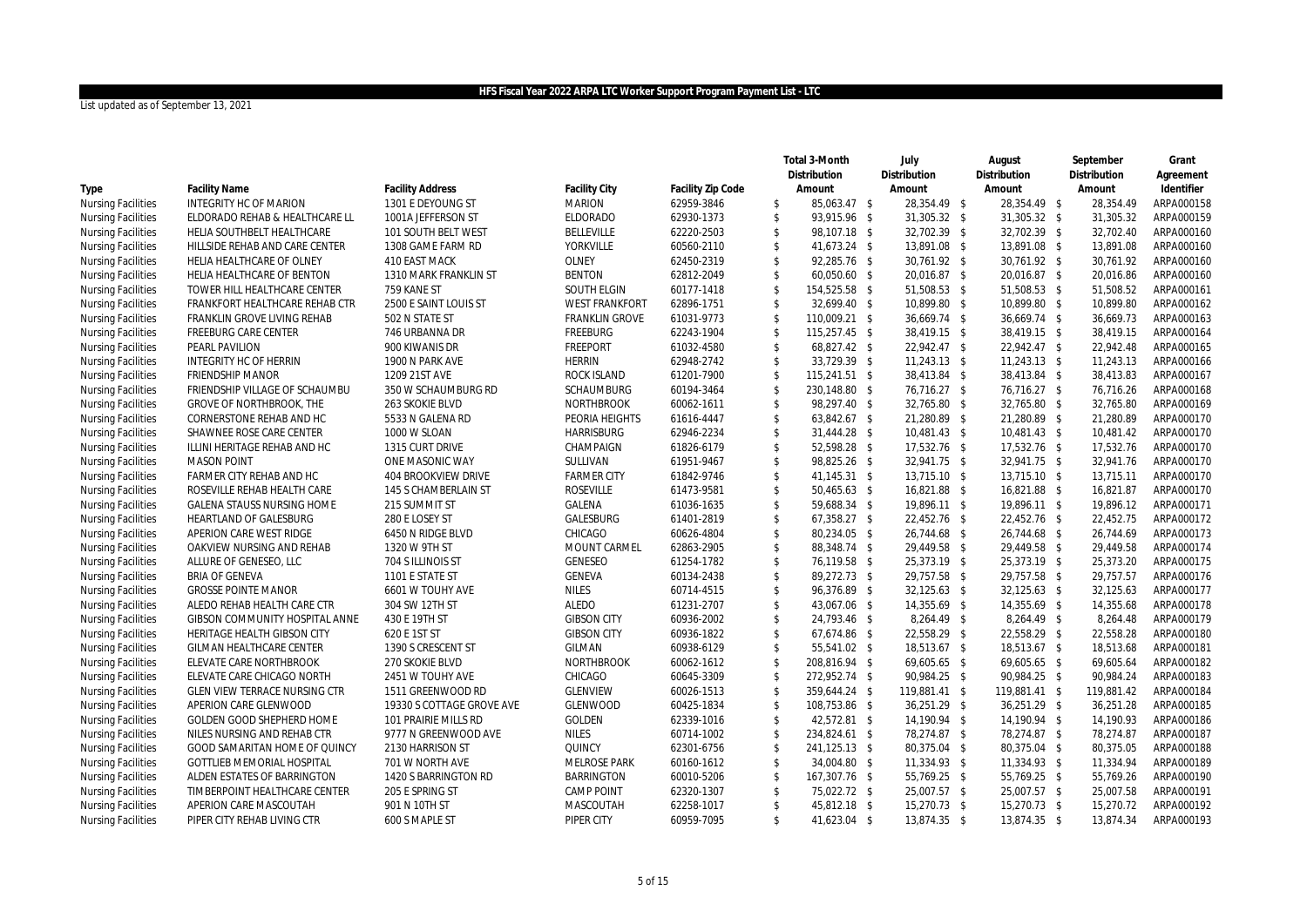|                           |                                           |                           |                      |                   |                         | Total 3-Month | July         | August       | September    | Grant      |
|---------------------------|-------------------------------------------|---------------------------|----------------------|-------------------|-------------------------|---------------|--------------|--------------|--------------|------------|
|                           |                                           |                           |                      |                   |                         | Distribution  | Distribution | Distribution | Distribution | Agreement  |
| Type                      | <b>Facility Name</b>                      | <b>Facility Address</b>   | <b>Facility City</b> | Facility Zip Code |                         | Amount        | Amount       | Amount       | Amount       | Identifier |
| <b>Nursing Facilities</b> | MIDWAY NEUROLOGICAL REHAB CTR             | 8540 S HARLEM AVE         | <b>BRIDGEVIEW</b>    | 60455-1778        | \$                      | 221,617.17 \$ | 73,872.39 \$ | 73,872.39 \$ | 73,872.39    | ARPA000194 |
| <b>Nursing Facilities</b> | ATRIUM HEALTH CARE CENTER                 | 1425 W ESTES AVE          | CHICAGO              | 60626-2625        | \$                      | 108,719.81 \$ | 36,239.94 \$ | 36,239.94 \$ | 36,239.93    | ARPA000195 |
| <b>Nursing Facilities</b> | PARK POINTE HEALTHCARE AND REH            | 1223 EDGEWATER DR         | <b>MORRIS</b>        | 60450-2504        | \$                      | 93,064.52 \$  | 31,021.51 \$ | 31,021.51 \$ | 31,021.50    | ARPA000196 |
| <b>Nursing Facilities</b> | HENRY AND JANE VONDERLIETH CTR            | 1120 N TOPPER DR          | MOUNT PULASKI        | 62548-1401        | \$                      | 87,493.97 \$  | 29,164.66 \$ | 29,164.66 \$ | 29,164.65    | ARPA000197 |
| <b>Nursing Facilities</b> | HALLMARK HEALTHCARE OF PEKIN              | 2501 ALLENTOWN RD         | PEKIN                | 61554-9401        | \$                      | 53,131.45 \$  | 17,710.48 \$ | 17,710.48 \$ | 17,710.49    | ARPA000198 |
| <b>Nursing Facilities</b> | SYMPHONY OF MORGAN PARK                   | 10935 S HALSTED ST        | CHICAGO              | 60628-3127        | \$                      | 263,391.73 \$ | 87,797.24 \$ | 87,797.24 \$ | 87,797.25    | ARPA000199 |
| <b>Nursing Facilities</b> | HAMILTON MEM REHAB AND HCC                | 609 S MARSHALL AVE        | MC LEANSBORO         | 62859-1213        | $\mathsf{\$}$           | 51,981.11 \$  | 17,327.04 \$ | 17,327.04 \$ | 17,327.03    | ARPA000200 |
| <b>Nursing Facilities</b> | HAMMOND HENRY DISTRICT HOSPITA            | 600 N COLLEGE AVE         | GENESEO              | 61254-1091        | \$                      | 51,553.01 \$  | 17,184.34 \$ | 17,184.34 \$ | 17,184.33    | ARPA000201 |
| <b>Nursing Facilities</b> | ALHAMBRA REHAB AND HEALTHCARE             | 417 E MAIN ST             | ALHAMBRA             | 62001-3046        | \$                      | 26,918.52 \$  | 8,972.84 \$  | 8,972.84 \$  | 8,972.84     | ARPA000202 |
| <b>Nursing Facilities</b> | HAVANA HEALTH CARE CENTER                 | 609 N HARPHAM ST          | <b>HAVANA</b>        | 62644-1249        | $\mathsf{\$}$           | 45,148.63 \$  | 15,049.54 \$ | 15,049.54 \$ | 15,049.55    | ARPA000203 |
| <b>Nursing Facilities</b> | HEARTLAND NURSING AND REHAB               | 410 NW 3RD ST             | CASEY                | 62420-1014        | \$                      | 59,719.13 \$  | 19,906.38 \$ | 19,906.38 \$ | 19,906.37    | ARPA000204 |
| <b>Nursing Facilities</b> | HEATHER HEALTH CARE CENTER                | 15600 HONORE AVE          | <b>HARVEY</b>        | 60426-4102        | $\sqrt[6]{\frac{1}{2}}$ | 113,911.19 \$ | 37,970.40 \$ | 37,970.40 \$ | 37,970.39    | ARPA000205 |
| <b>Nursing Facilities</b> | APERION CARE PEORIA HEIGHTS               | 1629 E GARDNER LN         | PEORIA HEIGHTS       | 61616-3613        | $\mathbb{S}$            | 74,782.40 \$  | 24,927.47 \$ | 24,927.47 \$ | 24,927.46    | ARPA000206 |
| <b>Nursing Facilities</b> | TWIN LAKES REHAB HEALTH CARE              | 310 S EADS AVE            | PARIS                | 61944-1938        | \$                      | 41,238.27 \$  | 13,746.09 \$ | 13,746.09 \$ | 13,746.09    | ARPA000207 |
| <b>Nursing Facilities</b> | APERION CARE ST ELMO                      | 221 E CUMBERLAND RD       | <b>SAINT ELMO</b>    | 62458-1662        | $\mathsf{\$}$           | 49,595.31 \$  | 16,531.77 \$ | 16,531.77 \$ | 16,531.77    | ARPA000208 |
| <b>Nursing Facilities</b> | HERITAGE HEALTH MENDOTA                   | 1201 1ST AVE              | <b>MENDOTA</b>       | 61342-1815        | $\sqrt[6]{\frac{1}{2}}$ | 105,529.10 \$ | 35,176.37 \$ | 35,176.37 \$ | 35,176.36    | ARPA000209 |
| <b>Nursing Facilities</b> | HERITAGE HEALTH BLOOMINGTON               | 700 E WALNUT ST           | <b>BLOOMINGTON</b>   | 61701-3244        | \$                      | 119,338.28 \$ | 39,779.43 \$ | 39,779.43 \$ | 39,779.42    | ARPA000210 |
| <b>Nursing Facilities</b> | HERITAGE HEALTH SPRINGFIELD               | 900 N RUTLEDGE ST         | SPRINGFIELD          | 62702-3721        | $\sqrt[6]{\frac{1}{2}}$ | 179,908.78 \$ | 59,969.59 \$ | 59,969.59 \$ | 59,969.60    | ARPA000211 |
| <b>Nursing Facilities</b> | HERITAGE HEALTH MT STERLING               | 435 CAMDEN RD             | MOUNT STERLING       | 62353-1058        | \$                      | 68,709.46 \$  | 22,903.15 \$ | 22,903.15 \$ | 22,903.16    | ARPA000212 |
| <b>Nursing Facilities</b> | HERITAGE HEALTH PERU                      | 1301 21ST ST              | <b>PERU</b>          | 61354-1359        | $\sqrt[6]{\frac{1}{2}}$ | 146,880.62 \$ | 48,960.21 \$ | 48,960.21 \$ | 48,960.20    | ARPA000213 |
| <b>Nursing Facilities</b> | HERITAGE HEALTH STREATOR                  | 1525 E MAIN ST            | <b>STREATOR</b>      | 61364-3162        | $\sqrt[6]{\frac{1}{2}}$ | 126,570.97 \$ | 42,190.32 \$ | 42,190.32 \$ | 42,190.33    | ARPA000214 |
| <b>Nursing Facilities</b> | <b>HERITAGE SQUARE</b>                    | 620 N OTTAWA AVE          | <b>DIXON</b>         | 61021-1630        | $\sqrt[6]{\frac{1}{2}}$ | 51,148.68 \$  | 17,049.56 \$ | 17,049.56 \$ | 17,049.56    | ARPA000215 |
| <b>Nursing Facilities</b> | HICKORY NURSING PAVILION                  | 9246 S ROBERTS RD         | <b>HICKORY HILLS</b> | 60457-2066        | $\mathsf{\$}$           | 45,451.12 \$  | 15,150.37 \$ | 15,150.37 \$ | 15,150.38    | ARPA000216 |
| <b>Nursing Facilities</b> | <b>HILLCREST HOME</b>                     | 14688 ILLINOIS HIGHWAY 82 | <b>GENESEO</b>       | 61254-8616        | $\sqrt[6]{2}$           | 108,701.33 \$ | 36,233.78 \$ | 36,233.78 \$ | 36,233.77    | ARPA000217 |
| <b>Nursing Facilities</b> | HILLCREST RETIREMENT VILLAGE              | 1740 CIRCUIT DR           | ROUND LAKE BEAC      | 60073-3803        | $\sqrt[6]{\frac{1}{2}}$ | 137,836.68 \$ | 45,945.56 \$ | 45,945.56 \$ | 45,945.56    | ARPA000218 |
| <b>Nursing Facilities</b> | HILLSBORO REHAB AND HLTC                  | 1300 E TREMONT ST         | <b>HILLSBORO</b>     | 62049-1913        | $\sqrt[6]{2}$           | 110,817.67 \$ | 36,939.22 \$ | 36,939.22 \$ | 36,939.23    | ARPA000219 |
| <b>Nursing Facilities</b> | MONTGOMERY NURSING AND REHAB              | 9086 IL RT 127            | <b>HILLSBORO</b>     | 62049-4125        | $\sqrt[6]{\frac{1}{2}}$ | 108,024.82 \$ | 36,008.27 \$ | 36,008.27 \$ | 36,008.28    | ARPA000220 |
| <b>Nursing Facilities</b> | JERSEYVILLE NSG AND REHAB CTR             | 1001 S STATE ST           | JERSEYVILLE          | 62052-2361        | $\mathbb{S}$            | 71,688.45 \$  | 23,896.15 \$ | 23,896.15 \$ | 23,896.15    | ARPA000220 |
| <b>Nursing Facilities</b> | HELIA HEALTHCARE OF BELLEVILLE            | 40 NORTH 64TH STREET      | <b>BELLEVILLE</b>    | 62223-3808        | \$                      | 71,515.88 \$  | 23,838.63 \$ | 23,838.63 \$ | 23,838.62    | ARPA000220 |
| <b>Nursing Facilities</b> | INTEGRITY HC OF COBDEN                    | 430 S FRONT ST            | COBDEN               | 62920-2415        | $\mathsf{\$}$           | 53,843.64 \$  | 17,947.88 \$ | 17,947.88 \$ | 17,947.88    | ARPA000221 |
| <b>Nursing Facilities</b> | HILLTOP SKILLED NURSING AND RE            | 910 W POLK AVE            | CHARLESTON           | 61920-1707        | \$                      | 67,469.17 \$  | 22,489.72 \$ | 22,489.72 \$ | 22,489.73    | ARPA000222 |
| <b>Nursing Facilities</b> | HILLVIEW HEALTH CARE CENTER               | 512 N 11TH ST             | VIENNA               | 62995-1522        | \$                      | 43,307.40 \$  | 14,435.80 \$ | 14,435.80 \$ | 14,435.80    | ARPA000223 |
| <b>Nursing Facilities</b> | <b>GREENVILLE NURSING &amp; REHABILIT</b> | 400 E HILLVIEW AVE        | GREENVILLE           | 62246-2607        | $\mathsf{\$}$           | 66,922.95 \$  | 22,307.65 \$ | 22,307.65 \$ | 22,307.65    | ARPA000224 |
| <b>Nursing Facilities</b> | HITZ MEMORIAL HOME                        | 201 BELL ST               | ALHAMBRA             | 62001-3005        | \$                      | 61,682.94 \$  | 20,560.98 \$ | 20,560.98 \$ | 20,560.98    | ARPA000225 |
| <b>Nursing Facilities</b> | HOLY FAMILY VILLA                         | 12220 WILL COOK RD        | PALOS PARK           | 60464-7332        | \$                      | 156,439.18 \$ | 52,146.39 \$ | 52,146.39 \$ | 52,146.40    | ARPA000226 |
| <b>Nursing Facilities</b> | HERITAGE HEALTH HOOPESTON                 | 423 N DIXIE HWY           | <b>HOOPESTON</b>     | 60942-1021        | \$                      | 92,629.76 \$  | 30,876.59 \$ | 30,876.59 \$ | 30,876.58    | ARPA000227 |
| <b>Nursing Facilities</b> | ACCOLADE HEALTHCARE OF PONTIAC            | 300 W LOWELL AVE          | PONTIAC              | 61764-2614        | \$                      | 88,497.57 \$  | 29,499.19 \$ | 29,499.19 \$ | 29,499.19    | ARPA000228 |
| <b>Nursing Facilities</b> | <b>ESTATES OF HYDE PARK</b>               | 4505 S DREXEL BLVD        | CHICAGO              | 60653-4301        | $\mathbb{S}$            | 117,067.01 \$ | 39,022.34 \$ | 39,022.34 \$ | 39,022.33    | ARPA000229 |
| <b>Nursing Facilities</b> | ACCOLADE PAXTON SENIOR LIVING             | 450 E FULTON ST           | <b>PAXTON</b>        | 60957-1716        | $\sqrt[6]{2}$           | 68,392.69 \$  | 22,797.56 \$ | 22,797.56 \$ | 22,797.57    | ARPA000230 |
| <b>Nursing Facilities</b> | WARREN BARR GOLD COAST                    | 66 W OAK ST               | CHICAGO              | 60610-7325        | \$                      | 251,765.01 \$ | 83,921.67 \$ | 83,921.67 \$ | 83,921.67    | ARPA000231 |
| <b>Nursing Facilities</b> | SYMPHONY OF LINCOLN PARK                  | 1366 W FULLERTON AVE      | CHICAGO              | 60614-2129        | \$                      | 265,435.95 \$ | 88,478.65 \$ | 88,478.65 \$ | 88,478.65    | ARPA000232 |
| <b>Nursing Facilities</b> | PINE CREST HEALTH CARE                    | 3300 175TH ST             | <b>HAZEL CREST</b>   | 60429-1604        | $\sqrt[6]{2}$           | 134,060.80 \$ | 44,686.93 \$ | 44,686.93 \$ | 44,686.94    | ARPA000233 |
| <b>Nursing Facilities</b> | RIVER VIEW REHAB CENTER                   | 50 N JANE DR              | <b>ELGIN</b>         | 60123-5118        | $\mathfrak{S}$          | 112,752.18 \$ | 37,584.06 \$ | 37,584.06 \$ | 37,584.06    | ARPA000234 |
| <b>Nursing Facilities</b> | PARC JOLIET                               | 222 N HAMMES AVE          | <b>JOLIET</b>        | 60435-8161        | \$                      | 132,019.88 \$ | 44,006.63 \$ | 44,006.63 \$ | 44,006.62    | ARPA000235 |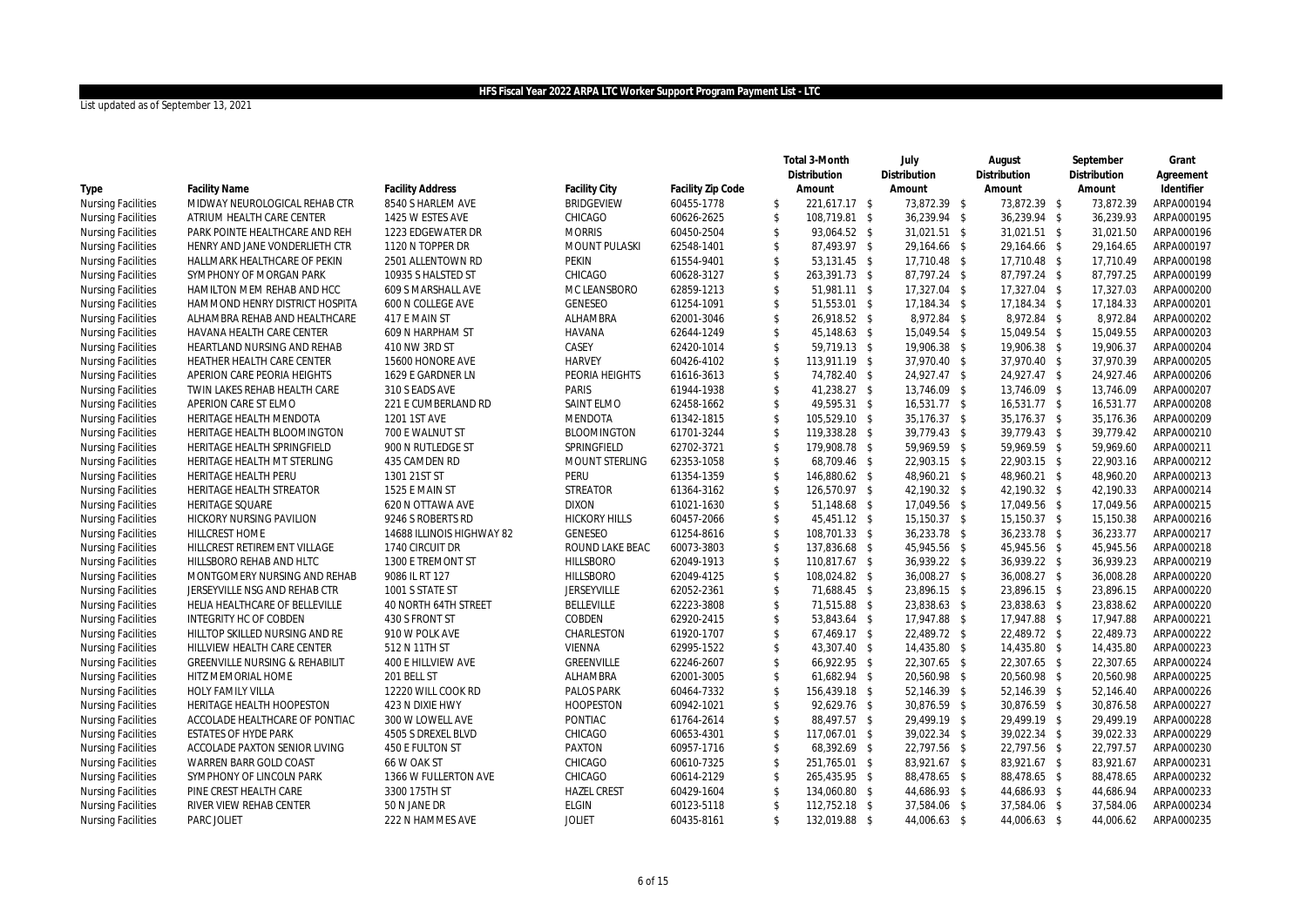|                           |                                |                         |                      |                   |                         | Total 3-Month | July          | August        | September    | Grant      |
|---------------------------|--------------------------------|-------------------------|----------------------|-------------------|-------------------------|---------------|---------------|---------------|--------------|------------|
|                           |                                |                         |                      |                   |                         | Distribution  | Distribution  | Distribution  | Distribution | Agreement  |
| Type                      | <b>Facility Name</b>           | <b>Facility Address</b> | <b>Facility City</b> | Facility Zip Code |                         | Amount        | Amount        | Amount        | Amount       | Identifier |
| <b>Nursing Facilities</b> | <b>IROQUOIS RESIDENT HOME</b>  | 200 E FAIRMAN AVE       | WATSEKA              | 60970-1644        | \$                      | 48,799.79 \$  | 16,266.60 \$  | 16,266.60 \$  | 16,266.59    | ARPA000236 |
| <b>Nursing Facilities</b> | SYMPHONY OF CHICAGO WEST       | 5130 W JACKSON BLVD     | CHICAGO              | 60644-4332        | \$                      | 205,801.26 \$ | 68,600.42 \$  | 68,600.42 \$  | 68,600.42    | ARPA000237 |
| <b>Nursing Facilities</b> | JACKSONVILLE SKLD NUR & REHAB  | 1517 W WALNUT ST        | <b>JACKSONVILLE</b>  | 62650-1133        | \$                      | 65,299.46 \$  | 21,766.49 \$  | 21,766.49 \$  | 21,766.48    | ARPA000238 |
| <b>Nursing Facilities</b> | <b>JENNINGS TERRACE</b>        | 275 S LASALLE ST        | <b>AURORA</b>        | 60505-4258        | \$                      | 66,490.11 \$  | 22,163.37 \$  | 22,163.37 \$  | 22,163.37    | ARPA000239 |
| <b>Nursing Facilities</b> | PARKSHORE ESTATES NRSG REHAB   | 6125 S KENWOOD AVE      | CHICAGO              | 60637-2818        | $\mathfrak{S}$          | 144,228.92 \$ | 48,076.31 \$  | 48,076.31 \$  | 48,076.30    | ARPA000240 |
| <b>Nursing Facilities</b> | KEWANEE CARE HOME              | 144 JUNIOR AVE          | KEWANEE              | 61443-2554        | \$                      | 61,516.68 \$  | 20,505.56 \$  | 20,505.56 \$  | 20,505.56    | ARPA000241 |
| <b>Nursing Facilities</b> | ROYAL OAKS CARE CENTER         | 605 E CHURCH ST         | <b>KEWANEE</b>       | 61443-3503        | \$                      | 116,555.63 \$ | 38,851.88 \$  | 38,851.88 \$  | 38,851.87    | ARPA000242 |
| <b>Nursing Facilities</b> | KNOX COUNTY NURSING HOME       | 800 N MARKET ST         | KNOXVILLE            | 61448-1096        | \$                      | 113,290.18 \$ | 37,763.39 \$  | 37,763.39 \$  | 37,763.40    | ARPA000243 |
| <b>Nursing Facilities</b> | CLARIDGE HEALTHCARE CENTER     | 700 JENKISSON AVE       | <b>LAKE BLUFF</b>    | 60044-1618        | $\mathbb{S}$            | 81,821.11 \$  | 27,273.70 \$  | 27,273.70 \$  | 27,273.71    | ARPA000244 |
| <b>Nursing Facilities</b> | LAKEFRONT NURSING & REHAB CENT | 7618 N SHERIDAN RD      | CHICAGO              | 60626-1418        | $\mathbb{S}$            | 86,937.48 \$  | 28,979.16 \$  | 28,979.16 \$  | 28,979.16    | ARPA000245 |
| <b>Nursing Facilities</b> | MOSAIC OF LAKESHORE            | 7200 N SHERIDAN RD      | CHICAGO              | 60626-2613        | $\mathbb{S}$            | 227,616.42 \$ | 75,872.14 \$  | 75,872.14 \$  | 75,872.14    | ARPA000246 |
| <b>Nursing Facilities</b> | LAKELAND REHAB AND HCC         | 800 W TEMPLE AVE        | EFFINGHAM            | 62401-2167        | \$                      | 120,540.82 \$ | 40,180.27 \$  | 40,180.27 \$  | 40,180.28    | ARPA000247 |
| <b>Nursing Facilities</b> | ALDEN LAKELAND REHAB AND HCC   | 820 W LAWRENCE AVE      | CHICAGO              | 60640-4213        | $\mathfrak{S}$          | 145,540.80 \$ | 48,513.60 \$  | 48,513.60 \$  | 48,513.60    | ARPA000248 |
| <b>Nursing Facilities</b> | LAKEVIEW REHAB NURSING CENTER  | 735 W DIVERSEY PKWY     | CHICAGO              | 60614-2337        | \$                      | 116,176.81 \$ | 38,725.60 \$  | 38,725.60 \$  | 38,725.61    | ARPA000249 |
| <b>Nursing Facilities</b> | LAKEWOOD NURSING AND REHAB CTR | 14716 S EASTERN AVE     | PLAINFIELD           | 60544-8870        | $\mathfrak{S}$          | 110,478.98 \$ | 36,826.33 \$  | 36,826.33 \$  | 36,826.32    | ARPA000250 |
| <b>Nursing Facilities</b> | LASALLE COUNTY NURSING HOME    | 1380 N 27TH RD          | <b>OTTAWA</b>        | 61350-9732        | $\mathbb{S}$            | 64,272.20 \$  | 21,424.07 \$  | 21,424.07 \$  | 21,424.06    | ARPA000251 |
| <b>Nursing Facilities</b> | DIXON REHAB AND HCC            | 800 DIVISION ST         | <b>DIXON</b>         | 61021-4107        | $\mathbb{S}$            | 90,346.58 \$  | 30,115.53 \$  | 30,115.53 \$  | 30,115.52    | ARPA000252 |
| <b>Nursing Facilities</b> | LEE MANOR NURSING HM           | 1301 LEE ST             | <b>DES PLAINES</b>   | 60018-1514        | $\mathbb{S}$            | 255,004.90 \$ | 85,001.63 \$  | 85,001.63 \$  | 85,001.64    | ARPA000253 |
| <b>Nursing Facilities</b> | LENA LIVING CENTER             | 1010 S LOGAN ST         | LENA                 | 61048-9566        | \$                      | 75,999.50 \$  | 25,333.17 \$  | 25,333.17 \$  | 25,333.16    | ARPA000254 |
| <b>Nursing Facilities</b> | LEWIS MEMORIAL                 | 3400 W WASHINGTON ST    | SPRINGFIELD          | 62711-7917        | $\mathfrak{S}$          | 230,581.52 \$ | 76,860.51 \$  | 76,860.51 \$  | 76,860.50    | ARPA000255 |
| <b>Nursing Facilities</b> | LEXINGTON HEALTH CARE CTR INC  | 2100 S FINLEY RD        | LOMBARD              | 60148-4830        | $\mathfrak{S}$          | 178,534.39 \$ | 59,511.46 \$  | 59,511.46 \$  | 59,511.47    | ARPA000256 |
| <b>Nursing Facilities</b> | WINFIELD WOODS HEALTHCARE CTR  | 28W141 LIBERTY ST       | WINFIELD             | 60190-1955        | $\mathbb{S}$            | 97,755.41 \$  | 32,585.14 \$  | 32,585.14 \$  | 32,585.13    | ARPA000257 |
| <b>Nursing Facilities</b> | LIBERTYVILLE MANOR EXT CARE    | 610 PETERSON RD         | LIBERTYVILLE         | 60048-1014        | $\mathbb{S}$            | 59,292.54 \$  | 19,764.18 \$  | 19,764.18 \$  | 19,764.18    | ARPA000258 |
| <b>Nursing Facilities</b> | <b>HERITAGE HEALTH MINONK</b>  | 201 LOCUST ST           | <b>MINONK</b>        | 61760-1511        | \$                      | 54,999.94 \$  | 18,333.31 \$  | 18,333.31 \$  | 18,333.32    | ARPA000259 |
| <b>Nursing Facilities</b> | LIEBERMAN CENTER FOR HEALTH    | 9700 GROSS POINT RD     | <b>SKOKIE</b>        | 60076-1175        | $\mathfrak{S}$          | 278,455.82 \$ | 92,818.61 \$  | 92,818.61 \$  | 92,818.60    | ARPA000260 |
| <b>Nursing Facilities</b> | MCLEANSBORO REHAB & HEALTH CC  | 405 W CARPENTER ST      | MC LEANSBORO         | 62859-1012        | $\mathbb{S}$            | 23,196.46 \$  | 7,732.15 \$   | 7,732.15 \$   | 7,732.16     | ARPA000261 |
| <b>Nursing Facilities</b> | JONESBORO REHAB HEALTH CARE    | 995 STATE ROUTE 127 S   | <b>JONESBORO</b>     | 62952-2423        | $\mathbb{S}$            | 31,651.57 \$  | 10,550.52 \$  | 10,550.52 \$  | 10,550.53    | ARPA000262 |
| <b>Nursing Facilities</b> | COUNTRYVIEW CARE CTR OF MACOMB | 400 W GRANT ST          | <b>MACOMB</b>        | 61455-2867        | $\mathbb{S}$            | 40,570.91 \$  | 13,523.64 \$  | 13,523.64 \$  | 13,523.63    | ARPA000262 |
| <b>Nursing Facilities</b> | SOUTH ELGIN REHAB HEALTH CARE  | 746 W SPRING ST         | <b>SOUTH ELGIN</b>   | 60177-1424        | \$                      | 57,885.25 \$  | 19,295.08 \$  | 19,295.08 \$  | 19,295.09    | ARPA000262 |
| <b>Nursing Facilities</b> | PINCKNEYVILLE NURSING & REHABI | 708 VIRGINIA CT         | PINCKNEYVILLE        | 62274-1538        | $\mathsf{\$}$           | 63,358.63 \$  | 21,119.54 \$  | 21,119.54 \$  | 21,119.55    | ARPA000263 |
| <b>Nursing Facilities</b> | ST VINCENTS HOME INC           | 1440 N 10TH ST          | <b>QUINCY</b>        | 62301-1975        | $\mathbb{S}$            | 94,296.22 \$  | 31,432.07 \$  | 31,432.07 \$  | 31,432.08    | ARPA000264 |
| <b>Nursing Facilities</b> | <b>BRIA OF BELLEVILLE</b>      | 150 N 27TH ST           | <b>BELLEVILLE</b>    | 62226-6621        | $\sqrt[6]{2}$           | 123,383.40 \$ | 41,127.80 \$  | 41,127.80 \$  | 41,127.80    | ARPA000265 |
| <b>Nursing Facilities</b> | LINCOLN VILLAGE HEALTHCARE     | 2202 N KICKAPOO ST      | LINCOLN              | 62656-1306        | $\mathfrak{S}$          | 124,761.20 \$ | 41,587.07 \$  | 41,587.07 \$  | 41.587.06    | ARPA000266 |
| <b>Nursing Facilities</b> | WARREN BARR LINCOLN PARK       | 2732 N HAMPDEN CT       | CHICAGO              | 60614-1612        | \$                      | 111,988.92 \$ | 37,329.64 \$  | 37,329.64 \$  | 37,329.64    | ARPA000267 |
| <b>Nursing Facilities</b> | LITTLE SISTERS OF THE POOR     | 2325 N LAKEWOOD AVE     | CHICAGO              | 60614-3112        | $\sqrt[6]{\frac{1}{2}}$ | 117,522.23 \$ | 39,174.08 \$  | 39,174.08 \$  | 39,174.07    | ARPA000268 |
| <b>Nursing Facilities</b> | <b>GOOD SAMARITAN PONTIAC</b>  | 1225 S EWING DR         | PONTIAC              | 61764-9701        | \$                      | 114,090.95 \$ | 38,030.32 \$  | 38,030.32 \$  | 38,030.31    | ARPA000269 |
| <b>Nursing Facilities</b> | LUTHERAN CARE CTR              | 702 W CUMBERLAND RD     | <b>ALTAMONT</b>      | 62411-1053        | \$                      | 76,876.88 \$  | 25,625.63 \$  | 25,625.63 \$  | 25,625.62    | ARPA000270 |
| <b>Nursing Facilities</b> | LUTHERAN HOME FOR THE AGED     | 800 W OAKTON ST         | ARLINGTON HEIGH      | 60004-4602        | \$                      | 388,762.92 \$ | 129,587.64 \$ | 129,587.64 \$ | 129,587.64   | ARPA000271 |
| <b>Nursing Facilities</b> | LUTHERAN HOME INC              | 6901 N GALENA RD        | PEORIA               | 61614-3193        | $\sqrt[6]{2}$           | 147,506.86 \$ | 49,168.95 \$  | 49,168.95 \$  | 49,168.96    | ARPA000272 |
| <b>Nursing Facilities</b> | MACOMB POST ACUTE CARE CENTER  | 8 DOCTORS LN            | MACOMB               | 61455-3310        | $\mathsf{\$}$           | 57,596.56 \$  | 19,198.85 \$  | 19,198.85 \$  | 19,198.86    | ARPA000273 |
| <b>Nursing Facilities</b> | SYMPHONY MAPLE CREST           | 4452 SQUAW PRAIRIE RD   | <b>BELVIDERE</b>     | 61008-8801        | \$                      | 87,059.43 \$  | 29,019.81 \$  | 29,019.81 \$  | 29,019.81    | ARPA000274 |
| <b>Nursing Facilities</b> | ALDEN LONG GROVE REHAB         | 2308 OLD HICKS RD       | <b>LONG GROVE</b>    | 60047-5024        | \$                      | 157,223.13 \$ | 52,407.71 \$  | 52,407.71 \$  | 52,407.71    | ARPA000275 |
| <b>Nursing Facilities</b> | LOFT REHABILITATION AND NURSIN | 700 N MAIN ST           | <b>EUREKA</b>        | 61530-1085        | $\mathsf{\$}$           | 93,898.74 \$  | 31,299.58 \$  | 31,299.58 \$  | 31,299.58    | ARPA000276 |
| <b>Nursing Facilities</b> | MAR KA NURSING HOME            | 201 S 10TH ST           | MASCOUTAH            | 62258-1736        | $\mathbb{S}$            | 43,239.86 \$  | 14,413.29 \$  | 14,413.29 \$  | 14,413.28    | ARPA000277 |
|                           |                                |                         |                      |                   |                         |               |               |               |              |            |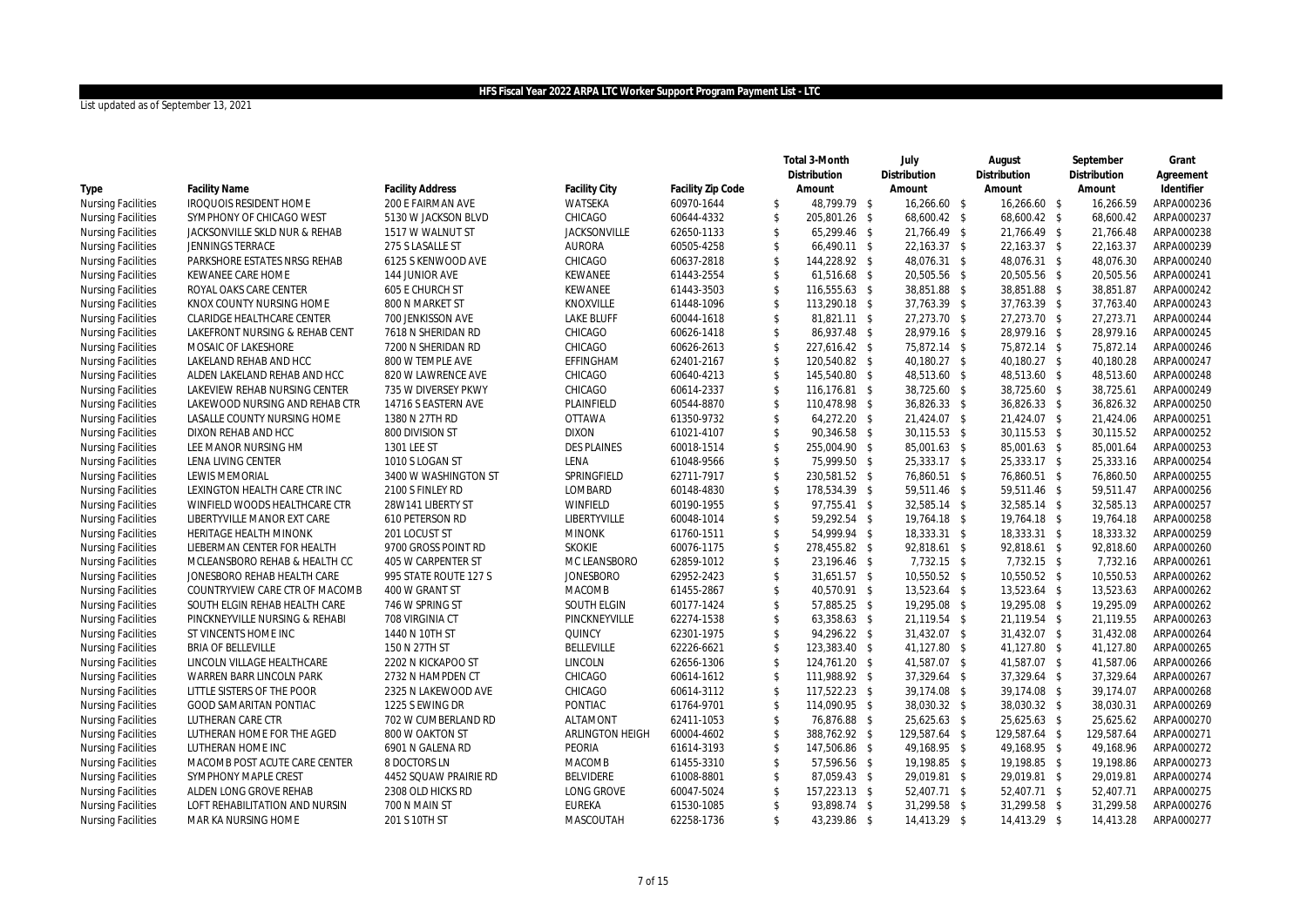|                           |                                 |                         |                               |                          |                                | Total 3-Month                 | July                         | August                       | September              | Grant      |
|---------------------------|---------------------------------|-------------------------|-------------------------------|--------------------------|--------------------------------|-------------------------------|------------------------------|------------------------------|------------------------|------------|
|                           |                                 |                         |                               |                          |                                | Distribution                  | Distribution                 | Distribution                 | Distribution           | Agreement  |
| Type                      | <b>Facility Name</b>            | <b>Facility Address</b> | Facility City                 | Facility Zip Code        |                                | Amount                        | Amount                       | Amount                       | Amount                 | Identifier |
| <b>Nursing Facilities</b> | MARIGOLD REHABILITATION HCC     | 275 E CARL SANDBURG DR  | GALESBURG                     | 61401-1249               | \$                             | 115,032.14 \$                 | 38,344.05 \$                 | 38,344.05 \$                 | 38,344.04              | ARPA000278 |
| <b>Nursing Facilities</b> | APERION CARE ELGIN              | 134 N MCLEAN BLVD       | <b>ELGIN</b>                  | 60123-5169               | $\mathsf{\$}$                  | 83.188.44 \$                  | 27,729.48 \$                 | 27,729.48 \$                 | 27.729.48              | ARPA000279 |
| <b>Nursing Facilities</b> | CITADEL OF GLENVIEW, THE        | 1700 E LAKE AVE         | GLENVIEW                      | 60025-2003               | $\mathsf{\$}$                  | 96,391.34 \$                  | 32,130.45 \$                 | 32,130.45 \$                 | 32,130.44              | ARPA000280 |
| <b>Nursing Facilities</b> | HELIA HEALTHCARE OF ENERGY      | 210 E COLLEGE ST        | <b>ENERGY</b>                 | 62933-3568               | \$                             | 65,453.35 \$                  | 21,817.78 \$                 | 21,817.78 \$                 | 21,817.79              | ARPA000281 |
| <b>Nursing Facilities</b> | MATTOON REHAB AND HCC           | 2121 S 9TH ST           | <b>MATTOON</b>                | 61938-6113               | $\mathcal{S}$                  | 91,078.97 \$                  | 30,359.66 \$                 | 30,359.66 \$                 | 30,359.65              | ARPA000282 |
| <b>Nursing Facilities</b> | MAYFIELD HEALTH CENTER          | 5905 W WASHINGTON BLVD  | CHICAGO                       | 60644-2845               | $\sqrt[6]{3}$                  | 127,370.95 \$                 | 42,456.98 \$                 | 42,456.98 \$                 | 42,456.99              | ARPA000283 |
| <b>Nursing Facilities</b> | WINDSOR ESTATES NURSING AND RE  | 18300 LAVERGNE AVE      | COUNTRY CLUB HI               | 60478-2903               | $\mathsf{\$}$                  | 219,848.03 \$                 | 73,282.68 \$                 | 73,282.68 \$                 | 73,282.67              | ARPA000284 |
| <b>Nursing Facilities</b> | AVANTARA AURORA                 | 400 SULLIVAN RD         | <b>AURORA</b>                 | 60506-1452               | $\mathsf{\$}$                  | 65,672.76 \$                  | 21,890.92 \$                 | 21,890.92 \$                 | 21,890.92              | ARPA000285 |
| <b>Nursing Facilities</b> | HERITAGE HEALTH EL PASO         | 555 E CLAY ST           | EL PASO                       | 61738-1508               | $\sqrt[6]{3}$                  | 63,667.02 \$                  | 21,222.34 \$                 | 21,222.34 \$                 | 21,222.34              | ARPA000286 |
| <b>Nursing Facilities</b> | VILLA CLARA POST ACUTE          | 500 W MCKINLEY AVE      | <b>DECATUR</b>                | 62526-3281               | $\mathfrak{S}$                 | 104,450.76 \$                 | 34,816.92 \$                 | 34,816.92 \$                 | 34,816.92              | ARPA000287 |
| <b>Nursing Facilities</b> | MCLEAN COUNTY NURSING HOME      | 901 N MAIN ST           | <b>NORMAL</b>                 | 61761-1501               | $\sqrt[6]{3}$                  | 113,310.34 \$                 | 37,770.11 \$                 | 37,770.11 \$                 | 37,770.12              | ARPA000288 |
| <b>Nursing Facilities</b> | TAYLORVILLE SKILLED NURSING &   | 800 MCADAM DR           | TAYLORVILLE                   | 62568-9634               | $\mathfrak{S}$                 | 45,439.68 \$                  | 15,146.56 \$                 | 15,146.56 \$                 | 15,146.56              | ARPA000289 |
| <b>Nursing Facilities</b> | ELMWOOD NURSING AND REHAB CTR   | 152 WILMA DR            | MARYVILLE                     | 62062-5435               | $\mathbf{\hat{S}}$             | 61,347.32 \$                  | 20,449.11 \$                 | 20,449.11 \$                 | 20,449.10              | ARPA000290 |
| <b>Nursing Facilities</b> | HALLMARK HEALTHCARE OF CARLINV  | 826 N HIGH ST           | CARLINVILLE                   | 62626-1165               | \$                             | 26,574.14 \$                  | 8,858.05 \$                  | 8,858.05 \$                  | 8,858.04               | ARPA000291 |
| <b>Nursing Facilities</b> | <b>MEADOWOOD</b>                | 320 S 2ND ST            | GRAYVILLE                     | 62844-1527               | $\mathfrak{S}$                 | 48,589.20 \$                  | 16,196.40 \$                 | 16,196.40 \$                 | 16,196.40              | ARPA000292 |
| <b>Nursing Facilities</b> | MEDINA NURSING CENTER           | 402 S CENTER ST         | <b>DURAND</b>                 | 61024-9590               | $\mathsf{\$}$                  | 76,309.98 \$                  | 25,436.66 \$                 | 25,436.66 \$                 | 25,436.66              | ARPA000293 |
| <b>Nursing Facilities</b> | PRAIRIE VLG HEALTHCARE CTR INC  | 1024 W WALNUT ST        | <b>JACKSONVILLE</b>           | 62650-1251               | $\mathfrak{S}$                 | 74,433.30 \$                  | 24,811.10 \$                 | 24,811.10 \$                 | 24,811.10              | ARPA000294 |
| <b>Nursing Facilities</b> | MERCER MANOR REHABILITATION     | 309 NW 9TH AVE          | <b>ALEDO</b>                  | 61231-1330               | $\mathsf{\$}$                  | 60,044.03 \$                  | 20,014.68 \$                 | 20,014.68 \$                 | 20,014.67              | ARPA000295 |
| <b>Nursing Facilities</b> | <b>WESLEY PLACE</b>             | 1415 W FOSTER AVE       | CHICAGO                       | 60640-2288               | $\mathsf{\$}$                  | 129,337.36 \$                 | 43,112.45 \$                 | 43,112.45 \$                 | 43.112.46              | ARPA000296 |
| <b>Nursing Facilities</b> | METROPOLIS REHAB AND HCC        | 2299 METROPOLIS ST      | <b>METROPOLIS</b>             | 62960-1320               | $\mathsf{\$}$                  | 87,533.86 \$                  | 29,177.95 \$                 | 29,177.95 \$                 | 29.177.96              | ARPA000297 |
| <b>Nursing Facilities</b> | KENSINGTON PLACE NRSG REHAB     | 3405 S MICHIGAN AVE     | CHICAGO                       | 60616-3819               | $\mathsf{\$}$                  | 118,148.84 \$                 | 39,382.95 \$                 | 39,382.95 \$                 | 39,382.94              | ARPA000298 |
| <b>Nursing Facilities</b> | UPTOWN HEALTH CENTER            | 4920 N KENMORE AVE      | CHICAGO                       | 60640-3710               | $\mathsf{\$}$                  | 181,680.19 \$                 | 60,560.06 \$                 | 60,560.06 \$                 | 60.560.07              | ARPA000299 |
| <b>Nursing Facilities</b> | ARISTA HEALTHCARE               | 1136 N MILL ST          | NAPERVILLE                    | 60563-3577               | $\mathsf{\$}$                  | 85,984.37 \$                  | 28,661.46 \$                 | 28,661.46 \$                 | 28,661.45              | ARPA000300 |
| <b>Nursing Facilities</b> | ELEVATE CARE NILES              | 8333 W GOLF RD          | <b>NILES</b>                  | 60714-1113               | $\sqrt[6]{3}$                  | 212,507.21 \$                 | 70,835.74 \$                 | 70,835.74 \$                 | 70.835.73              | ARPA000301 |
| <b>Nursing Facilities</b> | <b>HEARTLAND OF MOLINE</b>      | 833 16TH AVE            | <b>MOLINE</b>                 | 61265-3808               | $\mathsf{\$}$                  | 107,678.91 \$                 | 35,892.97 \$                 | 35,892.97 \$                 | 35.892.97              | ARPA000302 |
| <b>Nursing Facilities</b> | MOMENCE MEADOWS NURSING AND RE  | 500 S WALNUT ST         | <b>MOMENCE</b>                | 60954-1814               | $\mathsf{\$}$                  | 67,939.00 \$                  | 22,646.33 \$                 | 22,646.33 \$                 | 22,646.34              | ARPA000303 |
| <b>Nursing Facilities</b> | MONMOUTH NURSING HOME           | 117 S I ST              | <b>MONMOUTH</b>               | 61462-1544               | $\mathfrak{S}$                 | 48,684.49 \$                  | 16,228.16 \$                 | 16,228.16 \$                 | 16,228.17              | ARPA000304 |
| <b>Nursing Facilities</b> | <b>OAK HILL</b>                 | 623 HAMACHER ST         | <b>WATERLOO</b>               | 62298-1786               | $\mathsf{\$}$                  | 168,661.62 \$                 | 56,220.54 \$                 | 56,220.54 \$                 | 56,220.54              | ARPA000305 |
| <b>Nursing Facilities</b> | PRAIRIE CREEK VILLAGE           | 2530 N MONROE ST        | <b>DECATUR</b>                | 62526-3249               | $\mathsf{\$}$                  | 171,401.43 \$                 | 57,133.81 \$                 | 57,133.81 \$                 | 57,133.81              | ARPA000306 |
| <b>Nursing Facilities</b> | APERION CARE TOLUCA             | 101 E VIA GHIGLIERI     | <b>TOLUCA</b>                 | 61369-9596               | $\mathsf{\$}$                  | 86,207.80 \$                  | 28,735.93 \$                 | 28,735.93 \$                 | 28,735.94              | ARPA000307 |
| <b>Nursing Facilities</b> | PROMEDICA SKILLED NURSING HIN   | 600 W OGDEN AVE         | HINSDALE                      | 60521-3158               | $\mathfrak{S}$                 | 199,765.59 \$                 | 66,588.53 \$                 | 66,588.53 \$                 | 66,588.53              | ARPA000308 |
| <b>Nursing Facilities</b> | WAVERLY PLACE OF STOCKTON       | 501 E FRONT AVE         | <b>STOCKTON</b>               | 61085-1444               | $\mathfrak{S}$                 | 39.089.97 \$                  | 13,029.99 \$                 | 13,029.99 \$                 | 13.029.99              | ARPA000309 |
| <b>Nursing Facilities</b> | APERION CARE MORTON VILLA       | 190 E QUEENWOOD RD      | <b>MORTON</b>                 | 61550-2926               | $\sqrt[6]{\frac{1}{2}}$        | 88,669.68 \$                  | 29,556.56 \$                 | 29,556.56 \$                 | 29,556.56              | ARPA000310 |
| <b>Nursing Facilities</b> | NATURE TRAIL HEALTH AND REHAB   | 1001 S 34TH ST          | MOUNT VERNON                  | 62864-6232               | \$                             | 75,742.11 \$                  | 25,247.37 \$                 | 25,247.37 \$                 | 25,247.37              | ARPA000311 |
| <b>Nursing Facilities</b> | ASCENSION LIVING NAZARETHVILLE  | 300 N RIVER RD          | <b>DES PLAINES</b>            | 60016-1211               | $\mathsf{\$}$                  | 81,318.71 \$                  | 27,106.24 \$                 | 27,106.24 \$                 | 27,106.23              | ARPA000312 |
| <b>Nursing Facilities</b> | <b>GENERATIONS AT NEIGHBORS</b> | 811 W 2ND ST            | <b>BYRON</b>                  | 61010-1464               | $\sqrt[6]{\frac{1}{2}}$        | 129,038.65 \$                 | 43,012.88 \$                 | 43,012.88 \$                 | 43,012.89              | ARPA000313 |
| <b>Nursing Facilities</b> | NEW ATHENS HOME FOR THE AGED    | 203 S JOHNSON ST        | <b>NEW ATHENS</b>             | 62264-1319               | $\sqrt[6]{\frac{1}{2}}$        | 58,416.42 \$                  | 19,472.14 \$                 | 19,472.14 \$                 | 19,472.14              | ARPA000314 |
| <b>Nursing Facilities</b> | HELIA HEALTHCARE OF NEWTON      | 300 S SCOTT AVE         | <b>NEWTON</b>                 | 62448-1658               | $\sqrt[6]{\frac{1}{2}}$        | 45,894.45 \$                  | 15,298.15 \$                 | 15,298.15 \$                 | 15,298.15              | ARPA000315 |
|                           |                                 |                         |                               |                          |                                |                               |                              |                              |                        |            |
| <b>Nursing Facilities</b> | CITADEL CARE CENTER-WILMETTE    | 432 POPLAR DR           | WILMETTE<br>NORRIDGE          | 60091-2731<br>60706-7100 | $\sqrt[6]{3}$<br>$\mathsf{\$}$ | 88,985.57 \$                  | 29,661.86 \$<br>76,290.58 \$ | 29,661.86 \$<br>76,290.58 \$ | 29,661.85<br>76,290.58 | ARPA000316 |
| <b>Nursing Facilities</b> | NORRIDGE GARDENS                | 7001 W CULLOM AVE       |                               |                          |                                | 228,871.74 \$                 |                              |                              |                        | ARPA000317 |
| <b>Nursing Facilities</b> | WHITE HALL NURSING AND REHAB    | 620 W BRIDGEPORT ST     | <b>WHITE HALL</b><br>WAUKEGAN | 62092-1001               | $\sqrt[6]{\frac{1}{2}}$        | 89,602.36 \$<br>193,258.09 \$ | 29,867.45 \$                 | 29,867.45 \$                 | 29,867.46              | ARPA000318 |
| <b>Nursing Facilities</b> | ELEVATE CARE WAUKEGAN           | 2222 14TH ST            |                               | 60085-7708               | \$<br>$\mathbf{\hat{S}}$       |                               | 64,419.36 \$                 | 64,419.36 \$                 | 64,419.37              | ARPA000319 |
| <b>Nursing Facilities</b> | ASTORIA PLACE LIVING & REHAB    | 6300 N CALIFORNIA AVE   | CHICAGO                       | 60659-1702               |                                | 162,452.89 \$                 | 54,150.96 \$                 | 54,150.96 \$                 | 54,150.97              | ARPA000320 |
| <b>Nursing Facilities</b> | SYMPHONY NORTHWOODS             | 2250 PEARL ST           | <b>BELVIDERE</b>              | 61008-6022               | \$                             | 80,824.99 \$                  | 26,941.66 \$                 | 26,941.66 \$                 | 26,941.67              | ARPA000321 |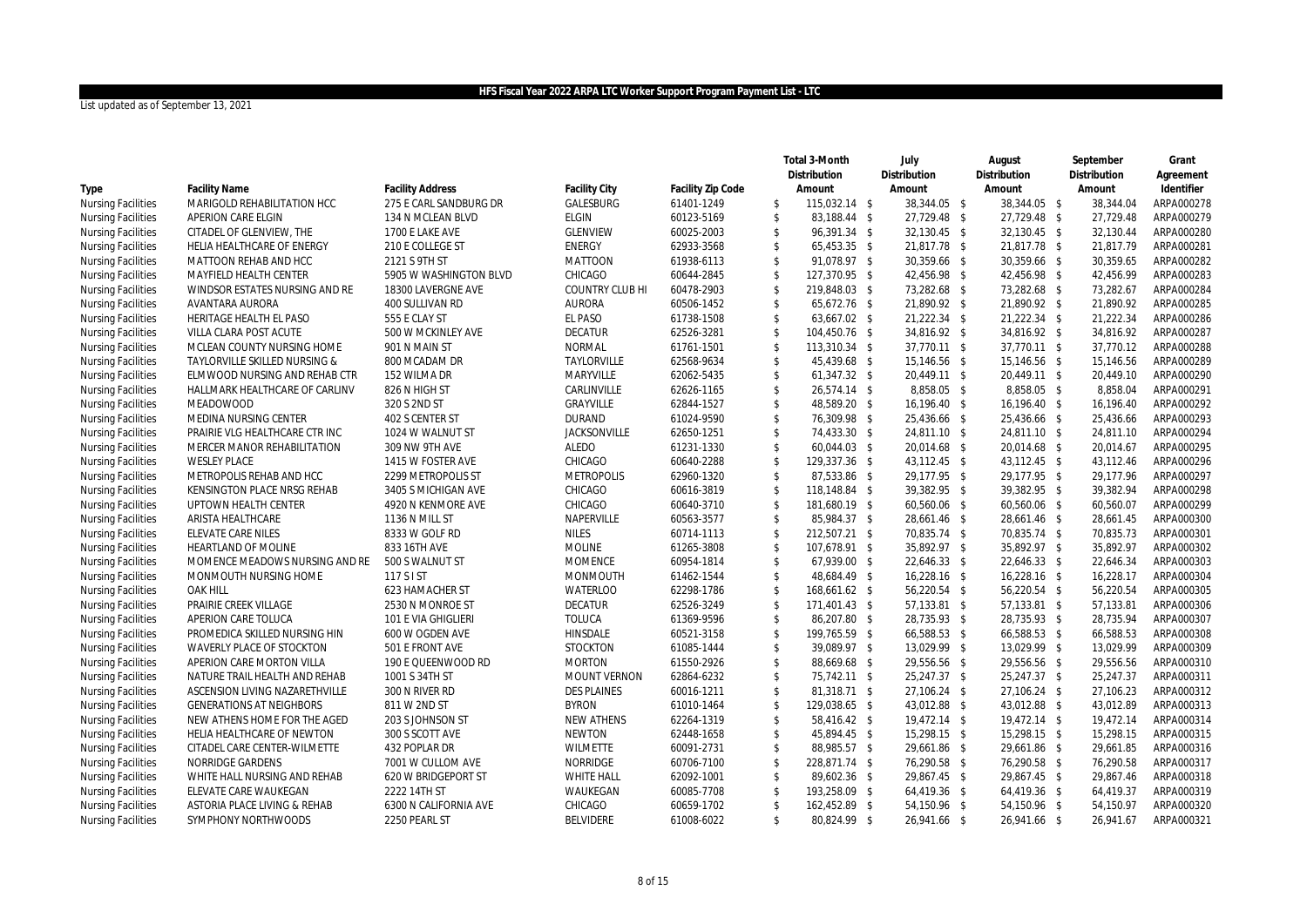|                           |                                       |                         |                       |                   |                         | Total 3-Month | July         | August         | September    | Grant      |
|---------------------------|---------------------------------------|-------------------------|-----------------------|-------------------|-------------------------|---------------|--------------|----------------|--------------|------------|
|                           |                                       |                         |                       |                   |                         | Distribution  | Distribution | Distribution   | Distribution | Agreement  |
| Type                      | <b>Facility Name</b>                  | <b>Facility Address</b> | <b>Facility City</b>  | Facility Zip Code |                         | Amount        | Amount       | Amount         | Amount       | Identifier |
| <b>Nursing Facilities</b> | BETHESDA REHAB AND SENIOR CARE        | 2833 N NORDICA AVE      | CHICAGO               | 60634-4726        | \$                      | 109,950.27 \$ | 36,650.09 \$ | 36,650.09 \$   | 36,650.09    | ARPA000322 |
| <b>Nursing Facilities</b> | NORWOOD CROSSING                      | 6016 N NINA AVE         | CHICAGO               | 60631-2439        | \$                      | 171,020.25 \$ | 57,006.75 \$ | 57,006.75 \$   | 57,006.75    | ARPA000323 |
| <b>Nursing Facilities</b> | RENAISSANCE CARE CENTER               | 1675 E ASH ST           | CANTON                | 61520-1510        | \$                      | 160,792.67 \$ | 53,597.56 \$ | 53,597.56 \$   | 53,597.55    | ARPA000324 |
| <b>Nursing Facilities</b> | OAK BROOK CARE                        | 2013 MIDWEST RD         | OAK BROOK             | 60523-1312        | \$                      | 157,034.86 \$ | 52,344.95 \$ | 52,344.95 \$   | 52,344.96    | ARPA000325 |
| <b>Nursing Facilities</b> | HOPE CREEK NURSING AND REHABIL        | 4343 KENNEDY DR         | <b>EAST MOLINE</b>    | 61244-4203        | $\mathfrak{S}$          | 243,825.00 \$ | 81,275.00 \$ | 81,275.00 \$   | 81,275.00    | ARPA000326 |
| <b>Nursing Facilities</b> | OAK LAWN RESPIRATORY AND REHAB        | 9525 MAYFIELD AVE       | OAK LAWN              | 60453-2817        | $\mathfrak{S}$          | 55,392.91 \$  | 18,464.30 \$ | 18,464.30 \$   | 18,464.31    | ARPA000327 |
| <b>Nursing Facilities</b> | <b>OAK PARK OASIS</b>                 | 625 N HARLEM AVE        | OAK PARK              | 60302-1805        | $\mathfrak{S}$          | 96,314.67 \$  | 32,104.89 \$ | 32,104.89 \$   | 32,104.89    | ARPA000328 |
| <b>Nursing Facilities</b> | OAKRIDGE HEALTHCARE CENTER            | 323 OAK RIDGE AVE       | HILLSIDE              | 60162-2019        | $\mathfrak{S}$          | 57,095.36 \$  | 19,031.79 \$ | 19,031.79 \$   | 19,031.78    | ARPA000329 |
| <b>Nursing Facilities</b> | <b>GENERATIONS AT OAKTON PAVILLIO</b> | 1660 OAKTON PL          | <b>DES PLAINES</b>    | 60018-2045        | $\mathfrak{S}$          | 137,173.46 \$ | 45,724.49 \$ | 45,724.49 \$   | 45,724.48    | ARPA000330 |
| <b>Nursing Facilities</b> | APERION CARE EVANSTON                 | 1300 OAK AVE            | <b>EVANSTON</b>       | 60201-4205        | $\mathfrak{S}$          | 55,989.68 \$  | 18,663.23 \$ | 18,663.23 \$   | 18,663.22    | ARPA000331 |
| <b>Nursing Facilities</b> | ODD FELLOWS REBEKAH HOME              | 201 LAFAYETTE AVE E     | <b>MATTOON</b>        | 61938-4641        | $\mathfrak{S}$          | 126,237.89 \$ | 42,079.30 \$ | 42,079.30 \$   | 42,079.29    | ARPA000332 |
| <b>Nursing Facilities</b> | ODIN HEALTH AND REHAB CENTER          | 300 GREEN ST            | ODIN                  | 62870-1062        | $\mathfrak{S}$          | 82,236.18 \$  | 27,412.06 \$ | 27,412.06 \$   | 27,412.06    | ARPA000333 |
| <b>Nursing Facilities</b> | ALDEN ESTATES OF SKOKIE               | 4626 OLD ORCHARD RD     | <b>SKOKIE</b>         | 60076-1009        | $\mathfrak{S}$          | 38,704.75 \$  | 12,901.58 \$ | 12,901.58 \$   | 12,901.59    | ARPA000334 |
| <b>Nursing Facilities</b> | HERITAGE HEALTH ELGIN                 | 355 RAYMOND ST          | <b>ELGIN</b>          | 60120-7875        | \$                      | 91,578.64 \$  | 30,526.21 \$ | 30,526.21 \$   | 30,526.22    | ARPA000335 |
| <b>Nursing Facilities</b> | OTTAWA PAVILION                       | 704 E GLOVER ST         | <b>OTTAWA</b>         | 61350-4131        | $\mathfrak{S}$          | 163,448.22 \$ | 54,482.74 \$ | 54,482.74 \$   | 54,482.74    | ARPA000336 |
| <b>Nursing Facilities</b> | OUR LADY OF ANGELS RETIREMENT         | 1201 WYOMING AVE        | <b>JOLIET</b>         | 60435-3718        | $\mathfrak{S}$          | 131,604.62 \$ | 43,868.21 \$ | 43,868.21 \$   | 43,868.20    | ARPA000337 |
| <b>Nursing Facilities</b> | CITADEL OF BOURBONNAIS, THE           | 20 BRIARCLIFF LN        | <b>BOURBONNAIS</b>    | 60914-1665        | $\mathfrak{S}$          | 99,768.00 \$  | 33,256.00 \$ | 33,256.00 \$   | 33,256.00    | ARPA000338 |
| <b>Nursing Facilities</b> | ALDEN ESTATES OF NAPERVILLE           | 1525 OXFORD LN          | NAPERVILLE            | 60565-1511        | $\mathfrak{S}$          | 159,607.26 \$ | 53,202.42 \$ | 53,202.42 \$   | 53,202.42    | ARPA000339 |
| <b>Nursing Facilities</b> | PA PETERSON AT THE CITADEL            | 1311 PARKVIEW AVE       | <b>ROCKFORD</b>       | 61107-1818        | \$                      | 143,098.20 \$ | 47,699.40 \$ | 47,699.40 \$   | 47,699.40    | ARPA000340 |
| <b>Nursing Facilities</b> | WOODBRIDGE NURSING PAVILION           | 2242 N KEDZIE BLVD      | CHICAGO               | 60647-2504        | $\mathfrak{S}$          | 182,823.14 \$ | 60,941.05 \$ | 60,941.05 \$   | 60,941.04    | ARPA000341 |
| <b>Nursing Facilities</b> | PRAIRIE ROSE HEALTH CARE CTR          | 900 S CHESTNUT ST       | PANA                  | 62557-9730        | $\mathfrak{S}$          | 59,467.12 \$  | 19,822.37 \$ | 19,822.37 \$   | 19,822.38    | ARPA000342 |
| <b>Nursing Facilities</b> | PARIS HEALTH AND REHAB CENTER         | 1011 N MAIN ST          | <b>PARIS</b>          | 61944-1145        | $\mathfrak{S}$          | 48,105.68 \$  | 16,035.23 \$ | 16,035.23 \$   | 16,035.22    | ARPA000343 |
| <b>Nursing Facilities</b> | INTEGRITY HC OF SMITHTON              | 107 S LINCOLN ST        | <b>SMITHTON</b>       | 62285-1617        | $\mathfrak{S}$          | 45,027.08 \$  | 15,009.03 \$ | 15,009.03 \$   | 15,009.02    | ARPA000344 |
| <b>Nursing Facilities</b> | LITTLE VILLAGE NURSING AND REH        | 2320 S LAWNDALE AVE     | CHICAGO               | 60623-3154        | \$                      | 81,152.55 \$  | 27,050.85 \$ | 27,050.85 \$   | 27.050.85    | ARPA000345 |
| <b>Nursing Facilities</b> | PARK RIDGE CARE CENTER                | 665 BUSSE HWY           | <b>PARK RIDGE</b>     | 60068-2523        | $\mathbf{\hat{S}}$      | 41,301.77 \$  | 13,767.26 \$ | 13,767.26 \$   | 13,767.25    | ARPA000346 |
| <b>Nursing Facilities</b> | ALDEN PARK STRATHMOOR                 | 5668 STRATHMOOR DR      | <b>ROCKFORD</b>       | 61107-5110        | $\mathfrak{S}$          | 138,963.66 \$ | 46,321.22 \$ | 46,321.22 \$   | 46,321.22    | ARPA000347 |
| <b>Nursing Facilities</b> | AUBURN REHAB AND HCC                  | 304 W MAPLE AVE         | <b>AUBURN</b>         | 62615-1177        | $\mathfrak{S}$          | 63,126.22 \$  | 21,042.07 \$ | 21,042.07 \$   | 21,042.08    | ARPA000348 |
| <b>Nursing Facilities</b> | HERITAGE HEALTH CHILLICOTHE           | 1028 W HILLCREST DR     | <b>CHILLICOTHE</b>    | 61523-2258        | $\mathfrak{S}$          | 97,996.82 \$  | 32,665.61 \$ | 32,665.61 \$   | 32,665.60    | ARPA000349 |
| <b>Nursing Facilities</b> | APERION CARE BURBANK                  | 5701 W 79TH ST          | <b>BURBANK</b>        | 60459-1332        | \$                      | 69,255.19 \$  | 23,085.06 \$ | 23,085.06 \$   | 23,085.07    | ARPA000350 |
| <b>Nursing Facilities</b> | SHARON HEALTH CARE WILLOWS            | 3520 N ROCHELLE LN      | PEORIA                | 61604-1037        | $\mathfrak{S}$          | 110,817.29 \$ | 36,939.10 \$ | 36,939.10 \$   | 36.939.09    | ARPA000351 |
| <b>Nursing Facilities</b> | APERION CARE HIGHWOOD                 | 50 PLEASANT AVE         | <b>HIGHWOOD</b>       | 60040-1813        | $\mathfrak{S}$          | 99,471.36 \$  | 33,157.12 \$ | 33, 157. 12 \$ | 33,157.12    | ARPA000352 |
| <b>Nursing Facilities</b> | SHARON HEALTHCARE ELMS                | 3611 N ROCHELLE LN      | PEORIA                | 61604-1038        | $\sqrt[6]{2}$           | 77,539.12 \$  | 25,846.37 \$ | 25,846.37 \$   | 25,846.38    | ARPA000353 |
| <b>Nursing Facilities</b> | AVANTARA EVERGREEN PARK               | 10124 S KEDZIE AVE      | <b>EVERGREEN PARK</b> | 60805-3738        | $\mathfrak{S}$          | 201,525.65 \$ | 67,175.22 \$ | $67,175.22$ \$ | 67.175.21    | ARPA000354 |
| <b>Nursing Facilities</b> | PERSHING GARDENS HC CENTER            | 3900 OAK PARK AVE       | <b>STICKNEY</b>       | 60402-4168        | \$                      | 57,270.10 \$  | 19,090.03 \$ | 19,090.03 \$   | 19,090.04    | ARPA000355 |
| <b>Nursing Facilities</b> | PETERSON PARK HEALTH CARE CTR         | 6141 N PULASKI RD       | CHICAGO               | 60646-5215        | $\sqrt[6]{2}$           | 212,190.56 \$ | 70,730.19 \$ | 70,730.19 \$   | 70,730.18    | ARPA000356 |
| <b>Nursing Facilities</b> | PIATT COUNTY NURSING HOME             | 1111 N STATE ST         | MONTICELLO            | 61856-1104        | $\sqrt[6]{2}$           | 130,563.33 \$ | 43,521.11 \$ | 43,521.11 \$   | 43,521.11    | ARPA000357 |
| <b>Nursing Facilities</b> | PINE ACRES REHAB LIVING CENTER        | 1212 S 2ND ST           | DEKALB                | 60115-4435        | \$                      | 100,922.47 \$ | 33,640.82 \$ | 33,640.82 \$   | 33,640.83    | ARPA000358 |
| <b>Nursing Facilities</b> | <b>GROVE OF ST CHARLES</b>            | 611 ALLEN LN            | SAINT CHARLES         | 60174-1355        | $\sqrt[6]{2}$           | 117,617.52 \$ | 39,205.84 \$ | 39,205.84 \$   | 39,205.84    | ARPA000359 |
| <b>Nursing Facilities</b> | PINECREST MANOR                       | 414 S WESLEY AVE        | <b>MOUNT MORRIS</b>   | 61054-1428        | \$                      | 157,918.44 \$ | 52,639.48 \$ | 52,639.48 \$   | 52,639.48    | ARPA000360 |
| <b>Nursing Facilities</b> | PLEASANT MEADOWS SENIOR LIVING        | 400 W WASHINGTON AVE    | CHRISMAN              | 61924-1042        | $\sqrt[6]{\frac{1}{2}}$ | 112,686.46 \$ | 37,562.15 \$ | 37,562.15 \$   | 37,562.16    | ARPA000361 |
| <b>Nursing Facilities</b> | COLLINSVILLE REHAB HEALTH CC          | 614 SUMMIT AVE          | COLLINSVILLE          | 62234-3728        | $\mathfrak{S}$          | 70,568.58 \$  | 23,522.86 \$ | 23,522.86 \$   | 23,522.86    | ARPA000362 |
| <b>Nursing Facilities</b> | PLEASANT VIEW REHAB AND HCC           | 500 N JACKSON ST        | <b>MORRISON</b>       | 61270-3004        | $\sqrt[6]{\frac{1}{2}}$ | 39,183.61 \$  | 13,061.20 \$ | 13,061.20 \$   | 13,061.21    | ARPA000363 |
| <b>Nursing Facilities</b> | PLEASANT VIEW LUTHER HOME             | 505 COLLEGE AVE         | <b>OTTAWA</b>         | 61350-3858        | $\mathfrak{S}$          | 104,101.21 \$ | 34,700.40 \$ | 34,700.40 \$   | 34,700.41    | ARPA000364 |
| <b>Nursing Facilities</b> | APERION CARE PLUM GROVE               | 24 S PLUM GROVE RD      | PALATINE              | 60067-6243        | $\mathbb{S}$            | 68,137.45 \$  | 22,712.48 \$ | 22,712.48 \$   | 22,712.49    | ARPA000365 |
|                           |                                       |                         |                       |                   |                         |               |              |                |              |            |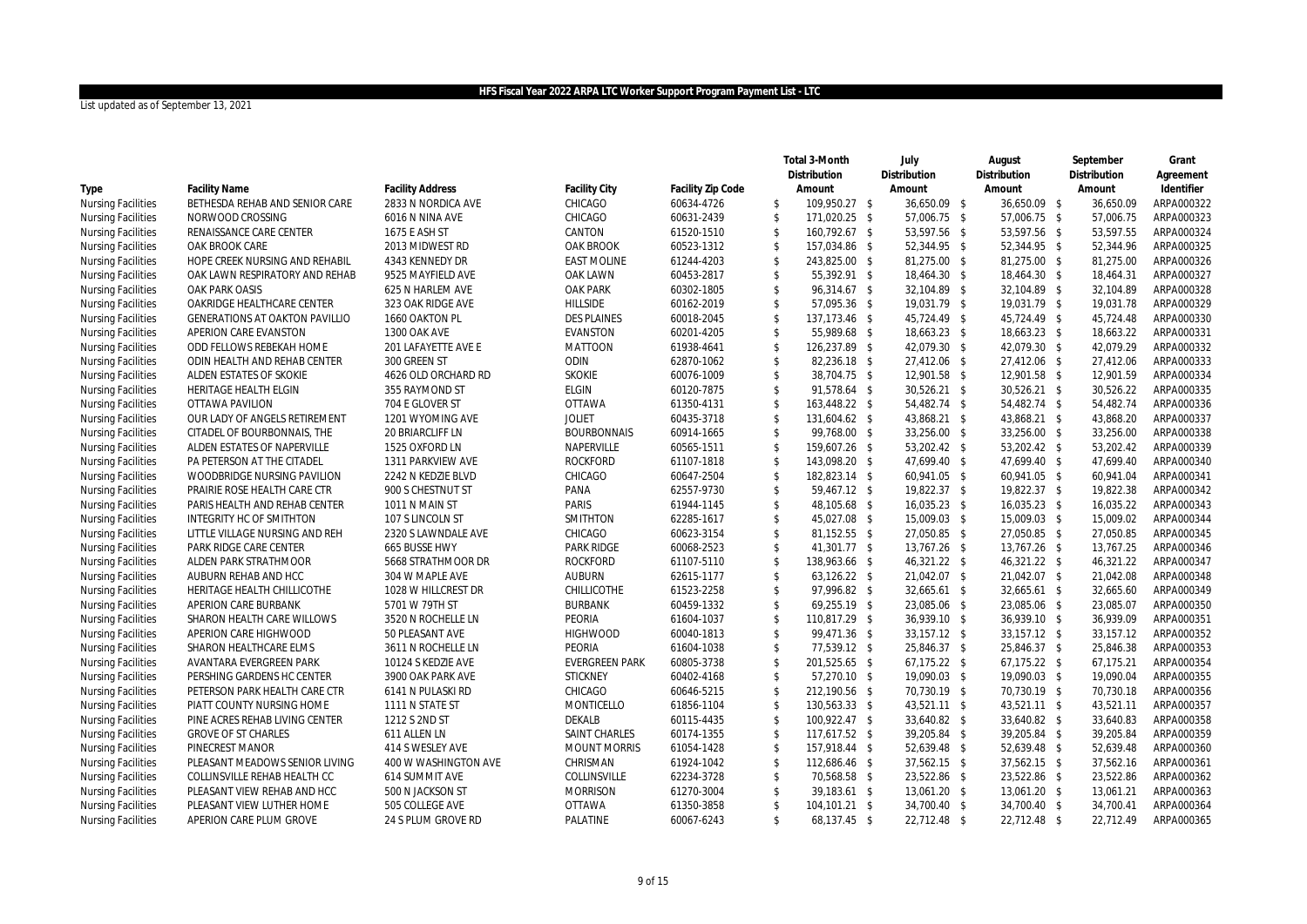|                           |                                    |                         |                        |                   |                    | Total 3-Month | July         | August         | September    | Grant      |
|---------------------------|------------------------------------|-------------------------|------------------------|-------------------|--------------------|---------------|--------------|----------------|--------------|------------|
|                           |                                    |                         |                        |                   |                    | Distribution  | Distribution | Distribution   | Distribution | Agreement  |
| Type                      | <b>Facility Name</b>               | <b>Facility Address</b> | <b>Facility City</b>   | Facility Zip Code |                    | Amount        | Amount       | Amount         | Amount       | Identifier |
| <b>Nursing Facilities</b> | POLO REHABILITATION AND HCC        | 703 E BUFFALO ST        | POLO                   | 61064-1701        | \$                 | 41,254.50 \$  | 13,751.50 \$ | 13,751.50 \$   | 13,751.50    | ARPA000366 |
| <b>Nursing Facilities</b> | PRAIRIE CITY REHAB AND HC          | 825 E MAIN ST           | PRAIRIE CITY           | 61470-5007        | \$                 | 31,246.58 \$  | 10,415.53 \$ | 10,415.53 \$   | 10,415.52    | ARPA000367 |
| <b>Nursing Facilities</b> | PRAIRIEVIEW LUTHERAN HOME          | 403 N 4TH ST            | <b>DANFORTH</b>        | 60930-5800        | \$                 | 152,163.30 \$ | 50,721.10 \$ | 50,721.10 \$   | 50,721.10    | ARPA000368 |
| <b>Nursing Facilities</b> | <b>WESTMINSTER PLACE</b>           | 3200 GRANT ST           | <b>EVANSTON</b>        | 60201-1903        | \$                 | 127,003.69 \$ | 42,334.56 \$ | 42,334.56 \$   | 42,334.57    | ARPA000369 |
| <b>Nursing Facilities</b> | ALLURE OF PROPHETSTOWN, LLC        | 310 MOSHER DR           | PROPHETSTOWN           | 61277-1001        | \$                 | 53,836.77 \$  | 17,945.59 \$ | 17,945.59 \$   | 17,945.59    | ARPA000370 |
| <b>Nursing Facilities</b> | RANDOLPH COUNTY CARE CENTER        | 312 W BELMONT ST        | SPARTA                 | 62286-1709        | \$                 | 74,665.19 \$  | 24,888.40 \$ | 24,888.40 \$   | 24,888.39    | ARPA000371 |
| <b>Nursing Facilities</b> | RED BUD REGIONAL CARE              | 350 W SOUTH 1ST ST      | RED BUD                | 62278-1116        | \$                 | 104,924.15 \$ | 34,974.72 \$ | 34,974.72 \$   | 34,974.71    | ARPA000372 |
| <b>Nursing Facilities</b> | <b>GENERATIONS AT REGENCY</b>      | 6631 N MILWAUKEE AVE    | <b>NILES</b>           | 60714-4416        | \$                 | 260,220.40 \$ | 86,740.13 \$ | 86,740.13 \$   | 86,740.14    | ARPA000373 |
| <b>Nursing Facilities</b> | PALOS HEIGHTS REHABILITATION       | 13259 S CENTRAL AVE     | CRESTWOOD              | 60418-2901        | \$                 | 164,051.19 \$ | 54,683.73 \$ | 54,683.73 \$   | 54,683.73    | ARPA000374 |
| <b>Nursing Facilities</b> | VILLA AT SOUTH HOLLAND             | 16300 WAUSAU AVE        | SOUTH HOLLAND          | 60473-2158        | $\mathbf{\hat{S}}$ | 139,267.21 \$ | 46,422.40 \$ | 46,422.40 \$   | 46,422.41    | ARPA000375 |
| <b>Nursing Facilities</b> | PROVIDENCE DOWNERS GROVE           | 3450 SARATOGA AVE       | <b>DOWNERS GROVE</b>   | 60515-1141        | \$                 | 164,835.17 \$ | 54,945.06 \$ | 54,945.06 \$   | 54,945.05    | ARPA000376 |
| <b>Nursing Facilities</b> | RESTHAVE HOME OF WHITESIDE CO      | 408 MAPLE AVE           | <b>MORRISON</b>        | 61270-2936        | \$                 | 64,722.35 \$  | 21,574.12 \$ | 21,574.12 \$   | 21,574.11    | ARPA000377 |
| <b>Nursing Facilities</b> | ASCENSION RESURRECTION PLACE       | 1001 N GREENWOOD AVE    | <b>PARK RIDGE</b>      | 60068-2054        | \$                 | 163,731.27 \$ | 54,577.09 \$ | 54,577.09 \$   | 54,577.09    | ARPA000378 |
| <b>Nursing Facilities</b> | ASCENSION SAINT BENEDICT           | 6930 W TOUHY AVE        | <b>NILES</b>           | 60714-4522        | \$                 | 94,977.65 \$  | 31,659.22 \$ | 31,659.22 \$   | 31,659.21    | ARPA000378 |
| <b>Nursing Facilities</b> | ASCENSION CASA SCALABRINI          | 480 N WOLF RD           | NORTHLAKE              | 60164-1650        | \$                 | 210,472.47 \$ | 70,157.49 \$ | 70,157.49 \$   | 70,157.49    | ARPA000378 |
| <b>Nursing Facilities</b> | ASCENSION RESURRECTION LIFE        | 7370 W TALCOTT AVE      | CHICAGO                | 60631-3751        | \$                 | 162,462.14 \$ | 54,154.05 \$ | 54, 154. 05 \$ | 54,154.04    | ARPA000378 |
| <b>Nursing Facilities</b> | LANDMARK OF RICHTON PARK           | 22660 CICERO AVE        | <b>RICHTON PARK</b>    | 60471-1700        | \$                 | 182,439.56 \$ | 60,813.19 \$ | 60,813.19 \$   | 60,813.18    | ARPA000379 |
| <b>Nursing Facilities</b> | VILLA AT PALOS HEIGHTS             | 12550 S RIDGELAND AVE   | PALOS HEIGHTS          | 60463-1859        | \$                 | 117,612.25 \$ | 39,204.08 \$ | 39,204.08 \$   | 39,204.09    | ARPA000380 |
| <b>Nursing Facilities</b> | RIDGEVIEW CARE CENTER              | 413 RIDGE LN            | OBLONG                 | 62449-1635        | \$                 | 55,953.07 \$  | 18,651.02 \$ | 18,651.02 \$   | 18,651.03    | ARPA000381 |
| <b>Nursing Facilities</b> | SYMPHONY EVANSTON HEALTHCARE       | 820 FOSTER ST           | <b>EVANSTON</b>        | 60201-3212        | $\mathbf{\hat{S}}$ | 142,280.23 \$ | 47,426.74 \$ | 47,426.74 \$   | 47,426.75    | ARPA000382 |
| <b>Nursing Facilities</b> | <b>GALLATIN MANOR</b>              | 900 W RACE ST           | RIDGWAY                | 62979-1150        | \$                 | 49,098.84 \$  | 16,366.28 \$ | 16,366.28 \$   | 16,366.28    | ARPA000383 |
| <b>Nursing Facilities</b> | <b>BRIA OF CAHOKIA</b>             | 3354 JEROME LN          | <b>EAST SAINT LOUI</b> | 62206-2604        | \$                 | 127,392.30 \$ | 42,464.10 \$ | 42,464.10 \$   | 42,464.10    | ARPA000384 |
| <b>Nursing Facilities</b> | BRIA OF CHICAGO HEIGHTS            | 120 W 26TH ST           | SOUTH CHICAGO H        | 60411-4141        | \$                 | 105,297.43 \$ | 35,099.14 \$ | 35,099.14 \$   | 35,099.15    | ARPA000385 |
| <b>Nursing Facilities</b> | RIVER BLUFF NURSING HOME           | 4401 N MAIN ST          | <b>ROCKFORD</b>        | 61103-1277        | \$                 | 200,683.96 \$ | 66,894.65 \$ | 66,894.65 \$   | 66,894.66    | ARPA000386 |
| <b>Nursing Facilities</b> | APERION CARE MARSEILLES            | 578 COMMERCIAL ST       | MARSEILLES             | 61341-1814        | \$                 | 69,479.74 \$  | 23,159.91 \$ | 23,159.91 \$   | 23,159.92    | ARPA000387 |
| <b>Nursing Facilities</b> | ROCK RIVER HEALTH CARE             | 707 W RIVERSIDE BLVD    | <b>ROCKFORD</b>        | 61103-2125        | \$                 | 71,611.80 \$  | 23,870.60 \$ | 23,870.60 \$   | 23,870.60    | ARPA000388 |
| <b>Nursing Facilities</b> | <b>GENERATIONS AT RIVERVIEW</b>    | 500 CENTENNIAL DR       | <b>EAST PEORIA</b>     | 61611-4912        | \$                 | 66,856.45 \$  | 22,285.48 \$ | 22,285.48 \$   | 22,285.49    | ARPA000389 |
| <b>Nursing Facilities</b> | APERION CARE CHICAGO HEIGHTS       | 490 W 16TH PL           | <b>CHICAGO HEIGHTS</b> | 60411-3224        | \$                 | 84,939.64 \$  | 28,313.21 \$ | 28,313.21 \$   | 28,313.22    | ARPA000390 |
| <b>Nursing Facilities</b> | ROBINGS MANOR REHAB AND HC         | 502 N MAIN ST           | <b>BRIGHTON</b>        | 62012-1042        | \$                 | 41,361.46 \$  | 13,787.15 \$ | 13,787.15 \$   | 13,787.16    | ARPA000391 |
| <b>Nursing Facilities</b> | GENERATIONS AT ROCK ISLAND         | 2545 24TH ST            | ROCK ISLAND            | 61201-5305        | \$                 | 126,875.39 \$ | 42,291.80 \$ | 42,291.80 \$   | 42,291.79    | ARPA000392 |
| <b>Nursing Facilities</b> | FARGO HEALTH CARE CENTER           | 1512 W FARGO AVE        | CHICAGO                | 60626-1805        | \$                 | 74,594.66 \$  | 24,864.89 \$ | 24,864.89 \$   | 24,864.88    | ARPA000393 |
| <b>Nursing Facilities</b> | ROLLING HILLS MANOR                | 3615 16TH ST            | ZION                   | 60099-1423        | \$                 | 145,166.42 \$ | 48,388.81 \$ | 48,388.81 \$   | 48,388.80    | ARPA000394 |
| <b>Nursing Facilities</b> | SANDWICH REHAB HEALTH CARE         | 902 E ARNOLD ST         | SANDWICH               | 60548-1119        | \$                 | 28.699.18 \$  | 9,566.39 \$  | 9.566.39 \$    | 9.566.40     | ARPA000395 |
| <b>Nursing Facilities</b> | <b>REGENCY CARE</b>                | 2120 W WASHINGTON ST    | SPRINGFIELD            | 62702-4630        | \$                 | 92,031.17 \$  | 30,677.06 \$ | 30,677.06 \$   | 30,677.05    | ARPA000396 |
| <b>Nursing Facilities</b> | WARREN PARK HEALTH LIVING CTR      | 6700 N DAMEN AVE        | CHICAGO                | 60645-4902        | \$                 | 94,887.90 \$  | 31,629.30 \$ | 31,629.30 \$   | 31,629.30    | ARPA000397 |
| <b>Nursing Facilities</b> | <b>GENERATIONS AT ELMWOOD PARK</b> | 7733 W GRAND AVE        | ELMWOOD PARK           | 60707-1820        | \$                 | 185,014.02 \$ | 61,671.34 \$ | 61,671.34 \$   | 61,671.34    | ARPA000398 |
| <b>Nursing Facilities</b> | ALDEN TERRACE OF MCHENRY REHAB     | 803 ROYAL DR            | <b>MCHENRY</b>         | 60050-4209        | \$                 | 135,752.24 \$ | 45,250.75 \$ | 45,250.75 \$   | 45,250.74    | ARPA000399 |
| <b>Nursing Facilities</b> | APERION CARE WILMINGTON            | 555 W KAHLER RD         | WILMINGTON             | 60481-1527        | \$                 | 97,701.26 \$  | 32,567.09 \$ | 32,567.09 \$   | 32,567.08    | ARPA000400 |
| <b>Nursing Facilities</b> | SALEM VILLAGE NURSING AND REHA     | 1314 ROWELL AVE         | <b>JOLIET</b>          | 60433-2866        | \$                 | 230,295.90 \$ | 76,765.30 \$ | 76,765.30 \$   | 76,765.30    | ARPA000401 |
| <b>Nursing Facilities</b> | SALINE CARE NURSING & REHABILI     | 120 S LAND ST           | <b>HARRISBURG</b>      | 62946-1849        | \$                 | 127,415.02 \$ | 42,471.67 \$ | 42,471.67 \$   | 42,471.68    | ARPA000402 |
| <b>Nursing Facilities</b> | WYNSCAPE HEALTH AND REHABILITA     | 2180 MANCHESTER RD      | <b>WHEATON</b>         | 60187-4580        | \$                 | 115,696.09 \$ | 38,565.36 \$ | 38,565.36 \$   | 38,565.37    | ARPA000403 |
| <b>Nursing Facilities</b> | WILLOW CREST NURS PAVILION LTD     | 515 N MAIN ST           | SANDWICH               | 60548-1253        | \$                 | 103,107.90 \$ | 34,369.30 \$ | 34,369.30 \$   | 34,369.30    | ARPA000404 |
| <b>Nursing Facilities</b> | SCOTT COUNTY NURSING CENTER        | 650 N MAIN ST           | <b>WINCHESTER</b>      | 62694-3611        | \$                 | 53,956.25 \$  | 17,985.42 \$ | 17,985.42 \$   | 17,985.41    | ARPA000405 |
| <b>Nursing Facilities</b> | SELFHELP HOME OF CHICAGO           | 908 W ARGYLE ST         | CHICAGO                | 60640-3806        | $\mathbb{S}$       | 116,360.09 \$ | 38,786.70 \$ | 38,786.70 \$   | 38,786.69    | ARPA000406 |
|                           |                                    |                         |                        |                   |                    |               |              |                |              |            |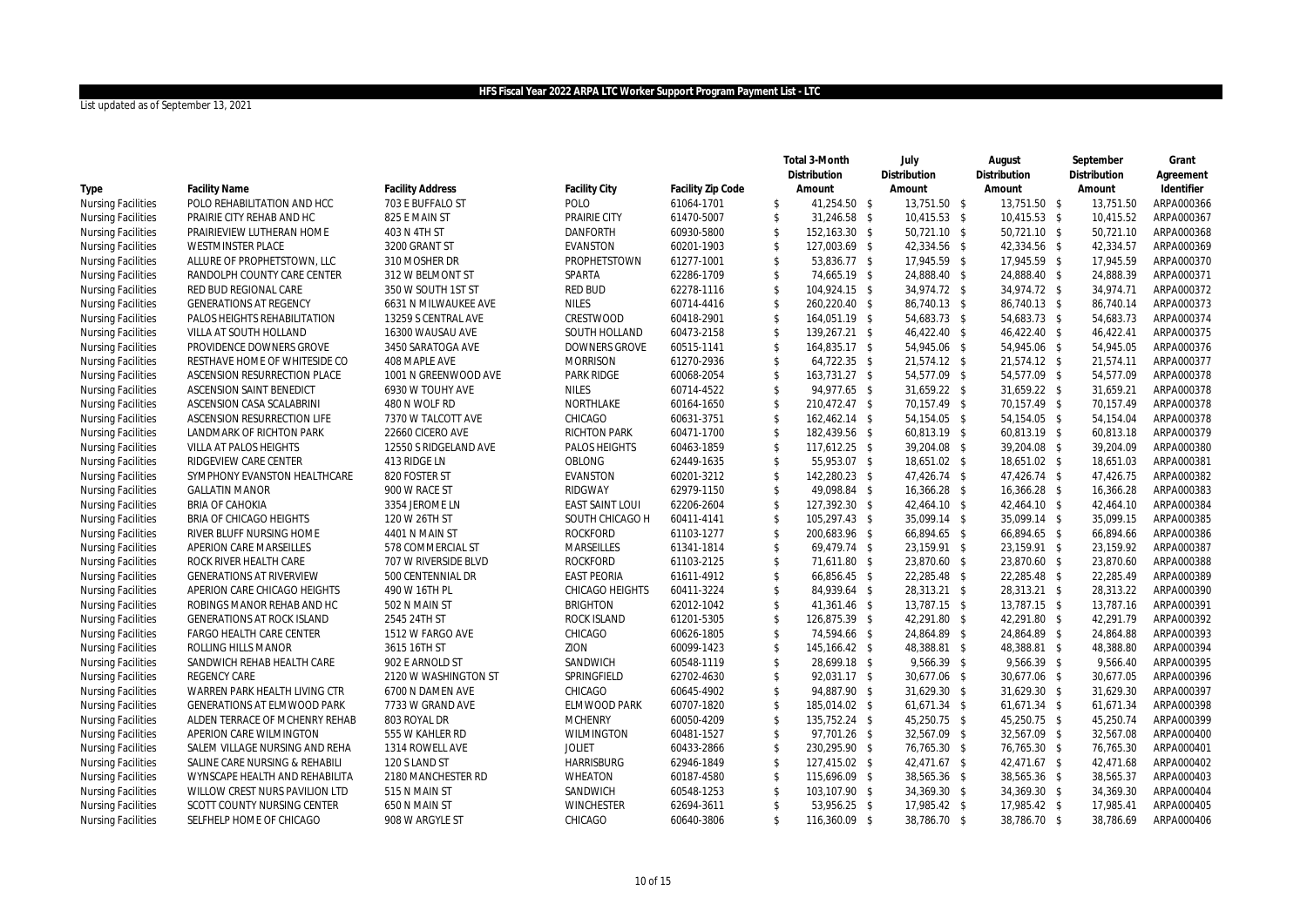|                           |                                |                             |                     |                   |                    | Total 3-Month | July         | August         | September    | Grant      |
|---------------------------|--------------------------------|-----------------------------|---------------------|-------------------|--------------------|---------------|--------------|----------------|--------------|------------|
|                           |                                |                             |                     |                   |                    | Distribution  | Distribution | Distribution   | Distribution | Agreement  |
| Type                      | <b>Facility Name</b>           | <b>Facility Address</b>     | Facility City       | Facility Zip Code |                    | Amount        | Amount       | Amount         | Amount       | Identifier |
| <b>Nursing Facilities</b> | STONEBRIDGE NURSING & REHABILI | 902 S MCLEANSBORO ST        | <b>BENTON</b>       | 62812-3413        | \$                 | 72,798.46 \$  | 24,266.15 \$ | 24,266.15 \$   | 24,266.16    | ARPA000407 |
| <b>Nursing Facilities</b> | PRAIRIE CROSSING LVG AND REHAB | 409 W COMANCHE AVE          | SHABBONA            | 60550-9790        | $\mathsf{\$}$      | 73,895.68 \$  | 24,631.89 \$ | 24,631.89 \$   | 24.631.90    | ARPA000408 |
| <b>Nursing Facilities</b> | HERITAGE HEALTH NORMAL         | 509 N ADELAIDE ST           | <b>NORMAL</b>       | 61761-2422        | $\mathsf{\$}$      | 160,425.98 \$ | 53,475.33 \$ | 53,475.33 \$   | 53,475.32    | ARPA000409 |
| <b>Nursing Facilities</b> | SHAWNEE SENIOR LIVING          | 1901 N 13TH ST              | <b>HERRIN</b>       | 62948-2839        | $\sqrt[6]{3}$      | 110,115.02 \$ | 36,705.01 \$ | 36,705.01 \$   | 36,705.00    | ARPA000410 |
| <b>Nursing Facilities</b> | SHELBYVILLE REHAB HEALTH CC    | 2116 W SOUTH 3RD ST         | SHELBYVILLE         | 62565-9102        | $\mathsf{\$}$      | 41,689.43 \$  | 13,896.48 \$ | 13,896.48 \$   | 13,896.47    | ARPA000411 |
| <b>Nursing Facilities</b> | SHELBYVILLE MANOR              | 1111 W NORTH 12TH ST        | SHELBYVILLE         | 62565-9554        | $\sqrt[6]{3}$      | 87,280.62 \$  | 29,093.54 \$ | 29,093.54 \$   | 29,093.54    | ARPA000412 |
| <b>Nursing Facilities</b> | SEMINARY MANOR                 | 2345 N SEMINARY ST          | GALESBURG           | 61401-1202        | $\mathsf{\$}$      | 105,185.23 \$ | 35,061.74 \$ | 35,061.74 \$   | 35.061.75    | ARPA000412 |
| <b>Nursing Facilities</b> | PEKIN MANOR                    | 1520 EL CAMINO DR           | <b>PEKIN</b>        | 61554-6062        | $\mathcal{S}$      | 115,426.39 \$ | 38,475.46 \$ | 38,475.46 \$   | 38,475.47    | ARPA000412 |
| <b>Nursing Facilities</b> | CENTRALIA MANOR                | 1910 E MCCORD ST            | CENTRALIA           | 62801-6586        | $\sqrt[6]{3}$      | 135,011.33 \$ | 45,003.78 \$ | 45,003.78 \$   | 45,003.77    | ARPA000412 |
| <b>Nursing Facilities</b> | PITTSFIELD MANOR               | 610 LOWRY ST                | PITTSFIELD          | 62363-1768        | $\mathsf{\$}$      | 94,530.04 \$  | 31,510.01 \$ | 31,510.01 \$   | 31,510.02    | ARPA000412 |
| <b>Nursing Facilities</b> | MANOR COURT OF MARYVILLE       | 6955 STATE ROUTE 162        | MARYVILLE           | 62062-8531        | $\sqrt[6]{3}$      | 161,433.26 \$ | 53,811.09 \$ | 53,811.09 \$   | 53,811.08    | ARPA000412 |
| <b>Nursing Facilities</b> | <b>JERSEYVILLE MANOR</b>       | 1251 N STATE ST             | <b>JERSEYVILLE</b>  | 62052-1169        | $\mathsf{\$}$      | 147,707.00 \$ | 49,235.67 \$ | 49,235.67 \$   | 49,235.66    | ARPA000412 |
| <b>Nursing Facilities</b> | PARKWAY MANOR                  | 3116 WILLIAMSON COUNTY PKWY | <b>MARION</b>       | 62959-5212        | $\mathcal{S}$      | 142,422.64 \$ | 47,474.21 \$ | 47,474.21 \$   | 47,474.22    | ARPA000412 |
| <b>Nursing Facilities</b> | MANOR COURT OF CARBONDALE      | 2940 WESTRIDGE PL           | CARBONDALE          | 62901-1082        | $\sqrt[6]{3}$      | 156,681.48 \$ | 52,227.16 \$ | 52,227.16 \$   | 52,227.16    | ARPA000412 |
| <b>Nursing Facilities</b> | <b>GROVE AT THE LAKE, THE</b>  | 2534 ELIM AVE               | ZION                | 60099-2661        | $\mathsf{\$}$      | 147,706.65 \$ | 49,235.55 \$ | 49,235.55 \$   | 49,235.55    | ARPA000413 |
| <b>Nursing Facilities</b> | CHALET LIVING & REHAB          | 7350 N SHERIDAN RD          | CHICAGO             | 60626-2017        | $\mathsf{\$}$      | 174,902.99 \$ | 58,301.00 \$ | 58,301.00 \$   | 58,300.99    | ARPA000414 |
| <b>Nursing Facilities</b> | CITADEL OF SKOKIE, THE         | 9615 KNOX AVE               | <b>SKOKIE</b>       | 60076-1219        | $\mathsf{\$}$      | 87,087.56 \$  | 29,029.19 \$ | 29,029.19 \$   | 29,029.18    | ARPA000415 |
| <b>Nursing Facilities</b> | APERION CARE JACKSONVILLE      | 1021 N CHURCH ST            | <b>JACKSONVILLE</b> | 62650-1301        | $\mathfrak{S}$     | 76,577.98 \$  | 25,525.99 \$ | 25,525.99 \$   | 25,526.00    | ARPA000416 |
| <b>Nursing Facilities</b> | RUSHVILLE NURSING & REHABILITA | 135 S MORGAN ST             | <b>RUSHVILLE</b>    | 62681-1617        | $\mathsf{\$}$      | 73,234.13 \$  | 24,411.38 \$ | 24,411.38 \$   | 24.411.37    | ARPA000417 |
| <b>Nursing Facilities</b> | SOUTHGATE HEALTH CARE CENTER   | 900 E 9TH ST                | <b>METROPOLIS</b>   | 62960-2700        | $\mathsf{\$}$      | 153,173.72 \$ | 51,057.91 \$ | 51,057.91 \$   | 51.057.90    | ARPA000418 |
| <b>Nursing Facilities</b> | APERION CARE SPRING VALLEY     | 1300 N GREENWOOD ST         | SPRING VALLEY       | 61362-1576        | $\mathcal{S}$      | 100,706.30 \$ | 33,568.77 \$ | 33,568.77 \$   | 33,568.76    | ARPA000419 |
| <b>Nursing Facilities</b> | ASCENSION SAINT ANNE PLACE     | 4405 HIGHCREST RD           | <b>ROCKFORD</b>     | 61107-1452        | $\mathsf{\$}$      | 138,870.95 \$ | 46,290.32 \$ | 46,290.32 \$   | 46.290.31    | ARPA000420 |
| <b>Nursing Facilities</b> | ASCENSION SAINT JOSEPH VILLAGE | 659 E JEFFERSON ST          | <b>FREEPORT</b>     | 61032-6027        | $\mathcal{S}$      | 121,209.29 \$ | 40,403.10 \$ | 40,403.10 \$   | 40,403.09    | ARPA000420 |
| <b>Nursing Facilities</b> | ASCENSION VILLA FRANSISCAN     | 210 SPRINGFIELD AVE         | <b>JOLIET</b>       | 60435-6589        | $\sqrt[6]{3}$      | 123,938.16 \$ | 41,312.72 \$ | 41,312.72 \$   | 41,312.72    | ARPA000420 |
| <b>Nursing Facilities</b> | WARREN BARR SOUTH LOOP         | 1725 S WABASH AVE           | CHICAGO             | 60616-1219        | $\mathsf{\$}$      | 202,355.14 \$ | 67,451.71 \$ | $67,451.71$ \$ | 67,451.72    | ARPA000421 |
| <b>Nursing Facilities</b> | ELEVATE ST ANDREW LIVING COMM  | 7000 N NEWARK AVE           | <b>NILES</b>        | 60714-4577        | $\mathfrak{S}$     | 91,266.22 \$  | 30,422.07 \$ | 30,422.07 \$   | 30,422.08    | ARPA000422 |
| <b>Nursing Facilities</b> | ST ANTHONYS NURSING AND REHAB  | 767 30TH ST                 | ROCK ISLAND         | 61201-1945        | $\mathfrak{S}$     | 56,027.03 \$  | 18,675.68 \$ | 18,675.68 \$   | 18.675.67    | ARPA000423 |
| <b>Nursing Facilities</b> | ST CLARAS REHAB & SENIOR CARE  | 1450 CASTLE MANOR DR        | LINCOLN             | 62656-6006        | $\mathcal{S}$      | 132,357.58 \$ | 44,119.19 \$ | 44,119.19 \$   | 44,119.20    | ARPA000424 |
| <b>Nursing Facilities</b> | GROVE OF EVANSTON L & R, THE   | 500 ASBURY AVE              | <b>EVANSTON</b>     | 60202-2724        | $\sqrt{2}$         | 138,906.33 \$ | 46,302.11 \$ | 46,302.11 \$   | 46,302.11    | ARPA000425 |
| <b>Nursing Facilities</b> | LACON REHAB AND NURSING        | 401 9TH ST                  | LACON               | 61540-1140        | $\mathbf{\hat{S}}$ | 89,272.10 \$  | 29,757.37 \$ | 29,757.37 \$   | 29.757.36    | ARPA000426 |
| <b>Nursing Facilities</b> | LITTLE SISTERS OF PALATINE     | 80 W NORTHWEST HWY          | PALATINE            | 60067-3582        | $\mathsf{\$}$      | 85,040.86 \$  | 28,346.95 \$ | 28,346.95 \$   | 28,346.96    | ARPA000427 |
| <b>Nursing Facilities</b> | MADO HEALTHCARE - UPTOWN       | 4621 N RACINE AVE           | CHICAGO             | 60640-4905        | $\mathfrak{S}$     | 127,905.97 \$ | 42,635.32 \$ | 42,635.32 \$   | 42,635.33    | ARPA000428 |
| <b>Nursing Facilities</b> | AVANTARA PARK RIDGE            | 1601 N WESTERN AVE          | <b>PARK RIDGE</b>   | 60068-1233        | $\sqrt{2}$         | 208,815.72 \$ | 69,605.24 \$ | 69,605.24 \$   | 69,605.24    | ARPA000429 |
| <b>Nursing Facilities</b> | PAUL HOUSE & HEALTHCARE CENTER | 3800 N CALIFORNIA AVE       | CHICAGO             | 60618-3606        | \$                 | 122,455.38 \$ | 40,818.46 \$ | 40,818.46 \$   | 40,818.46    | ARPA000430 |
| <b>Nursing Facilities</b> | ST PAULS HOME                  | 1021 W E ST                 | <b>BELLEVILLE</b>   | 62220-1055        | $\sqrt{2}$         | 135,275.50 \$ | 45,091.83 \$ | 45,091.83 \$   | 45,091.84    | ARPA000431 |
| <b>Nursing Facilities</b> | STEPHENSON NURSING CENTER      | 2946 S WALNUT RD            | <b>FREEPORT</b>     | 61032-9528        | $\sqrt[6]{2}$      | 80,123.82 \$  | 26,707.94 \$ | 26,707.94 \$   | 26,707.94    | ARPA000432 |
| <b>Nursing Facilities</b> | CITADEL OF STERLING, THE       | 105 E 23RD ST               | <b>STERLING</b>     | 61081-1212        | $\sqrt[6]{2}$      | 87,795.87 \$  | 29,265.29 \$ | 29,265.29 \$   | 29,265.29    | ARPA000433 |
| <b>Nursing Facilities</b> | INTEGRITY HC OF CARBONDALE     | 120 N TOWER RD              | CARBONDALE          | 62901-1929        | $\sqrt[6]{2}$      | 72,213.19 \$  | 24,071.06 \$ | 24,071.06 \$   | 24,071.07    | ARPA000434 |
| <b>Nursing Facilities</b> | SULLIVAN REHAB HEALTH CC       | 11 HAWTHORNE LN             | SULLIVAN            | 61951-9490        | $\sqrt{2}$         | 75,142.72 \$  | 25,047.57 \$ | 25,047.57 \$   | 25,047.58    | ARPA000435 |
| <b>Nursing Facilities</b> | <b>EASTVIEW TERRACE</b>        | 100 EASTVIEW PL             | SULLIVAN            | 61951-1674        | $\mathbf{\hat{S}}$ | 50,870.24 \$  | 16,956.75 \$ | 16,956.75 \$   | 16,956.74    | ARPA000436 |
| <b>Nursing Facilities</b> | SUNNY ACRES NURSING HOME       | 19130 SUNNY ACRES RD        | PETERSBURG          | 62675-7306        | $\sqrt{2}$         | 112,268.96 \$ | 37,422.99 \$ | 37,422.99 \$   | 37,422.98    | ARPA000437 |
| <b>Nursing Facilities</b> | SUNNY HILL NSG HOME OF WILL CO | 421 DORIS AVE               | <b>JOLIET</b>       | 60433-2569        | $\sqrt{2}$         | 262,801.82 \$ | 87,600.61 \$ | 87,600.61 \$   | 87,600.60    | ARPA000438 |
| <b>Nursing Facilities</b> | VANDALIA REHAB HEALTH CC       | 1500 W SAINT LOUIS AVE      | VANDALIA            | 62471-2535        | $\mathfrak{S}$     | 68,424.44 \$  | 22,808.15 \$ | 22,808.15 \$   | 22,808.14    | ARPA000439 |
| <b>Nursing Facilities</b> | SUNRISE SKILLED NURSING & REHA | 333 WRIGHTSMAN ST           | <b>VIRDEN</b>       | 62690-1355        | \$                 | 81,254.59 \$  | 27,084.86 \$ | 27,084.86 \$   | 27,084.87    | ARPA000440 |
|                           |                                |                             |                     |                   |                    |               |              |                |              |            |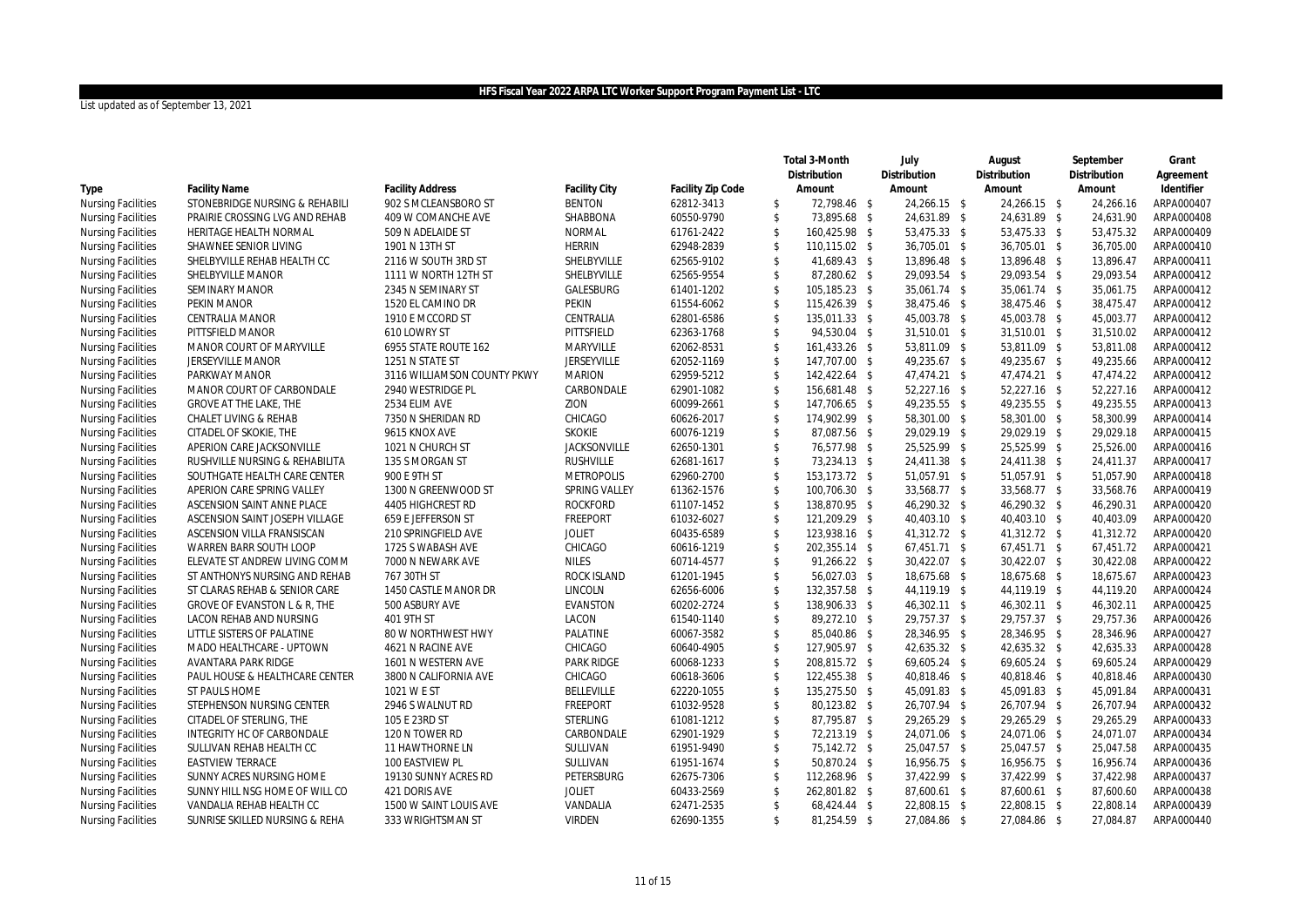|                           |                                   |                         |                      |                   |                    | Total 3-Month | July         | August       | September    | Grant      |
|---------------------------|-----------------------------------|-------------------------|----------------------|-------------------|--------------------|---------------|--------------|--------------|--------------|------------|
|                           |                                   |                         |                      |                   |                    | Distribution  | Distribution | Distribution | Distribution | Agreement  |
| Type                      | <b>Facility Name</b>              | <b>Facility Address</b> | <b>Facility City</b> | Facility Zip Code |                    | Amount        | Amount       | Amount       | Amount       | Identifier |
| <b>Nursing Facilities</b> | <b>SUNSET HOME</b>                | 418 WASHINGTON ST       | QUINCY               | 62301-4862        | \$                 | 180,209.75 \$ | 60,069.92 \$ | 60,069.92 \$ | 60,069.91    | ARPA000441 |
| <b>Nursing Facilities</b> | <b>HEARTHSTONE MANOR</b>          | 920 N SEMINARY AVE      | <b>WOODSTOCK</b>     | 60098-2996        | $\mathcal{S}$      | 74,380.76 \$  | 24,793.59 \$ | 24,793.59 \$ | 24,793.58    | ARPA000442 |
| <b>Nursing Facilities</b> | SUNSET REHAB HEALTH CARE          | 129 S 1ST AVE           | CANTON               | 61520-2612        | $\mathcal{S}$      | 93,518.48 \$  | 31,172.83 \$ | 31,172.83 \$ | 31,172.82    | ARPA000443 |
| <b>Nursing Facilities</b> | CARLINVILLE REHAB AND HLTC        | 751 N OAK ST            | CARLINVILLE          | 62626-1059        | $\sqrt{2}$         | 71,254.51 \$  | 23,751.50 \$ | 23,751.50 \$ | 23,751.51    | ARPA000444 |
| <b>Nursing Facilities</b> | TAYLORVILLE CARE CENTER           | 600 S HOUSTON ST        | <b>TAYLORVILLE</b>   | 62568-2073        | $\mathcal{S}$      | 72,150.61 \$  | 24,050.20 \$ | 24,050.20 \$ | 24,050.21    | ARPA000445 |
| <b>Nursing Facilities</b> | TERRACE, THE                      | 1615 SUNSET AVE         | WAUKEGAN             | 60087-3810        | $\mathcal{S}$      | 99,130.53 \$  | 33,043.51 \$ | 33,043.51 \$ | 33,043.51    | ARPA000446 |
| <b>Nursing Facilities</b> | THREE SPRINGS LODGE NRSG HOME     | 161 3 SPRINGS RD        | <b>CHESTER</b>       | 62233-1064        | $\mathbf{\hat{S}}$ | 69.338.47 \$  | 23,112.82 \$ | 23,112.82 \$ | 23.112.83    | ARPA000447 |
| <b>Nursing Facilities</b> | SYMPHONY AT THE TILLERS           | 4390 ROUTE 71           | OSWEGO               | 60543-9866        | $\sqrt{2}$         | 82,747.17 \$  | 27,582.39 \$ | 27,582.39 \$ | 27,582.39    | ARPA000448 |
| <b>Nursing Facilities</b> | WAUCONDA CARE                     | 176 THOMAS CT           | WAUCONDA             | 60084-2451        | $\sqrt{2}$         | 155,428.02 \$ | 51,809.34 \$ | 51,809.34 \$ | 51,809.34    | ARPA000449 |
| <b>Nursing Facilities</b> | TRI-STATE VILLAGE NRSG REHAB      | 2500 175TH ST           | LANSING              | 60438-1801        | $\sqrt{2}$         | 92,324.47 \$  | 30,774.82 \$ | 30,774.82 \$ | 30,774.83    | ARPA000450 |
| <b>Nursing Facilities</b> | TWIN WILLOWS NURSING CENTER       | 1600 N BROADWAY AVE     | SALEM                | 62881-4233        | $\sqrt{2}$         | 49,037.50 \$  | 16,345.83 \$ | 16,345.83 \$ | 16,345.84    | ARPA000451 |
| <b>Nursing Facilities</b> | INTEGRITY HC OF WOOD RIVER        | 393 E EDWARDSVILLE RD   | WOOD RIVER           | 62095-1646        | $\mathbf{\hat{S}}$ | 89,822.56 \$  | 29,940.85 \$ | 29,940.85 \$ | 29,940.86    | ARPA000452 |
| <b>Nursing Facilities</b> | VALLEY HI NURSING HOME            | 2406 HARTLAND RD        | <b>WOODSTOCK</b>     | 60098-9763        | $\mathsf{\$}$      | 146,797.11 \$ | 48,932.37 \$ | 48,932.37 \$ | 48,932.37    | ARPA000453 |
| <b>Nursing Facilities</b> | EFFINGHAM REHAB & HEALTH CC       | 1610 N LAKEWOOD DR      | EFFINGHAM            | 62401-1866        | $\sqrt[6]{3}$      | 40,747.43 \$  | 13,582.48 \$ | 13,582.48 \$ | 13,582.47    | ARPA000454 |
| <b>Nursing Facilities</b> | <b>GARDENVIEW MANOR</b>           | 14792 CATLIN TILTON RD  | DANVILLE             | 61834-5116        | $\mathsf{\$}$      | 79,147.86 \$  | 26,382.62 \$ | 26,382.62 \$ | 26,382.62    | ARPA000455 |
| <b>Nursing Facilities</b> | <b>GROVE OF SKOKIE, THE</b>       | 9000 LAVERGNE AVE       | <b>SKOKIE</b>        | 60077-1618        | $\mathcal{S}$      | 142,653.01 \$ | 47,551.00 \$ | 47,551.00 \$ | 47,551.01    | ARPA000456 |
| <b>Nursing Facilities</b> | <b>WALKER NURSING HOME</b>        | 530 E BEARDSTOWN ST     | <b>VIRGINIA</b>      | 62691-1400        | $\mathbf{\hat{S}}$ | 45,651.70 \$  | 15,217.23 \$ | 15,217.23 \$ | 15,217.24    | ARPA000457 |
| <b>Nursing Facilities</b> | HERITAGE HEALTH WALNUT            | 308 S 2ND ST            | WALNUT               | 61376-9364        | $\mathcal{S}$      | 57,090.79 \$  | 19,030.26 \$ | 19,030.26 \$ | 19,030.27    | ARPA000458 |
| <b>Nursing Facilities</b> | SMITH VILLAGE                     | 2320 W 113TH PL         | CHICAGO              | 60643-4117        | \$                 | 104,401.65 \$ | 34,800.55 \$ | 34,800.55 \$ | 34.800.55    | ARPA000459 |
| <b>Nursing Facilities</b> | WASHINGTON SENIOR LIVING          | 1201 NEWCASTLE RD       | WASHINGTON           | 61571-1243        | $\mathsf{\$}$      | 112,472.65 \$ | 37,490.88 \$ | 37,490.88 \$ | 37,490.89    | ARPA000460 |
| <b>Nursing Facilities</b> | <b>WATERFRONT TERRACE</b>         | 7750 S SOUTH SHORE DR   | CHICAGO              | 60649-4434        | $\mathcal{S}$      | 98,929.29 \$  | 32,976.43 \$ | 32,976.43 \$ | 32,976.43    | ARPA000461 |
| <b>Nursing Facilities</b> | WATSEKA REHAB HEALTH CC           | 715 E RAYMOND RD        | WATSEKA              | 60970-9730        | $\mathbf{\hat{S}}$ | 52,378.39 \$  | 17,459.46 \$ | 17,459.46 \$ | 17.459.47    | ARPA000462 |
| <b>Nursing Facilities</b> | PAVILION OF WAUKEGAN              | 2217 WASHINGTON ST      | WAUKEGAN             | 60085-5060        | $\mathcal{S}$      | 103,959.08 \$ | 34,653.03 \$ | 34,653.03 \$ | 34,653.02    | ARPA000463 |
| <b>Nursing Facilities</b> | APERION CARE FAIRFIELD            | 305 NW 11TH ST          | <b>FAIRFIELD</b>     | 62837-1203        | $\mathsf{\$}$      | 85,810.84 \$  | 28,603.61 \$ | 28,603.61 \$ | 28.603.62    | ARPA000464 |
| <b>Nursing Facilities</b> | ARCOLA HEALTH CARE CENTER         | 422 E 4TH ST S          | ARCOLA               | 61910-2059        | $\mathcal{S}$      | 63,892.96 \$  | 21,297.65 \$ | 21,297.65 \$ | 21,297.66    | ARPA000465 |
| <b>Nursing Facilities</b> | SWANSEA REHAB HEALTH CC           | 1405 N 2ND ST           | SWANSEA              | 62226-4213        | $\sqrt{2}$         | 67,318.94 \$  | 22,439.65 \$ | 22,439.65 \$ | 22,439.64    | ARPA000466 |
| <b>Nursing Facilities</b> | ALDEN LINCOLN PARK REHAB          | 504 W WELLINGTON AVE    | CHICAGO              | 60657-5421        | $\mathbf{\hat{S}}$ | 93,162.70 \$  | 31,054.23 \$ | 31,054.23 \$ | 31,054.24    | ARPA000467 |
| <b>Nursing Facilities</b> | WENTWORTH REHAB AND HCC           | 201 W 69TH ST           | CHICAGO              | 60621-3719        | $\sqrt{2}$         | 168,536.84 \$ | 56,178.95 \$ | 56,178.95 \$ | 56,178.94    | ARPA000468 |
| <b>Nursing Facilities</b> | <b>WESLEY VILLAGE</b>             | 1200 E GRANT ST         | MACOMB               | 61455-3428        | $\sqrt{2}$         | 105,339.21 \$ | 35,113.07 \$ | 35,113.07 \$ | 35,113.07    | ARPA000469 |
| <b>Nursing Facilities</b> | <b>BRIA OF WESTMONT</b>           | 6501 S CASS AVE         | WESTMONT             | 60559-3200        | $\sqrt{2}$         | 163,022.88 \$ | 54,340.96 \$ | 54,340.96 \$ | 54,340.96    | ARPA000470 |
| <b>Nursing Facilities</b> | CITY VIEW MULTICARE CENTER LLC    | 5825 W CERMAK RD        | CICERO               | 60804-2134        | $\sqrt[6]{3}$      | 188,367.77 \$ | 62,789.26 \$ | 62,789.26 \$ | 62,789.25    | ARPA000471 |
| <b>Nursing Facilities</b> | <b>WESTWOOD MANOR</b>             | 2444 W TOUHY AVE        | CHICAGO              | 60645-3310        | $\mathcal{S}$      | 68,591.09 \$  | 22,863.70 \$ | 22,863.70 \$ | 22,863.69    | ARPA000472 |
| <b>Nursing Facilities</b> | WHEATON VILLAGE NURSING REHAB     | 1325 MANCHESTER RD      | <b>WHEATON</b>       | 60187-4760        | $\mathcal{S}$      | 96,530.31 \$  | 32,176.77 \$ | 32,176.77 \$ | 32,176.77    | ARPA000473 |
| <b>Nursing Facilities</b> | WILLOWS HEALTH CENTER             | 4054 ALBRIGHT LN        | <b>ROCKFORD</b>      | 61103-1576        | \$                 | 65,612.45 \$  | 21,870.82 \$ | 21,870.82 \$ | 21,870.81    | ARPA000474 |
| <b>Nursing Facilities</b> | PRAIRIE OASIS                     | 16000 WABASH AVE        | SOUTH HOLLAND        | 60473-1464        | $\mathcal{S}$      | 85,105.28 \$  | 28,368.43 \$ | 28,368.43 \$ | 28.368.42    | ARPA000475 |
| <b>Nursing Facilities</b> | <b>BRIA OF PALOS HILLS</b>        | 10426 S ROBERTS RD      | <b>PALOS HILLS</b>   | 60465-1932        | $\mathcal{S}$      | 209,478.25 \$ | 69,826.08 \$ | 69,826.08 \$ | 69,826.09    | ARPA000476 |
| <b>Nursing Facilities</b> | <b>WINNING WHEELS</b>             | 701 E 3RD ST            | PROPHETSTOWN         | 61277-1334        | $\mathcal{S}$      | 106,217.43 \$ | 35,405.81 \$ | 35,405.81 \$ | 35,405.81    | ARPA000477 |
| <b>Nursing Facilities</b> | BERKELEY NURSING REHAB CENTER     | 6909 NORTH AVE          | <b>OAK PARK</b>      | 60302-1008        | $\mathcal{S}$      | 52,958.93 \$  | 17,652.98 \$ | 17,652.98 \$ | 17,652.97    | ARPA000478 |
| <b>Nursing Facilities</b> | <b>HERITAGE HEALTH MOUNT ZION</b> | 1225 WOODLAND DR        | <b>MOUNT ZION</b>    | 62549-1237        | $\mathbf{\hat{S}}$ | 81,273.42 \$  | 27,091.14 \$ | 27,091.14 \$ | 27.091.14    | ARPA000479 |
| <b>Nursing Facilities</b> | CROSSROADS CARE CTR WOODSTOCK     | 309 MCHENRY AVE         | <b>WOODSTOCK</b>     | 60098-2917        | $\mathsf{\$}$      | 67,267.29 \$  | 22,422.43 \$ | 22,422.43 \$ | 22.422.43    | ARPA000480 |
| <b>Nursing Facilities</b> | <b>GROVE OF ELMHURST, THE</b>     | 127 W DIVERSEY AVE      | <b>ELMHURST</b>      | 60126-1101        | $\sqrt{2}$         | 154,491.84 \$ | 51,497.28 \$ | 51,497.28 \$ | 51,497.28    | ARPA000481 |
| <b>Nursing Facilities</b> | CASEYVILLE NRSG AND REHAB CTR     | 601 W LINCOLN AVE       | CASEYVILLE           | 62232-1306        | \$                 | 104,971.02 \$ | 34,990.34 \$ | 34,990.34 \$ | 34,990.34    | ARPA000482 |
| <b>Nursing Facilities</b> | CHATEAU NURSING AND REHAB         | 7050 S MADISON ST       | <b>WILLOWBROOK</b>   | 60527-5548        | $\mathsf{\$}$      | 125,496.75 \$ | 41,832.25 \$ | 41,832.25 \$ | 41,832.25    | ARPA000483 |
| <b>Nursing Facilities</b> | MERCY REHAB AND CARE CENTER,      | 100 ROSEWOOD VILLAGE DR | SWANSEA              | 62226-2301        | \$                 | 121,820.78 \$ | 40,606.93 \$ | 40,606.93 \$ | 40,606.92    | ARPA000484 |
|                           |                                   |                         |                      |                   |                    |               |              |              |              |            |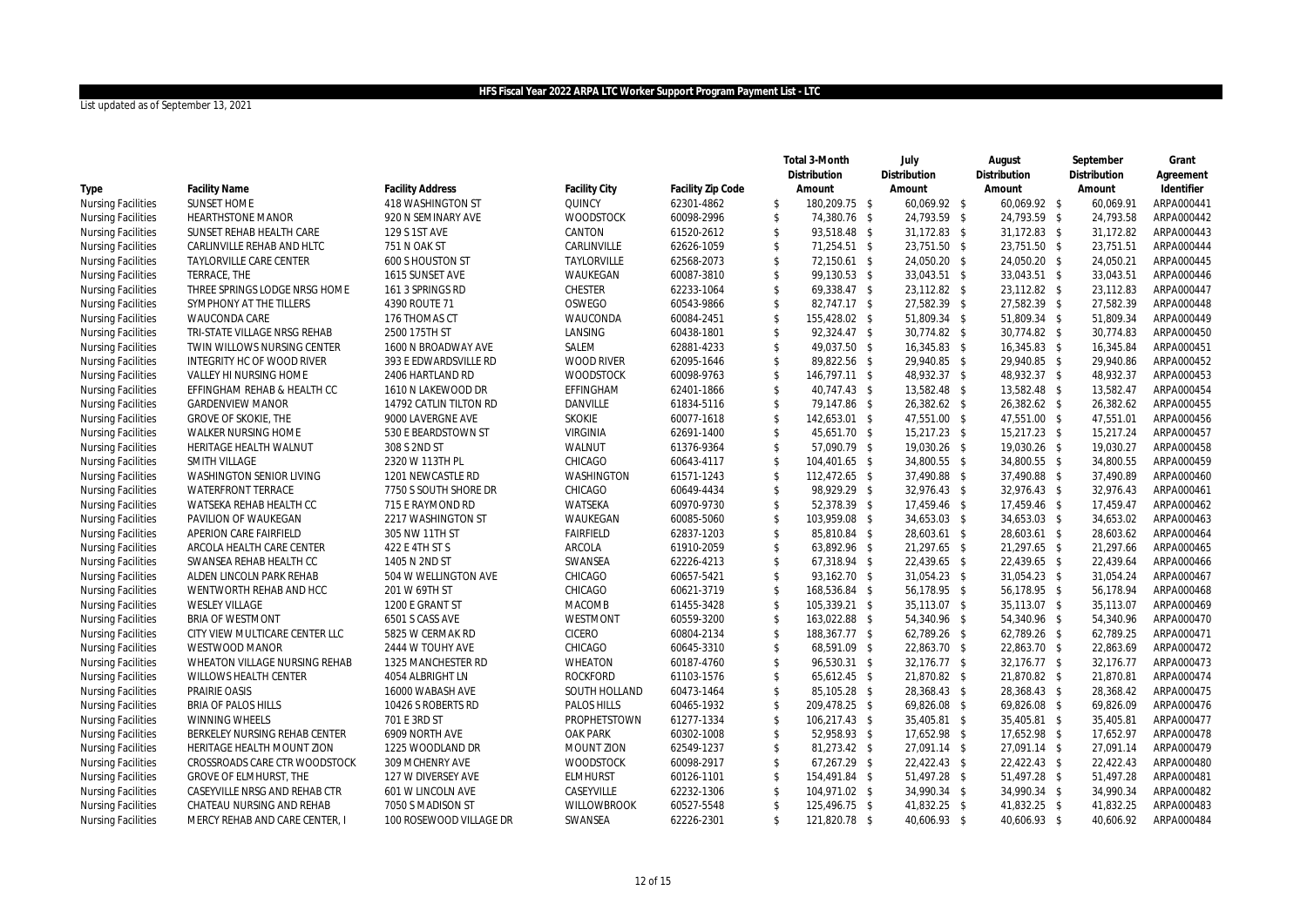|                           |                                |                         |                        |                   |               | Total 3-Month | July         | August       |              | September    | Grant      |
|---------------------------|--------------------------------|-------------------------|------------------------|-------------------|---------------|---------------|--------------|--------------|--------------|--------------|------------|
|                           |                                |                         |                        |                   |               | Distribution  | Distribution | Distribution |              | Distribution | Agreement  |
| Type                      | <b>Facility Name</b>           | <b>Facility Address</b> | <b>Facility City</b>   | Facility Zip Code |               | Amount        | Amount       |              | Amount       | Amount       | Identifier |
| <b>Nursing Facilities</b> | STEARNS NURSING AND REHAB CTR  | 3900 STEARNS AVE        | <b>GRANITE CITY</b>    | 62040-4154        | \$            | 92,137.28 \$  | 30,712.43 \$ |              | 30,712.43 \$ | 30,712.42    | ARPA000485 |
| <b>Nursing Facilities</b> | SERENITY OF LAKE STOREY        | 1250 W CARL SANDBURG DR | GALESBURG              | 61401-1329        | \$            | 76,663.58 \$  | 25,554.53 \$ |              | 25,554.53 \$ | 25,554.52    | ARPA000486 |
| <b>Nursing Facilities</b> | MANORCARE OF LIBERTYVILLE      | 1500 S MILWAUKEE AVE    | LIBERTYVILLE           | 60048-3723        | \$            | 142,772.43 \$ | 47,590.81 \$ |              | 47,590.81 \$ | 47,590.81    | ARPA000487 |
| <b>Nursing Facilities</b> | ST JAMES WELLNESS REHAB VILLAS | 1251 E RICHTON RD       | CRETE                  | 60417-1623        | \$            | 149,249.03 \$ | 49,749.68 \$ |              | 49,749.68 \$ | 49,749.67    | ARPA000488 |
| <b>Nursing Facilities</b> | MANORCARE OF PALOS HTS EAST    | 7850 W COLLEGE DR       | <b>PALOS HEIGHTS</b>   | 60463-1010        | $\mathsf{\$}$ | 188,216.05 \$ | 62,738.68 \$ |              | 62,738.68 \$ | 62,738.69    | ARPA000489 |
| <b>Nursing Facilities</b> | AVISTON COUNTRYSIDE MANOR      | 450 W 1ST ST            | <b>AVISTON</b>         | 62216-3440        | \$            | 70,405.52 \$  | 23,468.51 \$ |              | 23,468.51 \$ | 23,468.50    | ARPA000490 |
| <b>Nursing Facilities</b> | REGENCY CARE OF STERLING       | 612 W SAINT MARYS RD    | <b>STERLING</b>        | 61081-9040        | $\mathsf{\$}$ | 77,251.59 \$  | 25,750.53 \$ |              | 25,750.53 \$ | 25,750.53    | ARPA000491 |
| <b>Nursing Facilities</b> | REGENCY CARE OF MORRIS         | 1095 TWILIGHT DR        | <b>MORRIS</b>          | 60450-3305        | \$            | 45,216.16 \$  | 15,072.05 \$ |              | 15,072.05 \$ | 15,072.06    | ARPA000492 |
| <b>Nursing Facilities</b> | SNYDER VILLAGE                 | 1200 E PARTRIDGE ST     | METAMORA               | 61548-9619        | \$            | 112,112.27 \$ | 37,370.76 \$ |              | 37,370.76 \$ | 37,370.75    | ARPA000493 |
| <b>Nursing Facilities</b> | ACCOLADE HC OF PAXTON ON PELLS | 1001 E PELLS ST         | <b>PAXTON</b>          | 60957-1300        | $\mathsf{\$}$ | 96,491.29 \$  | 32,163.76 \$ |              | 32,163.76 \$ | 32,163.77    | ARPA000494 |
| <b>Nursing Facilities</b> | SOUTH HOLLAND MANOR HLTH REHAB | 2145 E 170TH ST         | SOUTH HOLLAND          | 60473-3788        | \$            | 148,598.51 \$ | 49,532.84 \$ |              | 49,532.84 \$ | 49,532.83    | ARPA000495 |
| <b>Nursing Facilities</b> | LOFT REHAB AND NRSG OF CANTON  | 2081 N MAIN ST          | CANTON                 | 61520-1032        | \$            | 85,589.70 \$  | 28,529.90 \$ |              | 28,529.90 \$ | 28,529.90    | ARPA000496 |
| <b>Nursing Facilities</b> | HENRY REHAB AND NURSING        | 1650 INDIANTOWN RD      | <b>HENRY</b>           | 61537-9227        | \$            | 72,466.92 \$  | 24,155.64 \$ |              | 24,155.64 \$ | 24,155.64    | ARPA000497 |
| <b>Nursing Facilities</b> | MASON CITY AREA NURSING HOME   | 520 N PRICE ST          | <b>MASON CITY</b>      | 62664-9600        | \$            | 78,901.54 \$  | 26,300.51 \$ |              | 26,300.51 \$ | 26,300.52    | ARPA000498 |
| <b>Nursing Facilities</b> | PRAIRIE MANOR NURSING REHAB    | 345 DIXIE HWY           | <b>CHICAGO HEIGHTS</b> | 60411-1757        | $\mathsf{\$}$ | 141,888.08 \$ | 47,296.03 \$ |              | 47,296.03 \$ | 47,296.02    | ARPA000499 |
| <b>Nursing Facilities</b> | COVENANT LIVING - WINDSOR PARK | 110 WINDSOR PARK DR     | CAROL STREAM           | 60188-1986        | \$            | 107,666.84 \$ | 35,888.95 \$ |              | 35,888.95 \$ | 35,888.94    | ARPA000500 |
| <b>Nursing Facilities</b> | SPRINGS AT CRYSTAL LAKE        | 1000 E BRIGHTON LN      | CRYSTAL LAKE           | 60012-2074        | $\mathsf{\$}$ | 65,531.44 \$  | 21,843.81 \$ |              | 21,843.81 \$ | 21,843.82    | ARPA000501 |
| <b>Nursing Facilities</b> | ST PATRICKS RESIDENCE          | 1400 BROOKDALE RD       | NAPERVILLE             | 60563-2126        | \$            | 254,059.36 \$ | 84,686.45 \$ |              | 84,686.45 \$ | 84,686.46    | ARPA000502 |
| <b>Nursing Facilities</b> | LEXINGTON HEALTH CARE CENTER O | 165 S BLOOMINGDALE RD   | BLOOMINGDALE           | 60108-1434        | \$            | 105,389.06 \$ | 35,129.69 \$ |              | 35,129.69 \$ | 35,129.68    | ARPA000503 |
| <b>Nursing Facilities</b> | LAKESIDE REHAB & HEALTHCARE    | 900 CENTENNIAL DR       | <b>EAST PEORIA</b>     | 61611-4928        | $\mathsf{\$}$ | 100,964.70 \$ | 33,654.90 \$ |              | 33,654.90 \$ | 33,654.90    | ARPA000504 |
| <b>Nursing Facilities</b> | HENDERSON CO RETIREMENT CENTER | 604 OAKWOOD DR          | <b>STRONGHURST</b>     | 61480-5052        | \$            | 51,233.31 \$  | 17,077.77 \$ |              | 17,077.77 \$ | 17,077.77    | ARPA000505 |
| <b>Nursing Facilities</b> | RIVER CROSSING OF ALTON        | 3490 HUMBERT RD         | <b>ALTON</b>           | 62002-7101        | $\mathsf{\$}$ | 142,186.10 \$ | 47,395.37 \$ |              | 47,395.37 \$ | 47.395.36    | ARPA000506 |
| <b>Nursing Facilities</b> | UNIVERSITY REHAB AT NORTHMOOR  | 1500 W NORTHMOOR RD     | PEORIA                 | 61614-3435        | \$            | 96,088.06 \$  | 32,029.35 \$ |              | 32,029.35 \$ | 32,029.36    | ARPA000507 |
| <b>Nursing Facilities</b> | APERION CARE WESTCHESTER       | 2901 WOLF RD            | <b>WESTCHESTER</b>     | 60154-5623        | \$            | 96,663.20 \$  | 32,221.07 \$ |              | 32,221.07 \$ | 32,221.06    | ARPA000508 |
| <b>Nursing Facilities</b> | MOWEAQUA REHAB AND HEALTH CR   | 525 S MACON ST          | MOWEAQUA               | 62550-1337        | $\mathsf{\$}$ | 56,455.63 \$  | 18,818.54 \$ |              | 18,818.54 \$ | 18.818.55    | ARPA000509 |
| <b>Nursing Facilities</b> | MT VERNON COUNTRYSIDE MANOR    | 606 E IL HIGHWAY 15     | <b>MOUNT VERNON</b>    | 62864-5072        | \$            | 95,641.25 \$  | 31,880.42 \$ |              | 31,880.42 \$ | 31,880.41    | ARPA000510 |
| <b>Nursing Facilities</b> | LEXINGTON OF SCHAUMBURG        | 675 S ROSELLE RD        | <b>SCHAUMBURG</b>      | 60193-3100        | $\mathsf{\$}$ | 200,670.25 \$ | 66,890.08 \$ |              | 66,890.08 \$ | 66.890.09    | ARPA000511 |
| <b>Nursing Facilities</b> | IMBODEN CREEK LIVING CENTER    | 180 W IMBODEN DR        | <b>DECATUR</b>         | 62521-5238        | \$            | 114,887.11 \$ | 38,295.70 \$ |              | 38,295.70 \$ | 38,295.71    | ARPA000512 |
| <b>Nursing Facilities</b> | CENTENNIAL REHAB & HEALTHCARE  | 7300 34TH AVE           | <b>MOLINE</b>          | 61265-5842        | \$            | 133,300.47 \$ | 44,433.49 \$ |              | 44,433.49 \$ | 44,433.49    | ARPA000513 |
| <b>Nursing Facilities</b> | ABINGTON OF GLENVIEW NURSING & | 3901 GLENVIEW RD        | <b>GLENVIEW</b>        | 60025-2467        | $\mathsf{\$}$ | 154.339.52 \$ | 51,446.51 \$ |              | 51,446.51 \$ | 51.446.50    | ARPA000514 |
| <b>Nursing Facilities</b> | PROMEDICA SKILLED NURSING HOM  | 940 MAPLE RD            | <b>HOMEWOOD</b>        | 60430-2061        | \$            | 125,435.67 \$ | 41,811.89 \$ |              | 41,811.89 \$ | 41,811.89    | ARPA000515 |
| <b>Nursing Facilities</b> | PRINCETON REHABILITATION AND H | 255 W 69TH ST           | CHICAGO                | 60621-3767        | \$            | 141,837.83 \$ | 47,279.28 \$ |              | 47,279.28 \$ | 47,279.27    | ARPA000516 |
| <b>Nursing Facilities</b> | PROMEDICA SKILLED NURSING EG   | 1920 NERGE RD           | ELK GROVE VLG          | 60007-2972        | \$            | 169,469.10 \$ | 56,489.70 \$ |              | 56,489.70 \$ | 56,489.70    | ARPA000517 |
| <b>Nursing Facilities</b> | AVANTARA OF ELGIN              | 1950 LARKIN AVE         | <b>ELGIN</b>           | 60123-5843        | \$            | 117,710.00 \$ | 39,236.67 \$ |              | 39,236.67 \$ | 39,236.66    | ARPA000518 |
| <b>Nursing Facilities</b> | LAKESHORE REHAB & HEALTHCARE   | 3401 HENNEPIN DR        | <b>JOLIET</b>          | 60431-1080        | \$            | 122,718.49 \$ | 40,906.16 \$ |              | 40,906.16 \$ | 40,906.17    | ARPA000519 |
| <b>Nursing Facilities</b> | AVANTARA CHICAGO RIDGE         | 10300 SOUTHWEST HWY     | CHICAGO RIDGE          | 60415-1426        | \$            | 202,156.08 \$ | 67,385.36 \$ |              | 67,385.36 \$ | 67,385.36    | ARPA000520 |
| <b>Nursing Facilities</b> | BELLA TERRA STREAMWOOD         | 815 E IRVING PARK RD    | STREAMWOOD             | 60107-3073        | \$            | 162,385.27 \$ | 54,128.42 \$ |              | 54,128.42 \$ | 54,128.43    | ARPA000521 |
| <b>Nursing Facilities</b> | VILLA HEALTH CARE INC EAST     | 100 MARION PKWY         | SHERMAN                | 62684-9673        | \$            | 119,850.67 \$ | 39,950.22 \$ |              | 39,950.22 \$ | 39,950.23    | ARPA000522 |
| <b>Nursing Facilities</b> | ILLINI RESTORATIVE CARE        | 1455 HOSPITAL RD        | <b>SILVIS</b>          | 61282-1834        | \$            | 119,926.44 \$ | 39,975.48 \$ |              | 39,975.48 \$ | 39,975.48    | ARPA000523 |
| <b>Nursing Facilities</b> | UNITED METHODIST VILLAGE NORTH | 2101 JAMES ST           | LAWRENCEVILLE          | 62439-2027        | \$            | 53,735.52 \$  | 17,911.84 \$ |              | 17,911.84 \$ | 17,911.84    | ARPA000524 |
| <b>Nursing Facilities</b> | <b>BELLA TERRA ELMHURST</b>    | 420 W BUTTERFIELD RD    | <b>ELMHURST</b>        | 60126-4980        | \$            | 134,472.15 \$ | 44,824.05 \$ |              | 44,824.05 \$ | 44,824.05    | ARPA000525 |
| <b>Nursing Facilities</b> | INTEGRITY HC OF COLUMBIA       | 253 BRADINGTON DR       | COLUMBIA               | 62236-2519        | \$            | 65,215.55 \$  | 21,738.52 \$ |              | 21,738.52 \$ | 21,738.51    | ARPA000526 |
| <b>Nursing Facilities</b> | MEADOWBROOK MANOR              | 431 REMINGTON BLVD      | <b>BOLINGBROOK</b>     | 60440-4918        | \$            | 228,297.50 \$ | 76,099.17 \$ |              | 76,099.17 \$ | 76,099.16    | ARPA000527 |
| <b>Nursing Facilities</b> | ALDEN TOWN MANOR REHAB AND HCC | 6120 W OGDEN AVE        | <b>CICERO</b>          | 60804-3743        | \$            | 211,028.71 \$ | 70,342.90 \$ |              | 70,342.90 \$ | 70,342.91    | ARPA000528 |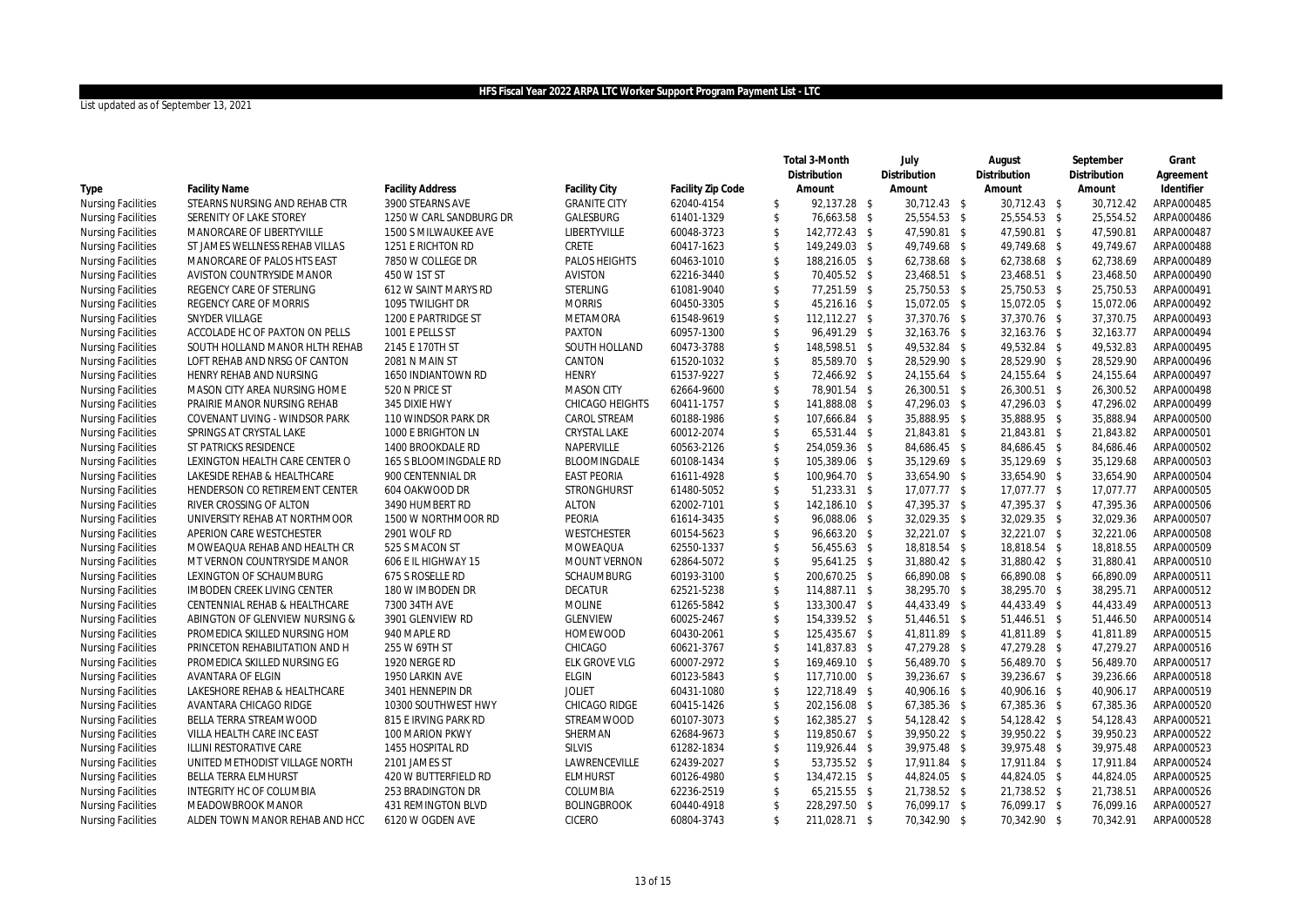|                           |                                     |                         |                      |                   |                    | Total 3-Month | July         | August       | September    | Grant      |
|---------------------------|-------------------------------------|-------------------------|----------------------|-------------------|--------------------|---------------|--------------|--------------|--------------|------------|
|                           |                                     |                         |                      |                   |                    | Distribution  | Distribution | Distribution | Distribution | Agreement  |
| Type                      | <b>Facility Name</b>                | <b>Facility Address</b> | <b>Facility City</b> | Facility Zip Code |                    | Amount        | Amount       | Amount       | Amount       | Identifier |
| <b>Nursing Facilities</b> | LEXINGTON OF LAGRANGE               | 4735 WILLOW SPRINGS RD  | LA GRANGE            | 60525-6130        | \$                 | 110,010.50 \$ | 36,670.17 \$ | 36,670.17 \$ | 36,670.16    | ARPA000529 |
| <b>Nursing Facilities</b> | ALDEN ESTATES OF EVANSTON           | 2520 GROSS POINT RD     | <b>EVANSTON</b>      | 60201-4929        | $\mathsf{\$}$      | 79,619.57 \$  | 26,539.86 \$ | 26,539.86 \$ | 26,539.85    | ARPA000530 |
| <b>Nursing Facilities</b> | HEARTLAND SENIOR LIVING             | 101 TROWBRIDGE RD       | NEOGA                | 62447-1121        | $\mathsf{\$}$      | 95,056.46 \$  | 31,685.49 \$ | 31,685.49 \$ | 31,685.48    | ARPA000531 |
| <b>Nursing Facilities</b> | HARMONY NURSING AND REHAB CTR       | 3919 W FOSTER AVE       | CHICAGO              | 60625-6056        | \$                 | 202,108.20 \$ | 67,369.40 \$ | 67,369.40 \$ | 67,369.40    | ARPA000532 |
| <b>Nursing Facilities</b> | LEXINGTON OF LAKE ZURICH            | 900 S RAND RD           | <b>LAKE ZURICH</b>   | 60047-2450        | $\mathsf{\$}$      | 183,696.14 \$ | 61,232.05 \$ | 61,232.05 \$ | 61,232.04    | ARPA000533 |
| <b>Nursing Facilities</b> | SYMPHONY OF BUFFALO GROVE           | 150 WEILAND RD          | <b>BUFFALO GROVE</b> | 60089-7047        | $\mathsf{\$}$      | 182,538.98 \$ | 60,846.33 \$ | 60,846.33 \$ | 60,846.32    | ARPA000534 |
| <b>Nursing Facilities</b> | FOX RIVER REHAB & HEALTHCARE        | 2355 ROYAL BLVD         | <b>ELGIN</b>         | 60123-4716        | $\mathsf{\$}$      | 79,474.40 \$  | 26,491.47 \$ | 26,491.47 \$ | 26,491.46    | ARPA000535 |
| <b>Nursing Facilities</b> | TABOR HILLS HEALTHCARE FACILIT      | 1347 CRYSTAL AVE        | NAPERVILLE           | 60563-0149        | $\mathcal{S}$      | 119,699.46 \$ | 39,899.82 \$ | 39,899.82 \$ | 39,899.82    | ARPA000536 |
| <b>Nursing Facilities</b> | MILLER HEALTHCARE CENTER            | 1601 BUTTERFIELD TRL    | KANKAKEE             | 60901-2959        | \$                 | 114,600.98 \$ | 38,200.33 \$ | 38,200.33 \$ | 38,200.32    | ARPA000537 |
| <b>Nursing Facilities</b> | AVANTARA LONG GROVE                 | 1666 CHECKER RD         | LONG GROVE           | 60047-5289        | $\mathcal{S}$      | 190,187.37 \$ | 63,395.79 \$ | 63,395.79 \$ | 63,395.79    | ARPA000538 |
| <b>Nursing Facilities</b> | BELLA TERRA WHEELING                | 730 W HINTZ RD          | WHEELING             | 60090-5501        | $\mathsf{\$}$      | 213,002.79 \$ | 71,000.93 \$ | 71,000.93 \$ | 71,000.93    | ARPA000539 |
| <b>Nursing Facilities</b> | WARREN BARR LINCOLNSHIRE            | 150 JAMESTOWN LN        | LINCOLNSHIRE         | 60069-2119        | $\sqrt[6]{3}$      | 187,502.22 \$ | 62,500.74 \$ | 62,500.74 \$ | 62,500.74    | ARPA000540 |
| <b>Nursing Facilities</b> | CARE CENTER AT CENTER GROVE         | 6277 CENTER GROVE RD    | EDWARDSVILLE         | 62025-3309        | $\mathcal{S}$      | 134,917.27 \$ | 44,972.42 \$ | 44,972.42 \$ | 44,972.43    | ARPA000541 |
| <b>Nursing Facilities</b> | LEMONT NURSING AND REHAB CTR        | 12450 WALKER RD         | LEMONT               | 60439-9301        | $\sqrt[6]{3}$      | 133,577.65 \$ | 44,525.88 \$ | 44,525.88 \$ | 44,525.89    | ARPA000542 |
| <b>Nursing Facilities</b> | ALDEN ESTATES OF NORTHMOOR          | 5831 N NORTHWEST HWY    | CHICAGO              | 60631-2642        | $\mathcal{S}$      | 173,938.33 \$ | 57,979.44 \$ | 57,979.44 \$ | 57,979.45    | ARPA000543 |
| <b>Nursing Facilities</b> | MEADOWBROOK MANOR NAPERVILLE        | 720 RAYMOND DR          | NAPERVILLE           | 60563-9758        | $\mathcal{S}$      | 229,559.69 \$ | 76,519.90 \$ | 76,519.90 \$ | 76.519.89    | ARPA000544 |
| <b>Nursing Facilities</b> | MANORCARE OF PALOS HTS WEST         | 11860 SOUTHWEST HWY     | PALOS HEIGHTS        | 60463-1036        | $\sqrt[6]{3}$      | 124,693.04 \$ | 41,564.35 \$ | 41,564.35 \$ | 41,564.34    | ARPA000545 |
| <b>Nursing Facilities</b> | APERION CARE INTERNATIONAL          | 4815 S WESTERN BLVD     | CHICAGO              | 60609-4067        | $\mathcal{S}$      | 212,681.46 \$ | 70,893.82 \$ | 70,893.82 \$ | 70,893.82    | ARPA000546 |
| <b>Nursing Facilities</b> | <b>INVERNESS HEALTH &amp; REHAB</b> | 1800 W COLONIAL PKWY    | <b>INVERNESS</b>     | 60067-1216        | $\sqrt[6]{3}$      | 141,868.37 \$ | 47,289.46 \$ | 47,289.46 \$ | 47.289.45    | ARPA000547 |
| <b>Nursing Facilities</b> | SYMPHONY AT MIDWAY                  | 4437 S CICERO AVE       | CHICAGO              | 60632-4333        | $\mathcal{S}$      | 186,145.13 \$ | 62,048.38 \$ | 62,048.38 \$ | 62,048.37    | ARPA000548 |
| <b>Nursing Facilities</b> | CARRIAGE REHAB & HEALTHCARE         | 1660 S MULFORD RD       | <b>ROCKFORD</b>      | 61108-6760        | $\mathbf{\hat{S}}$ | 98,960.69 \$  | 32,986.90 \$ | 32,986.90 \$ | 32,986.89    | ARPA000549 |
| <b>Nursing Facilities</b> | DUNHAM REHAB & HEALTHCARE           | 850 DUNHAM RD           | <b>SAINT CHARLES</b> | 60174-1494        | $\mathsf{\$}$      | 124,133.38 \$ | 41,377.79 \$ | 41,377.79 \$ | 41,377.80    | ARPA000550 |
| <b>Nursing Facilities</b> | CALHOUN NURSING AND REHAB CTR       | 1 MYRTLE                | <b>HARDIN</b>        | 62047-1002        | $\mathcal{S}$      | 86,200.08 \$  | 28,733.36 \$ | 28,733.36 \$ | 28,733.36    | ARPA000551 |
| <b>Nursing Facilities</b> | WARREN BARR ORLAND PARK             | 14601 JOHN HUMPHREY DR  | ORLAND PARK          | 60462-2641        | $\sqrt[6]{3}$      | 183,803.15 \$ | 61,267.72 \$ | 61,267.72 \$ | 61,267.71    | ARPA000552 |
| <b>Nursing Facilities</b> | ALDEN DES PLAINES REHAB HHC         | 1221 E GOLF RD          | <b>DES PLAINES</b>   | 60016-1213        | $\mathsf{\$}$      | 122,771.20 \$ | 40,923.73 \$ | 40,923.73 \$ | 40,923.74    | ARPA000553 |
| <b>Nursing Facilities</b> | ALDEN NORTH SHORE REHAB AND HC      | 5050 TOUHY AVE          | <b>SKOKIE</b>        | 60077-3542        | $\mathsf{\$}$      | 63,587.94 \$  | 21,195.98 \$ | 21,195.98 \$ | 21,195.98    | ARPA000554 |
| <b>Nursing Facilities</b> | ALDEN OF WATERFORD                  | 2021 RANDI DR           | <b>AURORA</b>        | 60504-4758        | $\sqrt{2}$         | 104,049.48 \$ | 34,683.16 \$ | 34,683.16 \$ | 34,683.16    | ARPA000555 |
| <b>Nursing Facilities</b> | SOUTHPOINT NURSING REHAB CTR        | 1010 W 95TH ST          | CHICAGO              | 60643-1522        | $\mathsf{\$}$      | 161,959.36 \$ | 53,986.45 \$ | 53,986.45 \$ | 53,986.46    | ARPA000556 |
| <b>Nursing Facilities</b> | SYMPHONY OF SOUTH SHORE             | 2425 E 71ST ST          | CHICAGO              | 60649-2612        | \$                 | 212,770.77 \$ | 70,923.59 \$ | 70,923.59 \$ | 70,923.59    | ARPA000557 |
| <b>Nursing Facilities</b> | SYMPHONY AT 87TH STREET             | 2940 W 87TH ST          | CHICAGO              | 60652-3832        | $\mathsf{\$}$      | 183.717.74 \$ | 61,239.25 \$ | 61,239.25 \$ | 61,239.24    | ARPA000558 |
| <b>Nursing Facilities</b> | VILLA AT WINDSOR PARK               | 2649 E 75TH ST          | CHICAGO              | 60649-3835        | $\mathsf{\$}$      | 199,234.49 \$ | 66,411.50 \$ | 66,411.50 \$ | 66.411.49    | ARPA000559 |
| <b>Nursing Facilities</b> | BETHANY REHAB AND HCC               | 3298 RESOURCE PKWY      | DEKALB               | 60115-5331        | $\sqrt{2}$         | 107,537.17 \$ | 35,845.72 \$ | 35,845.72 \$ | 35,845.73    | ARPA000560 |
| <b>Nursing Facilities</b> | PEARL OF HILLSIDE. THE              | <b>4600 FRONTAGE RD</b> | <b>HILLSIDE</b>      | 60162-1761        | $\mathsf{\$}$      | 162,386.23 \$ | 54,128.74 \$ | 54,128.74 \$ | 54.128.75    | ARPA000561 |
| <b>Nursing Facilities</b> | ALDEN ESTATES OF ORLAND PARK        | 16450 S 97TH AVE        | ORLAND PARK          | 60467-5587        | $\sqrt[6]{3}$      | 175,762.92 \$ | 58,587.64 \$ | 58,587.64 \$ | 58,587.64    | ARPA000562 |
| <b>Nursing Facilities</b> | <b>WARREN BARR NORTH SHORE</b>      | 2773 SKOKIE VALLEY RD   | <b>HIGHLAND PARK</b> | 60035-1042        | $\sqrt{2}$         | 161,698.33 \$ | 53,899.44 \$ | 53,899.44 \$ | 53,899.45    | ARPA000563 |
| <b>Nursing Facilities</b> | CITADEL OF NORTHBROOK               | 3300 MILWAUKEE AVE      | NORTHBROOK           | 60062-7126        | $\sqrt{2}$         | 162,678.19 \$ | 54,226.06 \$ | 54,226.06 \$ | 54,226.07    | ARPA000564 |
| <b>Nursing Facilities</b> | COULTERVILLE REHAB AND HCC          | 13138 STATE ROUTE 13    | COULTERVILLE         | 62237-1134        | $\sqrt{2}$         | 76,168.89 \$  | 25,389.63 \$ | 25,389.63 \$ | 25,389.63    | ARPA000565 |
| <b>Nursing Facilities</b> | HAWTHORNE INN OF DANVILLE           | 3222 INDEPENDENCE DR    | DANVILLE             | 61832-7919        | $\mathbf{\hat{S}}$ | 92,944.31 \$  | 30,981.44 \$ | 30,981.44 \$ | 30,981.43    | ARPA000566 |
| <b>Nursing Facilities</b> | MANOR COURT OF PRINCETON            | 140 N 6TH ST            | PRINCETON            | 61356-1878        | \$                 | 104,902.68 \$ | 34,967.56 \$ | 34,967.56 \$ | 34,967.56    | ARPA000566 |
| <b>Nursing Facilities</b> | MANOR COURT OF CLINTON              | 1 PARK LN W             | CLINTON              | 61727-2637        | $\sqrt{2}$         | 119,519.04 \$ | 39,839.68 \$ | 39,839.68 \$ | 39,839.68    | ARPA000566 |
| <b>Nursing Facilities</b> | MANOR COURT OF PERU                 | 3230 BECKER DR          | <b>PERU</b>          | 61354-1419        | $\sqrt{2}$         | 122,058.28 \$ | 40,686.09 \$ | 40,686.09 \$ | 40,686.10    | ARPA000566 |
| <b>Nursing Facilities</b> | MANOR COURT OF FREEPORT             | 2170 W NAVAJO DR        | <b>FREEPORT</b>      | 61032-0010        | $\mathsf{\$}$      | 123,745.83 \$ | 41,248.61 \$ | 41,248.61 \$ | 41,248.61    | ARPA000566 |
| <b>Nursing Facilities</b> | MANOR COURT OF PEORIA               | 6900 N STALWORTH DR     | PEORIA               | 61615-9444        | $\mathbf{\hat{S}}$ | 50,113.59 \$  | 16,704.53 \$ | 16,704.53 \$ | 16,704.53    | ARPA000566 |
| <b>Nursing Facilities</b> | MANOR COURT OF ROCHELLE             | 2203 FLAGG RD           | <b>ROCHELLE</b>      | 61068-9263        | $\mathbb{S}$       | 49,813.42 \$  | 16,604.47 \$ | 16,604.47 \$ | 16,604.48    | ARPA000566 |
|                           |                                     |                         |                      |                   |                    |               |              |              |              |            |